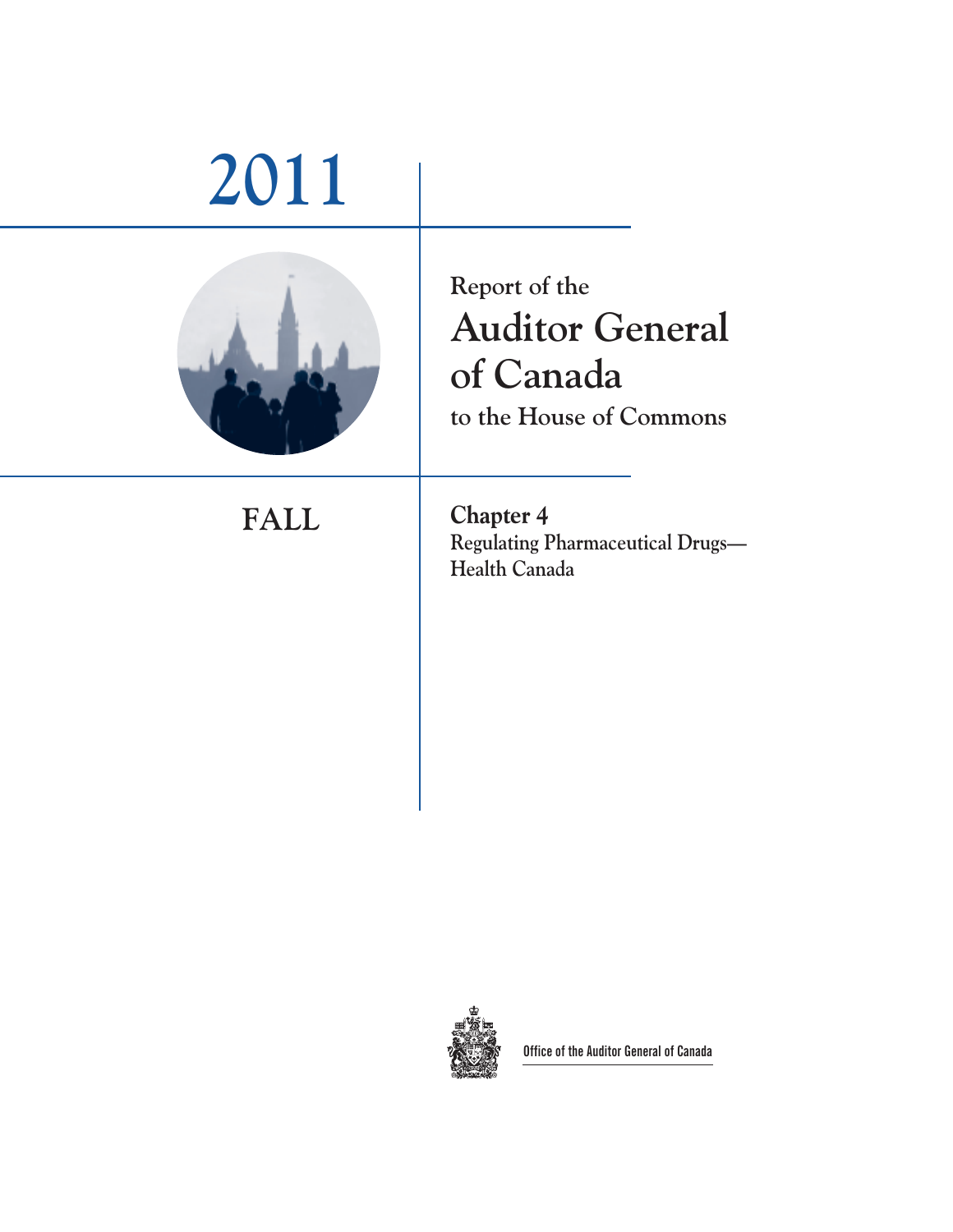*The Fall 2011 Report of the Auditor General of Canada comprises Matters of Special Importance, Main Points—Chapters 1 to 5, Appendices, and five chapters. The main table of contents for the Report is found at the end of this publication.*

The Report is available on our website at www.oag-bvg.gc.ca.

For copies of the Report or other Office of the Auditor General publications, contact

Office of the Auditor General of Canada 240 Sparks Street, Stop 1047D Ottawa, Ontario K1A 0G6

Telephone: 613-952-0213, ext. 5000, or 1-888-761-5953 Fax: 613-943-5485 Hearing impaired only TTY: 613-954-8042 Email: distribution@oag-bvg.gc.ca

*Ce document est également publié en français.*

© Her Majesty the Queen in Right of Canada, represented by the Minister of Public Works and Government Services, 2011. Cat. No. FA1-2011/2-4-PDF ISBN 978-1-100-19402-8 ISSN 1701-5413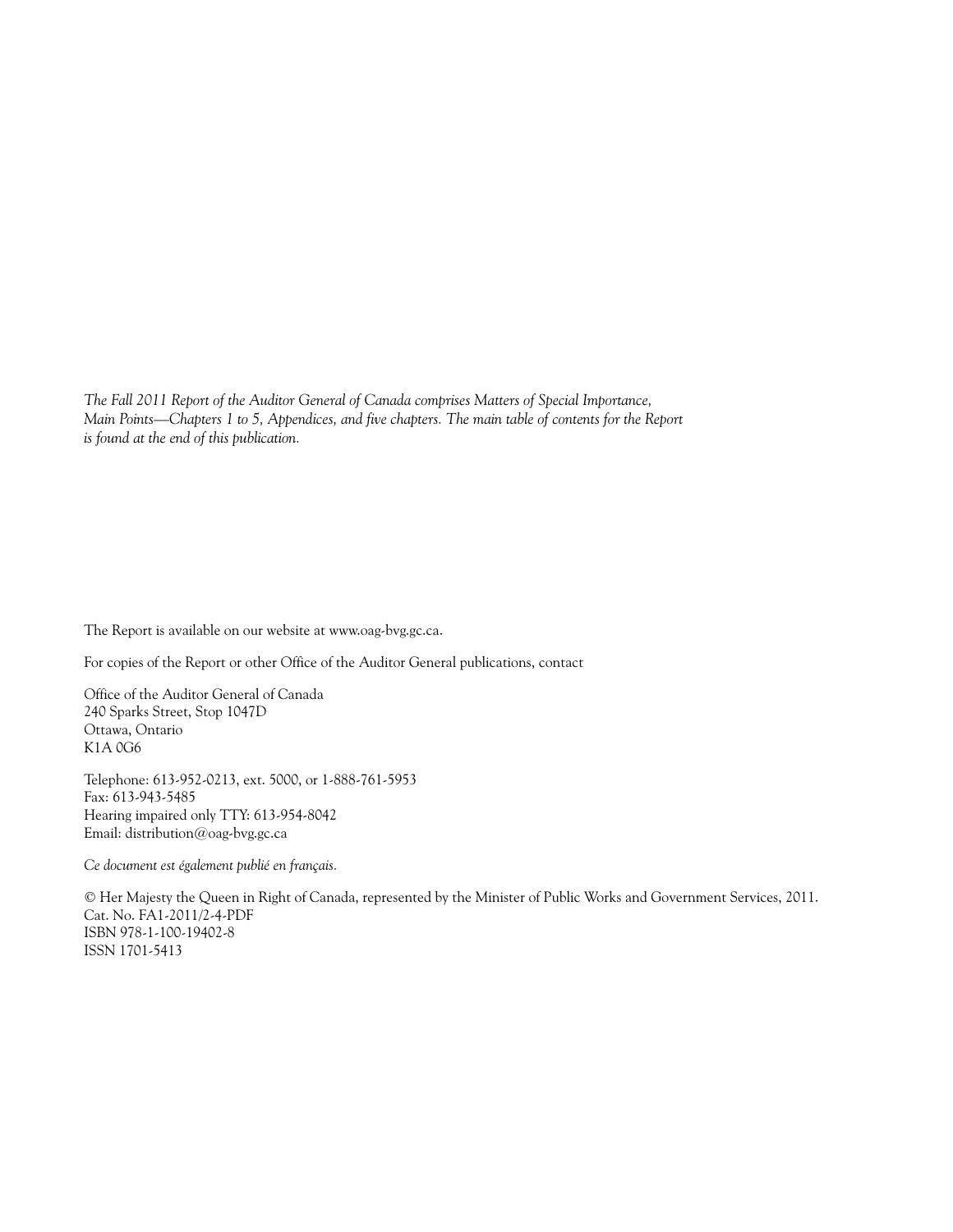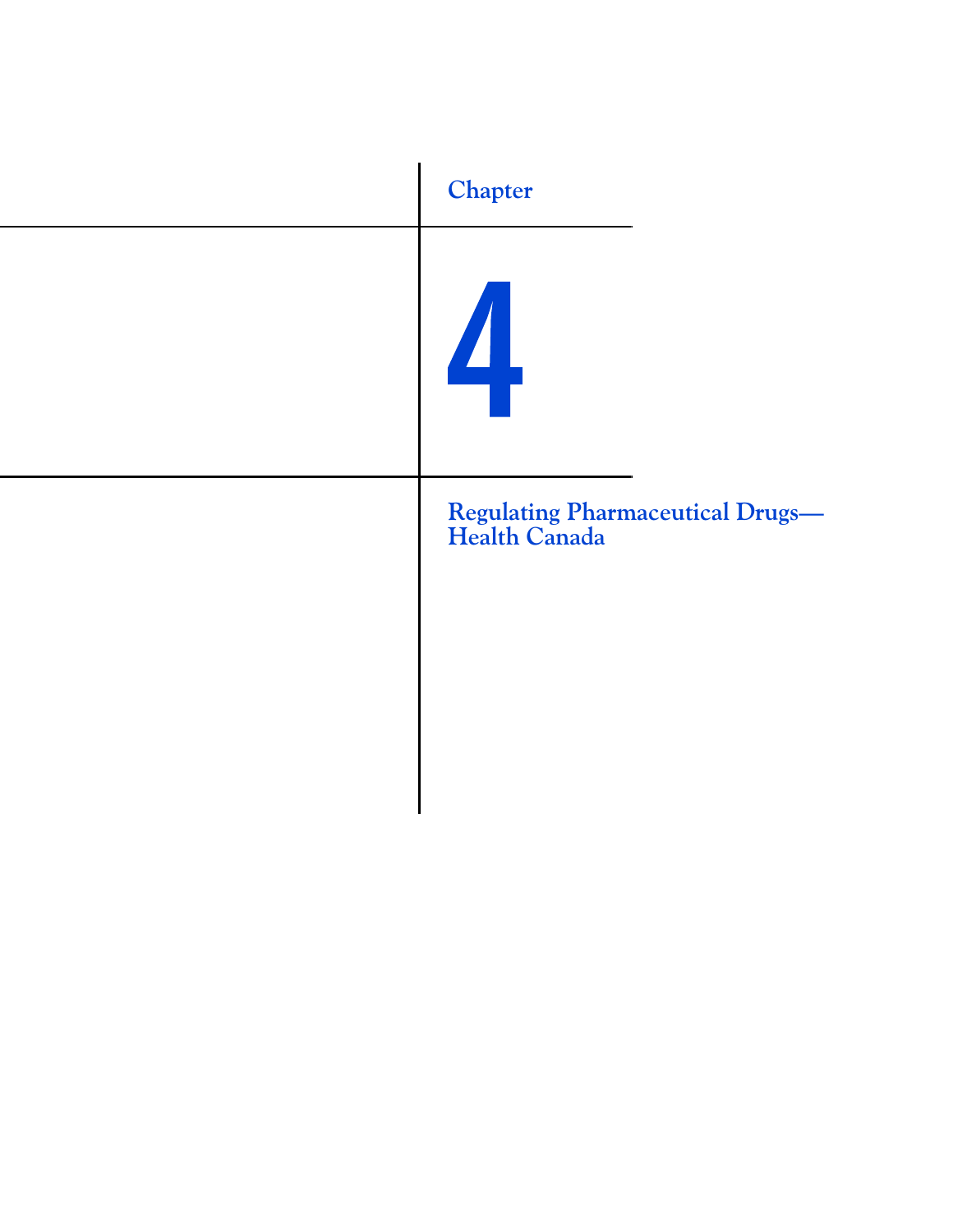#### **Performance audit reports**

This report presents the results of a performance audit conducted by the Office of the Auditor General of Canada under the authority of the *Auditor General Act*.

A performance audit is an independent, objective, and systematic assessment of how well government is managing its activities, responsibilities, and resources. Audit topics are selected based on their significance. While the Office may comment on policy implementation in a performance audit, it does not comment on the merits of a policy.

Performance audits are planned, performed, and reported in accordance with professional auditing standards and Office policies. They are conducted by qualified auditors who

- **•** establish audit objectives and criteria for the assessment of performance;
- **•** gather the evidence necessary to assess performance against the criteria;
- **•** report both positive and negative findings;
- **•** conclude against the established audit objectives; and
- **•** make recommendations for improvement when there are significant differences between criteria and assessed performance.

Performance audits contribute to a public service that is ethical and effective and a government that is accountable to Parliament and Canadians.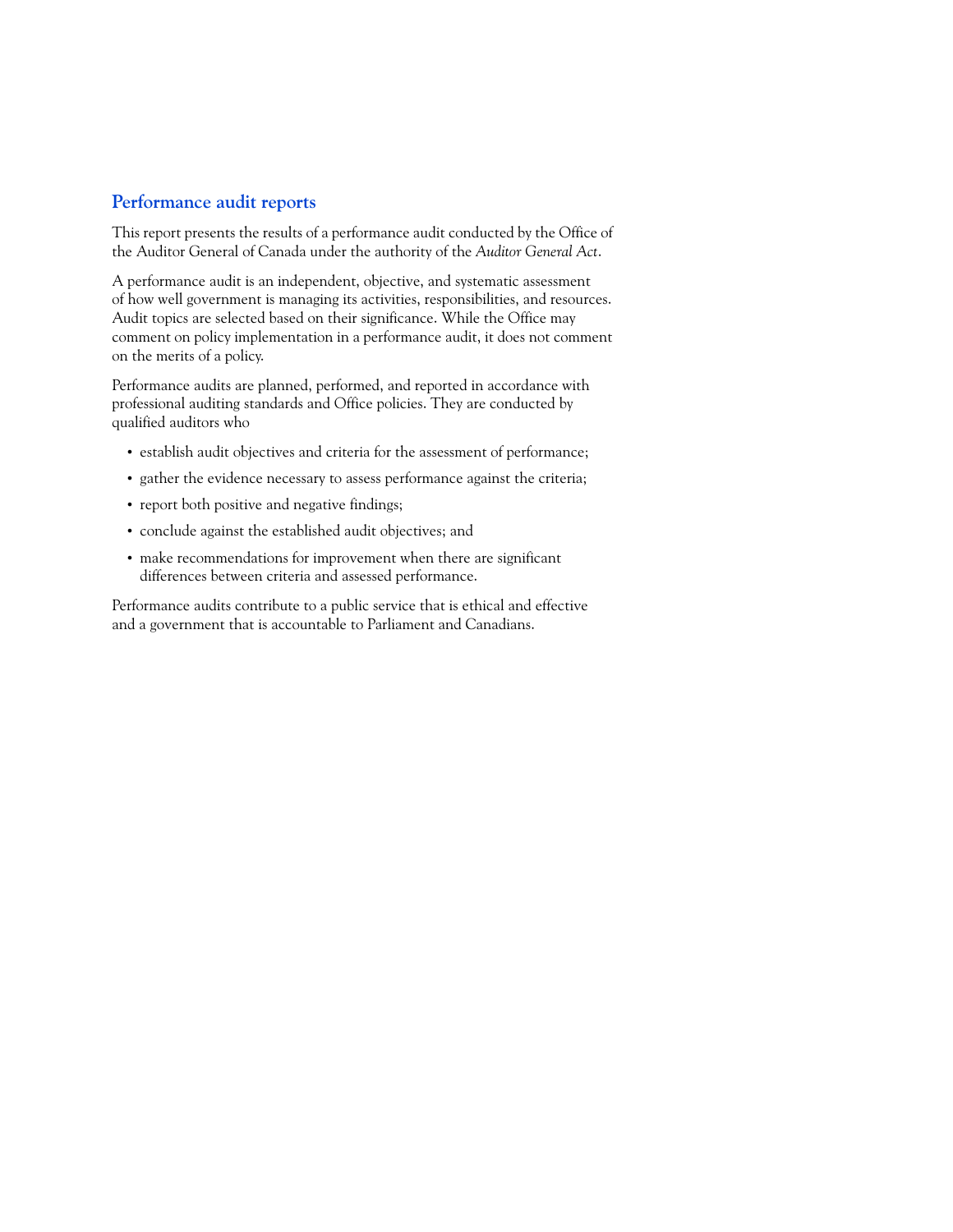# **Table of Contents**

| <b>Main Points</b>                                                                                                             | 1              |
|--------------------------------------------------------------------------------------------------------------------------------|----------------|
| <b>Introduction</b>                                                                                                            | 3              |
| Regulating pharmaceutical drugs in Canada                                                                                      | 3              |
| Stakeholders in pharmaceutical drug safety                                                                                     | 4              |
| Health Canada's regulatory approach                                                                                            | 5              |
| Focus of the audit                                                                                                             | 6              |
| <b>Observations and Recommendations</b>                                                                                        | 6              |
| <b>Regulating clinical trials</b>                                                                                              | 6              |
| Clinical trial applications and amendments were reviewed in a timely manner                                                    | $\overline{1}$ |
| Additional steps are needed to strengthen a risk-based approach to oversee clinical trials                                     | $\overline{1}$ |
| Authorized clinical trials were not disclosed publicly                                                                         | 11             |
| <b>Reviewing drug submissions</b>                                                                                              | 12             |
| Health Canada does not meet its own service standards for reviewing drug submissions                                           | 13             |
| Health Canada has not assessed whether its review bureaus interpret and apply review procedures<br>and guidelines consistently | 16             |
| More information on Health Canada's reviews of drug submissions needs to be made<br>available to Canadians                     | 17             |
| Health Canada has not determined what measures are necessary to manage conflict-of-interest risks<br>for drug reviewers        | 19             |
| Monitoring post-market safety                                                                                                  | 20             |
| Health Canada has recently taken additional steps to actively monitor drug safety                                              | 21             |
| Health Canada's assessment of, and response to, potential safety issues is not timely                                          | 22             |
| Enforcing compliance with the regulations                                                                                      | 28             |
| Actions have been taken to make inspections of drug establishments more risk-based                                             | 28             |
| Complaints about marketed drugs are not prioritized consistently                                                               | 29             |
| <b>Conclusion</b>                                                                                                              | 30             |
| <b>About the Audit</b>                                                                                                         | 32             |
| Appendix                                                                                                                       |                |
| List of recommendations                                                                                                        | 36             |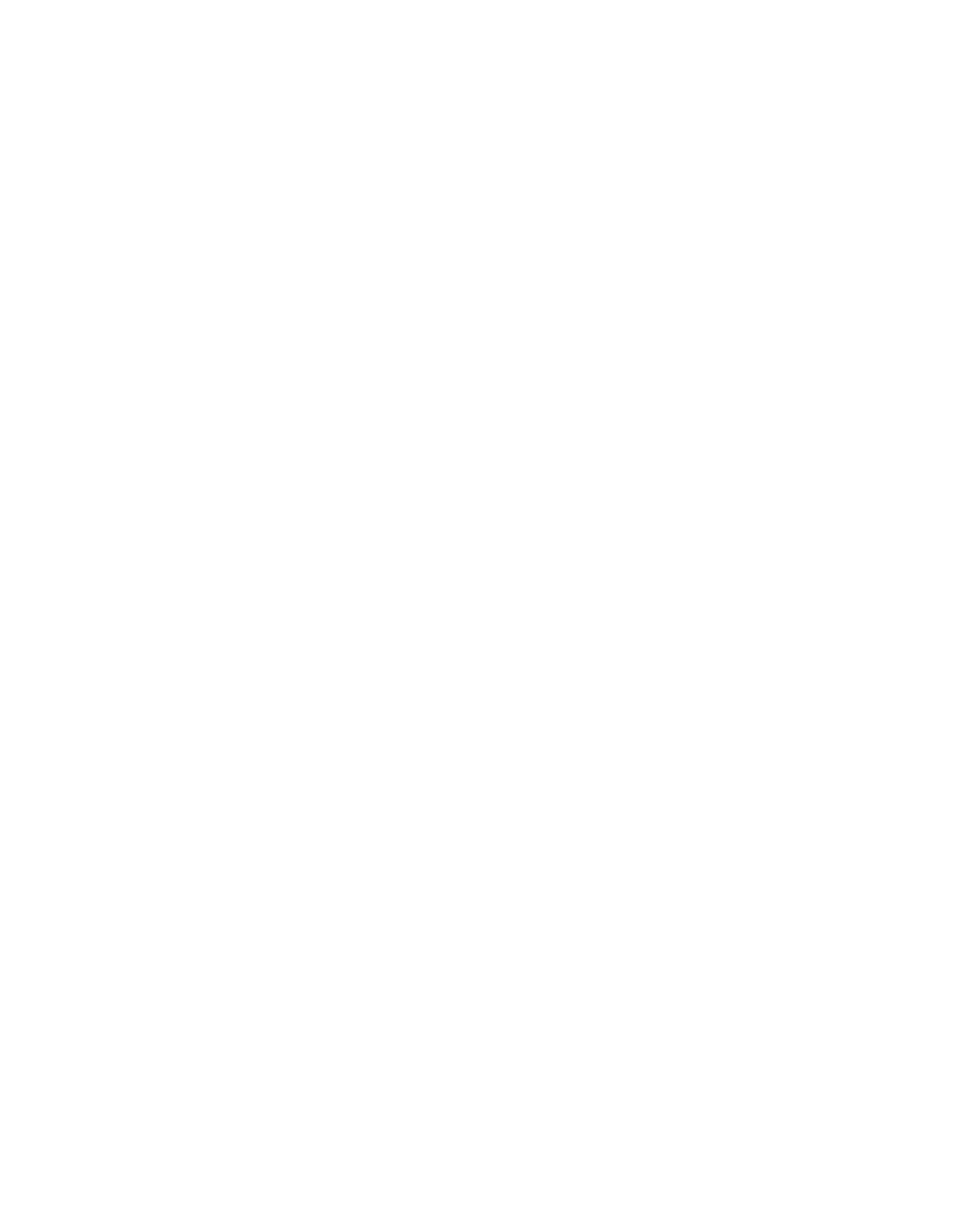

## **Regulating Pharmaceutical Drugs— Health Canada**

## <span id="page-6-0"></span>**Main Points**

**What we examined** Pharmaceutical drugs are mostly synthetic products made from chemicals. They are meant to improve the health and well-being of patients by helping to prevent and treat disease, reduce pain and suffering, and extend and save lives. Some higher-risk drugs, such as those used to treat diseases, require a prescription from a physician. Other lower-risk drugs, such as cough syrup and antacids, are sold without a prescription and are readily available to the public.

> Health Canada, through the *Food and Drugs Act*, regulates the safety, efficacy, and quality of all pharmaceutical drugs for use by humans in Canada before and after the products enter the Canadian marketplace. The Department does this through a combination of scientific review, monitoring, compliance, and enforcement activities. It aims to ensure that the public has timely access to safe and effective pharmaceutical drugs and that those who need to know of safety concerns are informed.

> We examined how Health Canada regulates clinical trials of new pharmaceutical drugs and reviews submissions seeking approval of new drugs for sale in Canada or of changes to drugs already on the market. We also examined how the Department monitors product safety and ensures that potential safety concerns are communicated to health care professionals and the public. In addition, we looked at how Health Canada enforces industry compliance with regulatory requirements governing the testing, production, and sale of drugs. We did not examine the soundness of the Department's regulatory decisions or the safety or efficacy of drugs.

The period under audit for this chapter was 1 January 2009 to 31 December 2010. Audit work for this chapter was substantially completed on 31 May 2011.

**Why it's important** There are about 13,000 prescription and non-prescription drugs on the Canadian market. Pharmaceutical drugs play an important role in Canada's health care system and economy. In 2008, the Canadian retail market for prescription and over-the-counter drugs was valued at about \$28 billion, with prescription drug purchases accounting for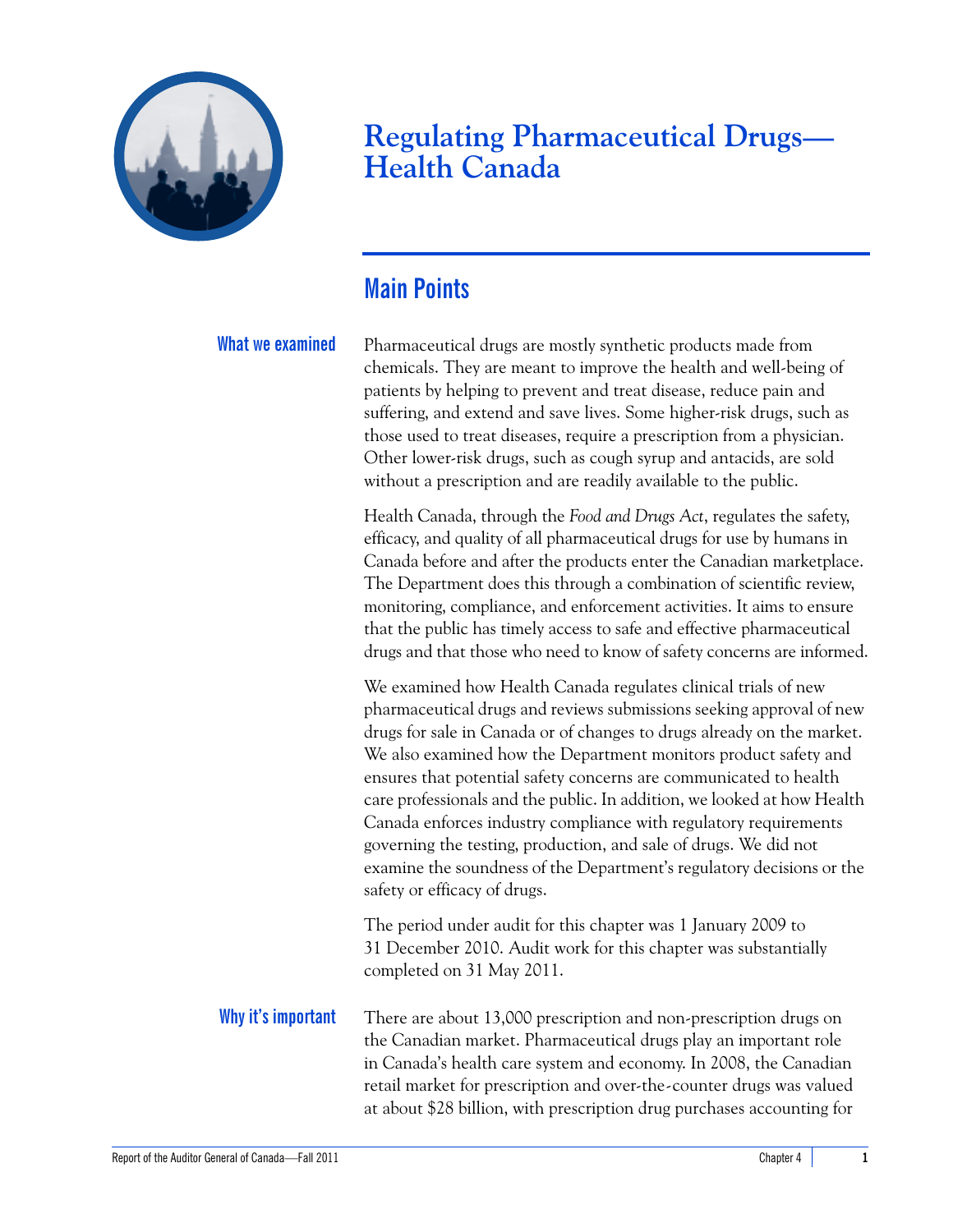almost 84 percent of total retail drug expenditures. According to IMS Brogan, a well-recognized provider of data to Health Canada and the pharmaceutical industry, about 505 million prescriptions were dispensed by Canadian retail pharmacies in 2010.

With an aging population, the role of pharmaceutical drugs is expected to grow as researchers come up with new drug therapies to replace earlier treatments or provide new options where no treatment existed before. Canadians who purchase and consume pharmaceuticals authorized for sale in Canada rely on the government and industry to monitor the safety of these products. Health Canada has a responsibility to help protect the public against undue health and safety risks from the use of pharmaceutical drugs.

- **What we found** The Department does not take timely action in its regulatory activities, with the exception of its review of two types of drug submissions. In particular, the Department is slow to assess potential safety issues. It can take more than two years to complete an assessment of potential safety issues and to provide Canadians with new safety information.
	- **•** The Department received 4,400 drug submissions in 2009 and 2010. It has put in place processes and procedures to ensure that its drug reviews are consistent and high quality. However, it has not assessed whether these processes and procedures have been consistently interpreted and applied across its four review bureaus.
	- **•** Health Canada does not disclose information on drug submissions that it has rejected or information on the status of the drugs it has approved with conditions. In addition, the Department has not acted on its long-standing commitment to disclose more information about clinical trials it has authorized. This increases the risk that Canadians may be unaware of new treatment options or may unknowingly participate in an unauthorized trial.
	- **•** Health Canada's conflict-of-interest guidelines and Code of Conduct are consistent with government policy on conflict of interest. However, unlike another major regulator of pharmaceutical drugs and some federal departments that have developed conflict-of-interest requirements for specific work assignments, the Department has not determined what measures are necessary for its review activities.

**The Department has responded.** The Department agrees with all of our recommendations. Its detailed responses follow the recommendations throughout the chapter.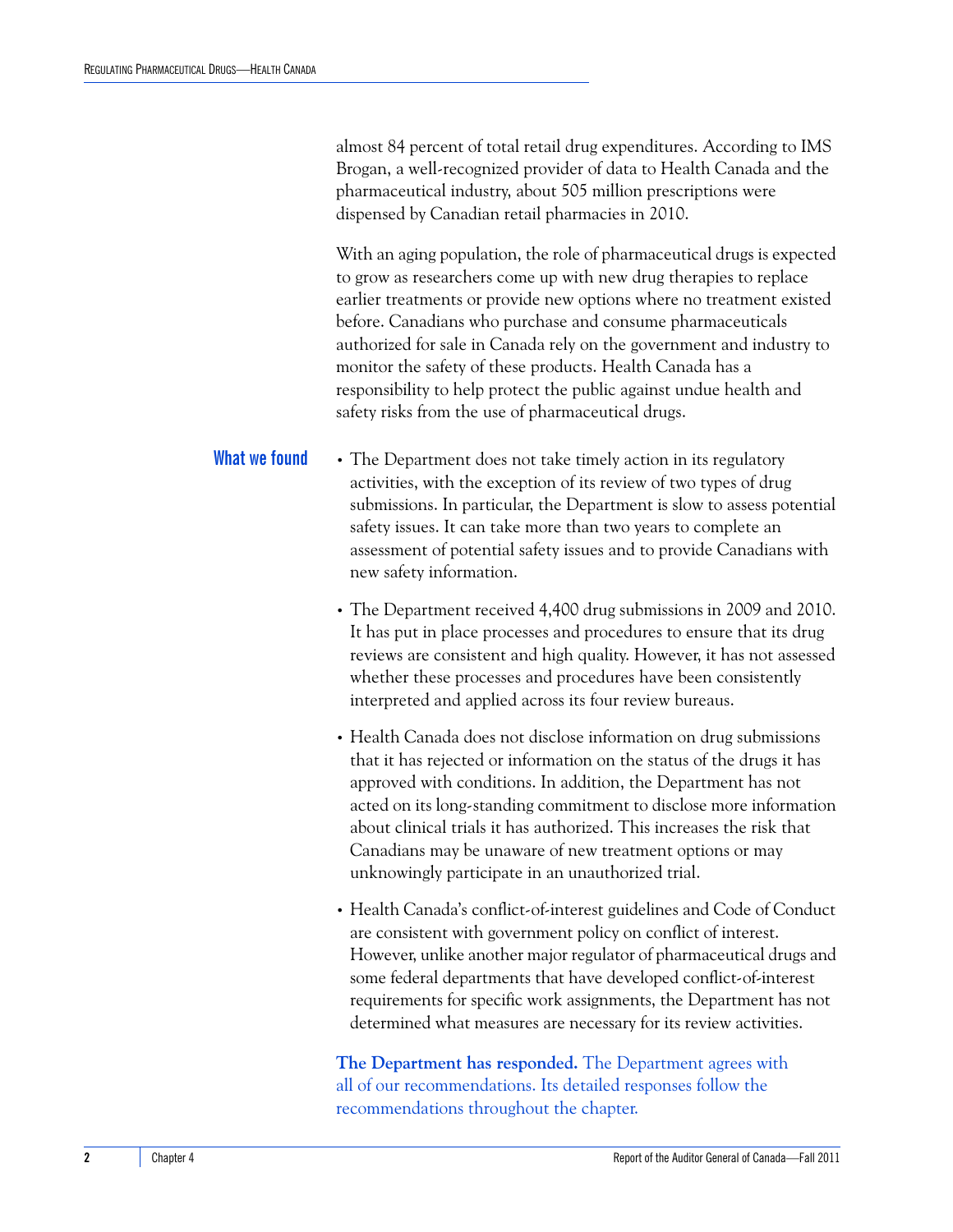## <span id="page-8-0"></span>**Introduction**

#### <span id="page-8-1"></span>**Regulating pharmaceutical drugs in Canada**

**4.1** Each day, Canadians and their health care providers use pharmaceutical drugs (herein referred to as drugs) that have been approved by Health Canada to treat or prevent an array of diseases and disabling physical conditions. Enabling timely access to safe and effective drugs, and ensuring that these products remain safe and effective, is critical to improving and maintaining the health of Canadians.

**4.2** Drugs are regulated under the *Food and Drugs Act*, which is administered by Health Canada. The Department defines pharmaceutical drugs as synthetic products made from chemicals, including

- **•** prescription and non-prescription drugs;
- **•** disinfectants; and
- **•** products, such as sunscreens and antiperspirants, that are usually low risk.

**4.3** There are about 13,000 drugs on the Canadian market, many of which are critical to high-quality health care. Canadians were expected to spend about \$31 billion on these drugs in 2010. According to IMS Brogan, a well-recognized provider of data to Health Canada and the pharmaceutical industry, about 505 million prescriptions were dispensed by Canadian retail pharmacies in 2010.

**4.4** Under the *Food and Drugs Act* and its accompanying regulations, Health Canada, as federal regulator, is responsible for assessing and monitoring the safety and efficacy of drugs marketed in Canada. The Department carries out these responsibilities through various regulatory activities that are designed to evaluate and monitor the safety, efficacy, and quality of drugs before and after they are marketed. Some of the costs of these activities are shared with industry, but others, such as reviewing clinical trial applications and compliance and enforcement activities for clinical trials, are funded solely by the Department. In the 2009–10 fiscal year, Health Canada spent about \$80 million in direct program costs and employed approximately 700 full-time employees for drug regulation. The Department received about \$33 million in fees from the pharmaceutical industry during the same period.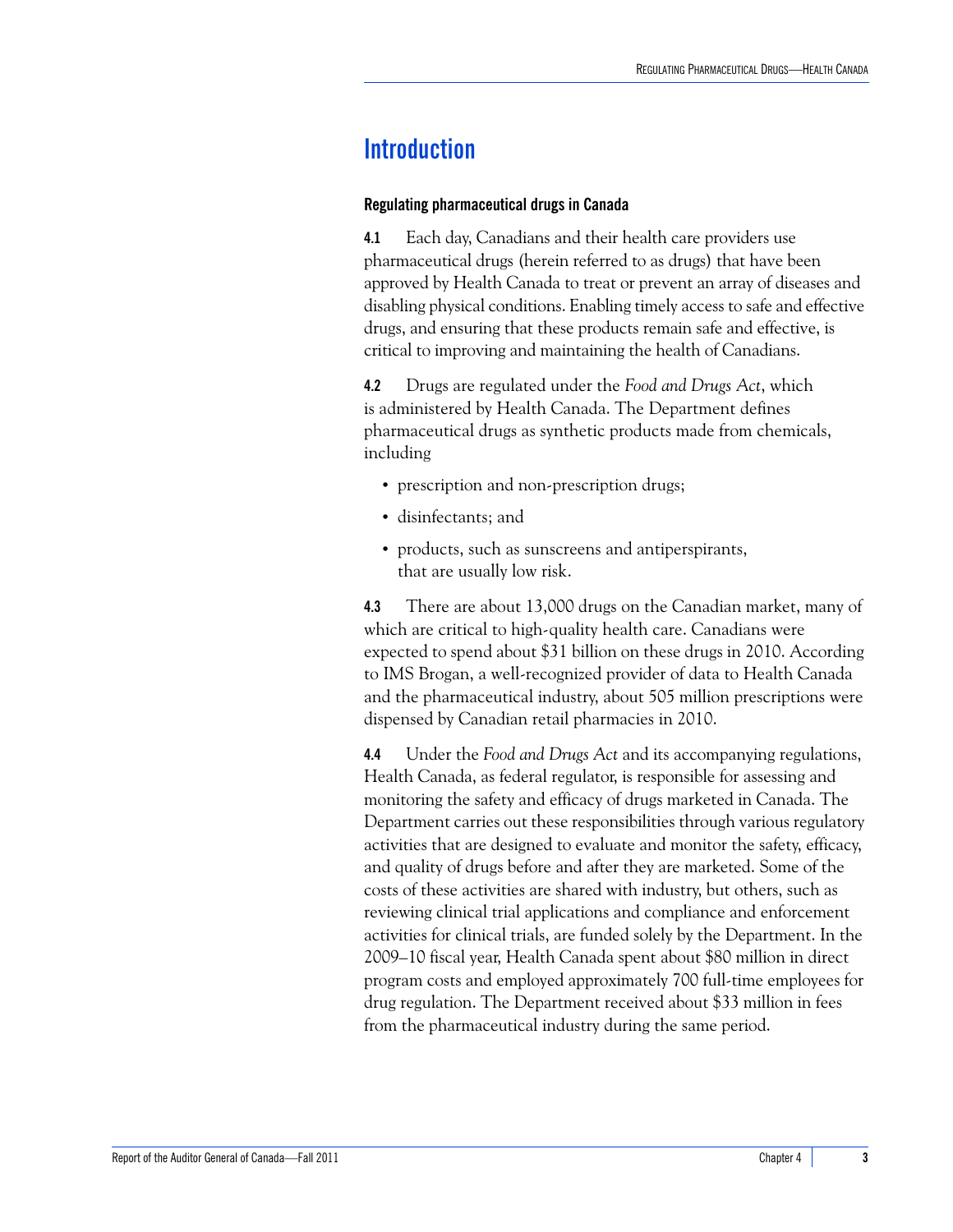#### <span id="page-9-0"></span>**Stakeholders in pharmaceutical drug safety**

**4.5** There are several important stakeholders whose participation in the regulatory system is critical to supporting the safe and effective use of drugs.

**4.6 The Canadian public.** Canadians rely on Health Canada to approve drugs of demonstrated safety, quality, and efficacy and to work with the pharmaceutical industry to disseminate safety and usage information that is accurate and up to date. Canadian volunteers participating in clinical trials also rely on the Department to verify that authorized trials are designed appropriately, so they are not exposed to unnecessary risks.

**4.7 Health care professionals.** Health care professionals play an important role in promoting the appropriate use of drugs. To provide the public with information on the risks and benefits of specific drugs, health care professionals rely on Health Canada and drug manufacturers to disseminate safety and usage information that has been officially approved and that is accurate and up to date.

**4.8** Health care professionals can also play a role in monitoring the continued safety of approved drugs. They are often the first to become aware of serious adverse drug reactions, and this makes them a critical source of safety information. Health Canada asks them to pass on this information when it comes to their attention, either to the manufacturer or directly to the Department. By doing so, they contribute to the evolving knowledge of a product's risks and benefits.

**4.9 Pharmaceutical industry.** The legal responsibilities of the pharmaceutical industry are outlined in the *Food and Drug Regulations*. The regulations place significant responsibility on the industry to protect the health and safety of the public. For example, the pharmaceutical industry is required to obtain authorization from Health Canada before conducting clinical trials of unapproved drugs. In its drug submissions to the Department, the industry is required to provide evidence that a drug meets safety, efficacy, and quality requirements. After the Department has approved a drug for sale, manufacturers are required to report all serious adverse drug reactions to Health Canada and to maintain the quality of their product. Manufacturers are also responsible for communicating new safety information about their products to health care professionals and consumers.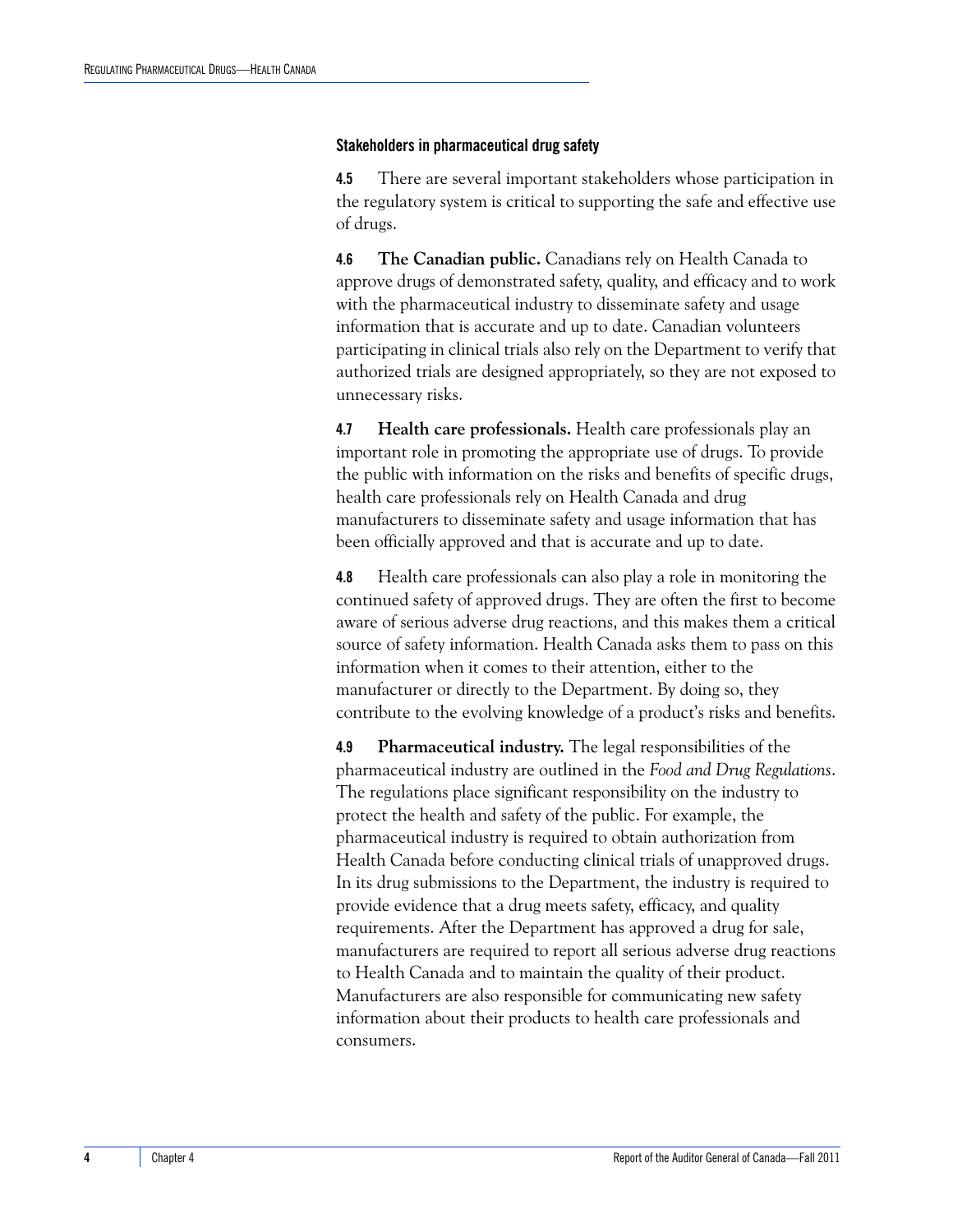#### <span id="page-10-0"></span>**Health Canada's regulatory approach**

**4.10** Health Canada's approach to the regulation of drugs focuses on well-defined points in the regulatory process that lead to a drug's marketing approval. However, after the Department has authorized a drug for sale, it has limited regulatory authority to require label changes that address new safety information or to require manufacturers to undertake additional post-market studies. Other regulators have greater post-market regulatory authorities. For example, the US Food and Drug Administration can legally require industry to propose labelling changes to reflect new safety information within 30 days of a request.

**4.11** Health Canada's responsibilities include the following core activities:

- reviewing clinical trial applications, for clinical trials to be conducted in Canada;
- **•** reviewing drug submissions from manufacturers for market authorization and for post-market changes;
- **•** monitoring the safety of drugs in the Canadian market and communicating safety risks to health care professionals and the public, in collaboration with industry;
- **•** enforcing the pharmaceutical industry's compliance with regulations, including those related to clinical trials, drug manufacturing, and the reporting of adverse drug reactions.

Exhibit 4.1 includes an overview of the regulatory process.





Source: Health Canada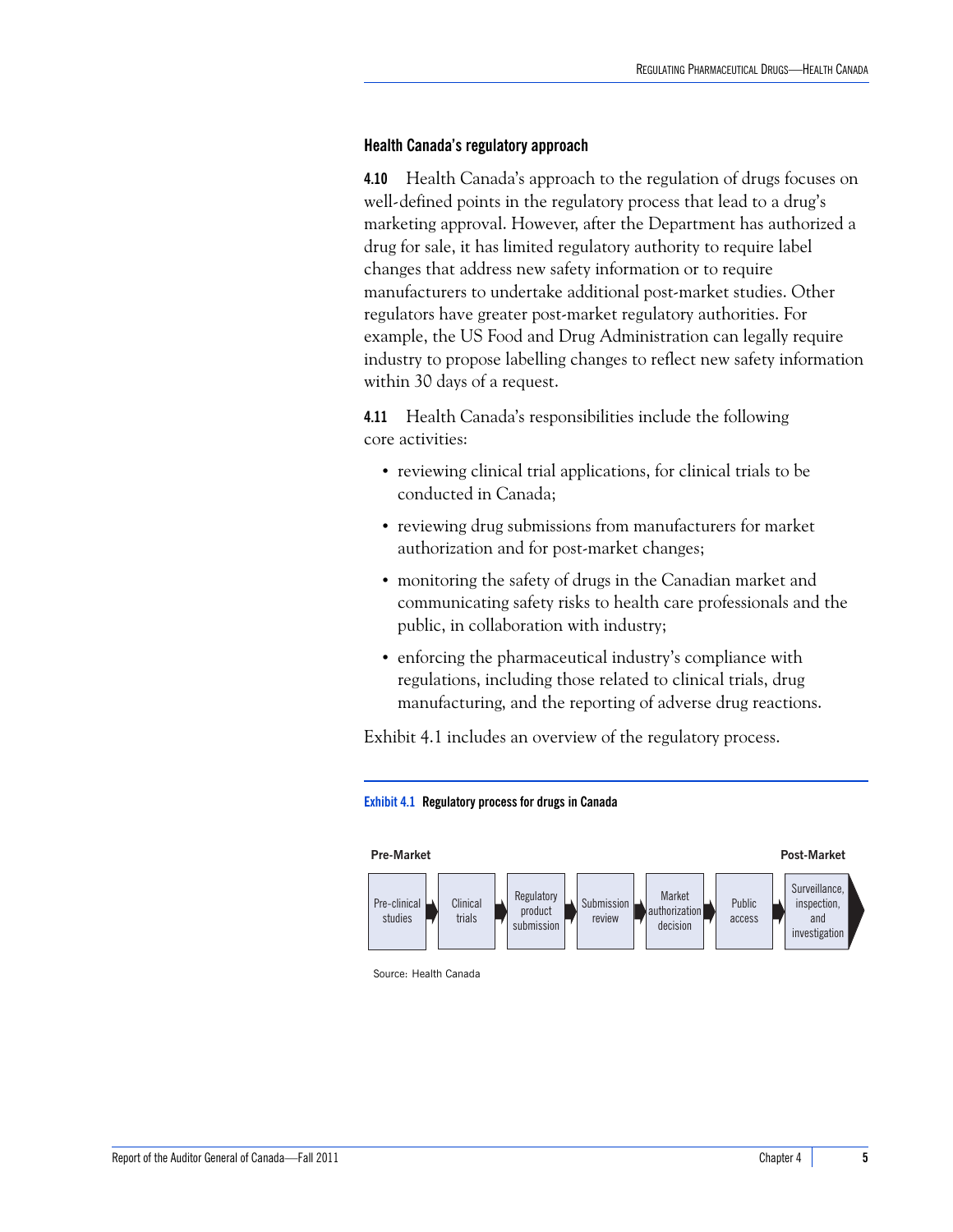#### <span id="page-11-0"></span>**Focus of the audit**

**4.12** The focus of our audit was to determine whether Health Canada fulfilled its key responsibilities related to clinical trials, submission reviews, and post-market activities for the regulation of drugs.

**4.13** We examined whether the reviews of clinical trial applications and pharmaceutical submissions were timely and whether the Department had established processes to support the timely, consistent, and high-quality review of drug submissions. We examined the steps the Department took to support the transparency of authorized clinical trials and its reviews, and the systems it implemented to manage potential conflicts of interest. We looked at how the Department monitored the safety of drugs in clinical trials and of drugs that had already been marketed, and whether it communicated safety concerns to health care professionals and Canadians in a timely manner. Finally, we examined the Department's methods for verifying the regulatory compliance of the pharmaceutical industry.

**4.14** We did not examine authorized clinical trials to determine whether they were safe for the participants. We did not examine completed reviews of drug submissions to determine whether drugs approved by the Department were safe or effective or whether they were reviewed in a consistent manner. We did not examine the risks and benefits of marketed drugs.

**4.15** More details about the audit objectives, scope, approach, and criteria are in **About the Audit** at the end of this chapter.

## <span id="page-11-1"></span>**Observations and Recommendations**

<span id="page-11-2"></span>**Regulating clinical trials 4.16** Clinical trials are experiments involving volunteer participants that are used to determine whether a drug is safe and effective and what side effects are associated with its use. Parties seeking to conduct clinical trials in Canada must submit a clinical trial application to Health Canada, except for clinical trials on drugs that are already on the market and are being tested to treat conditions for which they were authorized.

> **4.17** In 2001, the government revised the *Food and Drug Regulations* to strengthen protection for clinical trial participants. Health Canada also developed a national inspection program to verify that clinical trials conducted in Canada comply with these regulations, which were designed to protect the participant's safety and to generate high-quality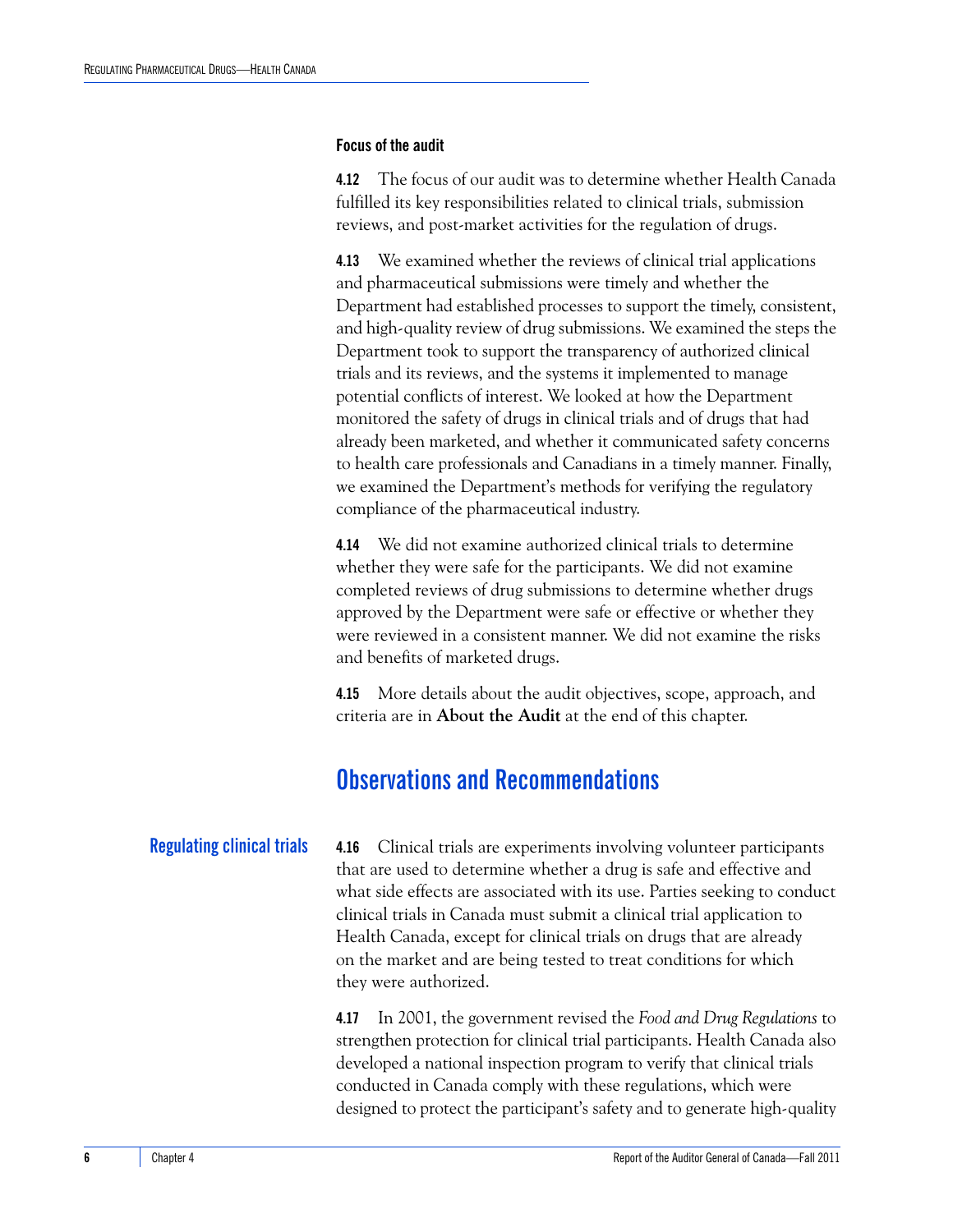clinical data. The Department estimates that there are 4,000 active clinical trial sites (many sites are testing the same drug) in the country each year. If its inspectors identify significant non-compliance with the regulations, the Department can require immediate corrective action or, if necessary, revoke the trial's authorization.

#### <span id="page-12-0"></span>**Clinical trial applications and amendments were reviewed in a timely manner**

**4.18** In 2009 and 2010, Health Canada reviewed about 2,600 applications, and about 1,800 amendments to clinical trials, to assess whether the proposed trial or amendment posed undue risks to trial participants. Under the *Food and Drug Regulations*, if Health Canada does not review applications and amendments within 30 days, the trial can proceed or the amendment can be implemented by default. In addition, for selected clinical trial applications and amendments, the Department established a 7-day accelerated review target.

**4.19** To determine the timeliness of its reviews of clinical trial applications and amendments in 2009 and 2010, we examined whether the Department was meeting the 30-day and 7-day timelines. We reviewed Health Canada's performance reports and assessed the completeness and accuracy of the data used to create these reports. We also examined management reports on program performance for the period under audit, analyzed data, and interviewed key officials. We found that the reviews of clinical trial applications and amendments were timely. The Department made all of its review decisions within the required 30-day period and met the 7-day target for selected clinical trial applications and amendments 90 percent of the time.

#### <span id="page-12-1"></span>**Additional steps are needed to strengthen a risk-based approach to oversee clinical trials**

**4.20 Monitoring adverse drug reactions.** We examined whether Health Canada had established a risk-based approach to monitor **adverse drug reactions** in clinical trials. The *Food and Drug Regulations* require that clinical trial sponsors, such as drug companies and hospitals, inform the Department of all serious, unexpected adverse drug reactions for drugs being tested in Canadian clinical trials regardless of whether the adverse drug reaction occurred at a trial site in Canada or in another country. The number of reported adverse drug reactions in clinical trials has increased dramatically over the past several years—43,000 in 2007, 88,000 in 2009, and 115,000 in 2010. According to the Department, about 95 percent of these reports are from foreign sources.

**Adverse drug reaction**—Any noxious and unintended response to a drug that is caused by the administration of any dose of the drug.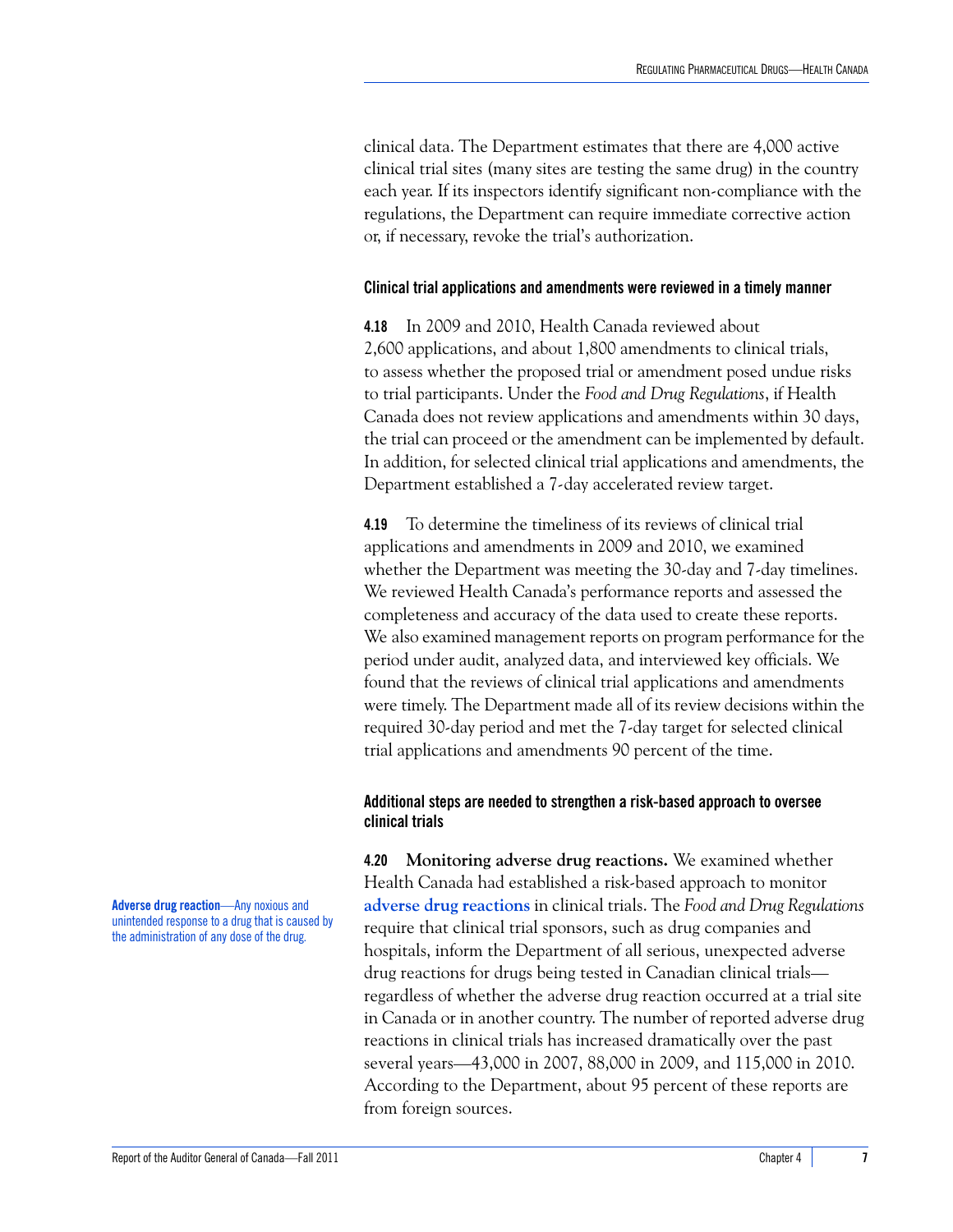**4.21** Monitoring and assessing adverse drug reactions is important for ensuring that Canadians participating in clinical trials are protected and fully informed of potential safety risks. Monitoring the safety of the 700 drugs that are tested in clinical trials in Canada each year also provides the Department with information that can be used by drug reviewers, clinical trial inspectors, and officials responsible for monitoring the safety of marketed drugs.

**4.22** We reviewed the Department's procedures to determine whether it had established a risk-based approach for monitoring and assessing adverse drug reaction reports.

**4.23** We found that Health Canada receives all adverse drug reaction reports by fax or courier and manually enters them into its adverse drug reaction database for clinical trials. The process is labour intensive, and it uses resources that could otherwise be used to assess potential safety issues raised in these reports. A description of how the Department expects to address this issue can be found in paragraph 4.75.

**4.24** Due to the significant number of drugs in clinical trials each year, the volume of reports received, and the labour-intensive process in place, it is important that Health Canada have a risk-based approach to monitoring drugs in these trials. Officials told us that assessment officers were monitoring drug reaction reports from the trials that pose the highest risks, such as early-phase clinical trials of drugs not previously tested and trials that include vulnerable populations (for example, children). However, at the time of our audit, there were no standard operating procedures for its monitoring activities to ensure that the Department consistently focused on the trials that posed the greatest risk.

**4.25** When the Department receives adverse drug reaction reports that indicate there may be a safety issue with a drug, officials may choose to fully assess the adverse reaction and its relationship to the drug. The assessment may result in recommendations being issued to ensure that risks are communicated to and, if possible, reduced for clinical trial participants. While officials told us that hundreds of potential safety issues are awaiting assessment, we found that, at the time of our audit, the Department had not documented its criteria for prioritizing its assessment of these potential safety issues based on the risks posed to clinical trial participants.

**4.26 Inspecting clinical trial sites.** We examined Health Canada's approach to clinical trial inspections to determine whether its compliance and enforcement activities focused on those trials that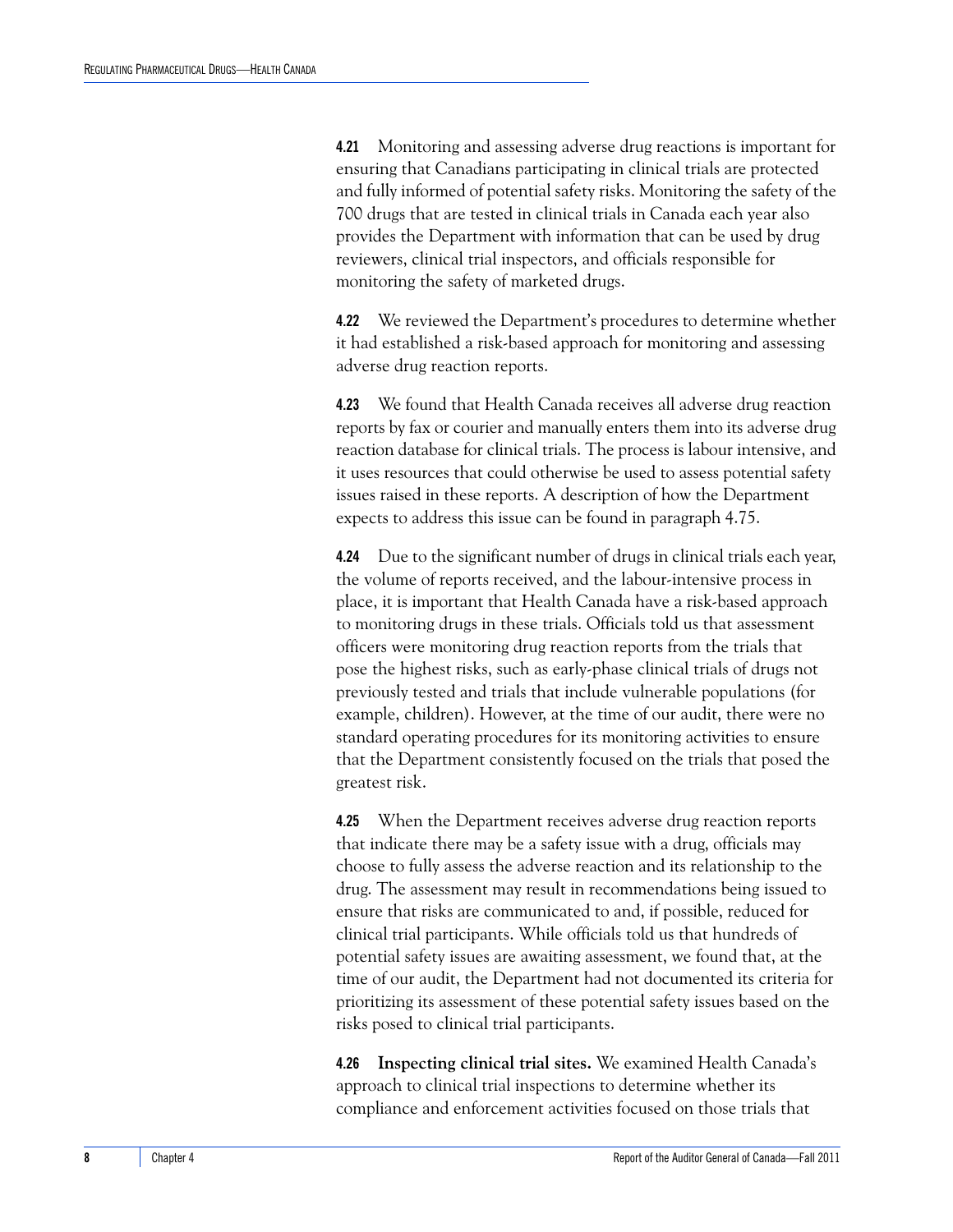posed the greatest risk. The Department inspects Canadian clinical trial sites to verify that authorized trials comply with the *Food and Drug Regulations*, so the rights and safety of trial subjects are respected. It also verifies that the data generated by the trial site is of high quality, which is important because this data can be used to support submissions for new drugs seeking market authorization. The June 2010 draft Compliance and Enforcement Risk Evaluation Guide: An Approach to Decision Making, by the Health Product and Food Branch Inspectorate, specifies that compliance and enforcement activities associated with a regulated product or activity need to be appropriate and proportional to the risk posed.

**4.27** To determine whether compliance and enforcement activities for clinical trials were risk-based, we reviewed the Department's clinical trial inspection strategy, its performance reports, and its procedures for inspections. We also reviewed finalized inspection reports for the six non-compliant clinical trials identified in 2009 and 2010. We assessed whether the Department obtained assurance that instances of noncompliance were addressed.

**4.28** We found that Health Canada had developed a risk-based inspection strategy that included criteria to help inspectors determine which clinical trial sites to inspect. The strategy required that inspectors consider a number of potential risk factors, including the following:

- **•** number of clinical trials conducted at the site,
- **•** number of subjects enrolled in the specified clinical trial,
- **•** number of serious unexpected adverse drug reactions at the clinical trial site, and
- **•** observations made during past inspections.

**4.29** However, we also found that Health Canada does not regularly collect all of the information necessary to assess these factors and to make comparative risk-based decisions. Because clinical trial sponsors are not required to submit up-to-date information on clinical trial sites, inspectors must call each site directly to find out the current status of the clinical trial site and the number of participants enrolled.

**4.30** Officials told us that acquiring this information through direct contact with each clinical trial site is inefficient and that a significant amount of time is devoted to identifying potential inspection sites. Thus, inspectors have up-to-date information only for sites that they call and are unable to compare the risks posed by all sites.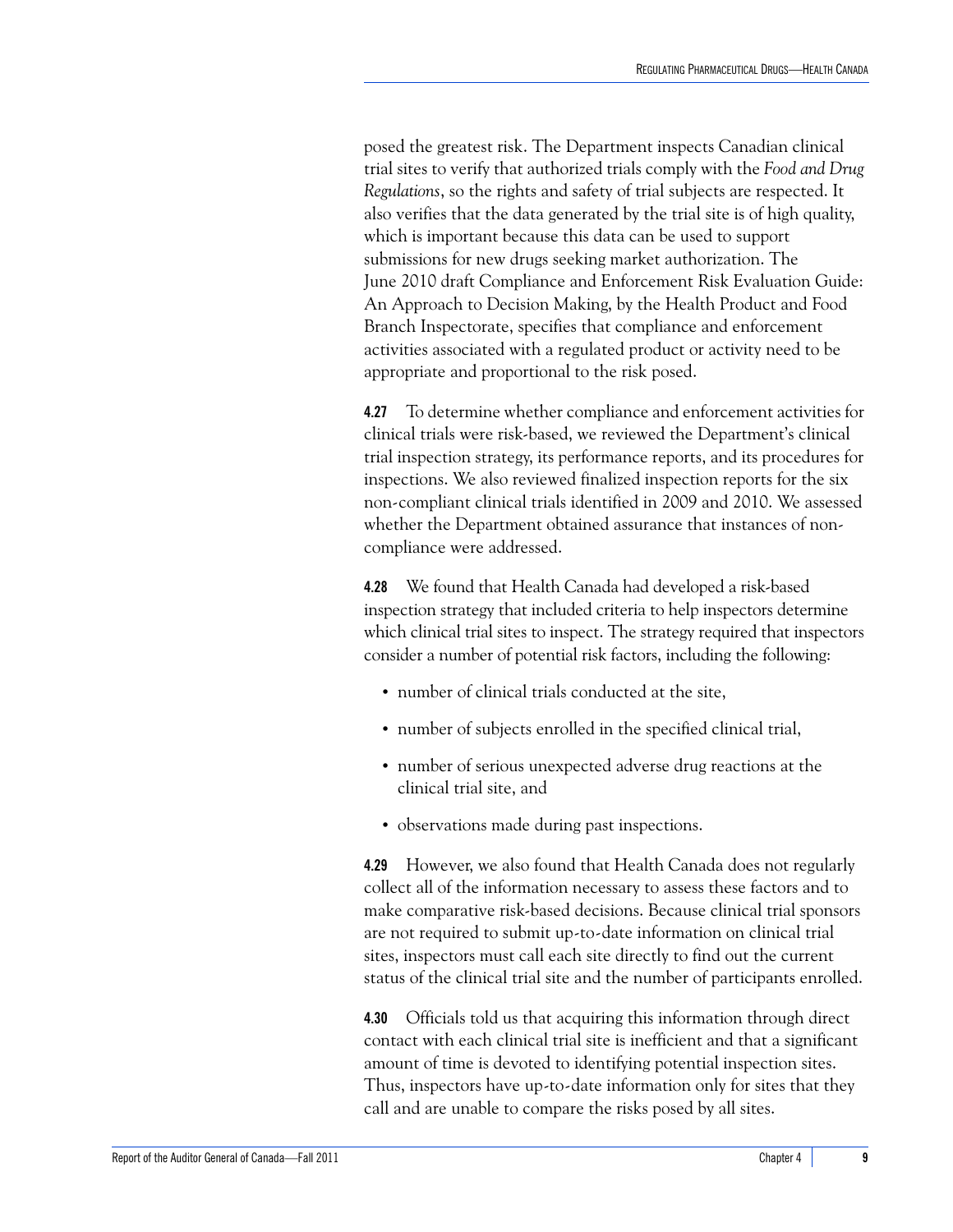**4.31** Health Canada's strategy is to inspect two percent (that is, about 80 out of 4,000) of Canadian clinical trial sites in any given year. The Department told us that this target is consistent with the approaches taken by other major regulators. We found that the Department completed 52 inspections in 2009 and 50 in 2010. Officials indicated that the target (of 80 per year) could not be met because of a lack of resources and the reallocation of existing resources to other programs.

**4.32** Since 2006, Health Canada has issued nine inspection reports with non-compliance ratings—six of which were issued in 2009 and 2010. We reviewed these six reports to determine whether the Department verified that instances of non-compliance with the *Food and Drug Regulations* were addressed. Depending on the nature of identified deficiencies, corrective actions may be required to protect the safety of clinical trial participants and to ensure the quality of clinical trial data.

**4.33** For these six reports, we found that Health Canada took between 56 and 142 days to officially notify regulated parties that they were not compliant with the *Food and Drug Regulations* and to officially request corrective actions to address all identified deficiencies. The Department has not established timelines for issuing these notifications, but regulated parties are required to propose corrective actions within four weeks of receiving an official notification of non-compliance.

**4.34** Health Canada also reviews the adequacy of corrective actions proposed by regulated parties, but it has not set timelines for this review, either. During our audit, the Department reviewed proposed corrective measures for two non-compliant inspection reports and took about 110 days for each review. Officials told us that, during this time, the Department requested and reviewed additional information provided by regulated parties.

**4.35 Recommendation.** Health Canada should strengthen its riskbased approach for monitoring and assessing clinical trial adverse drug reaction reports and for inspecting clinical trial sites, so potential safety issues are mitigated.

**The Department's response.** Agreed. The Department is strengthening its risk-based approach to monitor and assess clinical trial adverse drug reaction reports and clinical trial inspections. A detailed standard operating procedure and strategy guide has been developed to prioritize the review of individual adverse drug reaction reports. This approach was implemented on 4 July 2011.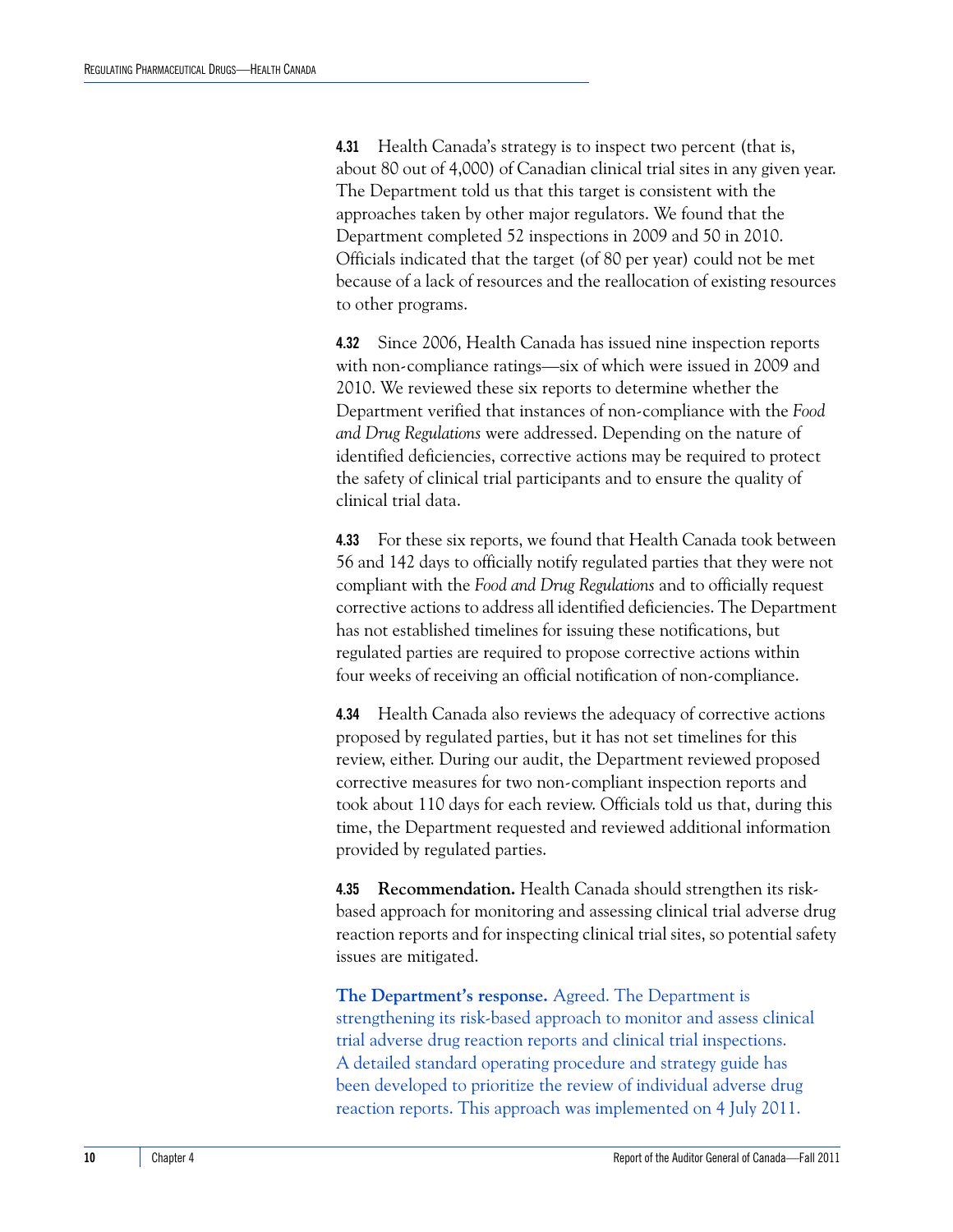The Department expects to have completed a review of the existing risk-based process for selecting clinical trial inspection sites by fall 2011. This review will be used to assess the effectiveness of the existing process and to inform the development, documentation, and implementation of an enhanced process.

**4.36 Recommendation.** Health Canada should establish timelines for officially notifying clinical trial sites of non-compliant ratings and for reviewing proposed corrective measures to verify compliance with the *Food and Drug Regulations.*

**The Department's response.** Agreed. The Department is currently reviewing and revising its existing standard operating procedure for conducting clinical trial inspections. This revised standard operating procedure will emphasize establishing timelines for key steps in the inspection process, including notification of non-compliant ratings and the review of proposed corrective measures. This work will be completed by 31 March 2013.

#### <span id="page-16-0"></span>**Authorized clinical trials were not disclosed publicly**

**4.37** We examined steps taken by Health Canada to support the transparency of authorized clinical trials. In 2004, the House of Commons Standing Committee on Health recommended that the Department create a ". . . public database that provides information on trials in progress, trials abandoned and trials completed." In its 2007 Blueprint for Renewal II: Modernizing Canada's Regulatory System for Health Products and Food, the Department committed to enhancing public access to clinical trial information. Without this information, Canadians with life-threatening diseases may not become aware of trials that could offer new treatment options, and may not be able to verify whether the Department has authorized advertised trials.

**4.38** We found that, despite commitments to increase the transparency of authorized clinical trials, the amount of information Health Canada made available to Canadians had not changed. There remains no definitive, publicly accessible source of information on clinical trials authorized by the Department.

**4.39** For example, in 2008, Health Canada became aware of an unauthorized clinical trial when it was contacted by parents whose child was enrolled in the trial and who had concerns about the safety of the drug being tested. The physician running the trial was not based in Canada but was recruiting Canadian participants. According to files compiled by Health Canada during its review of the complaint,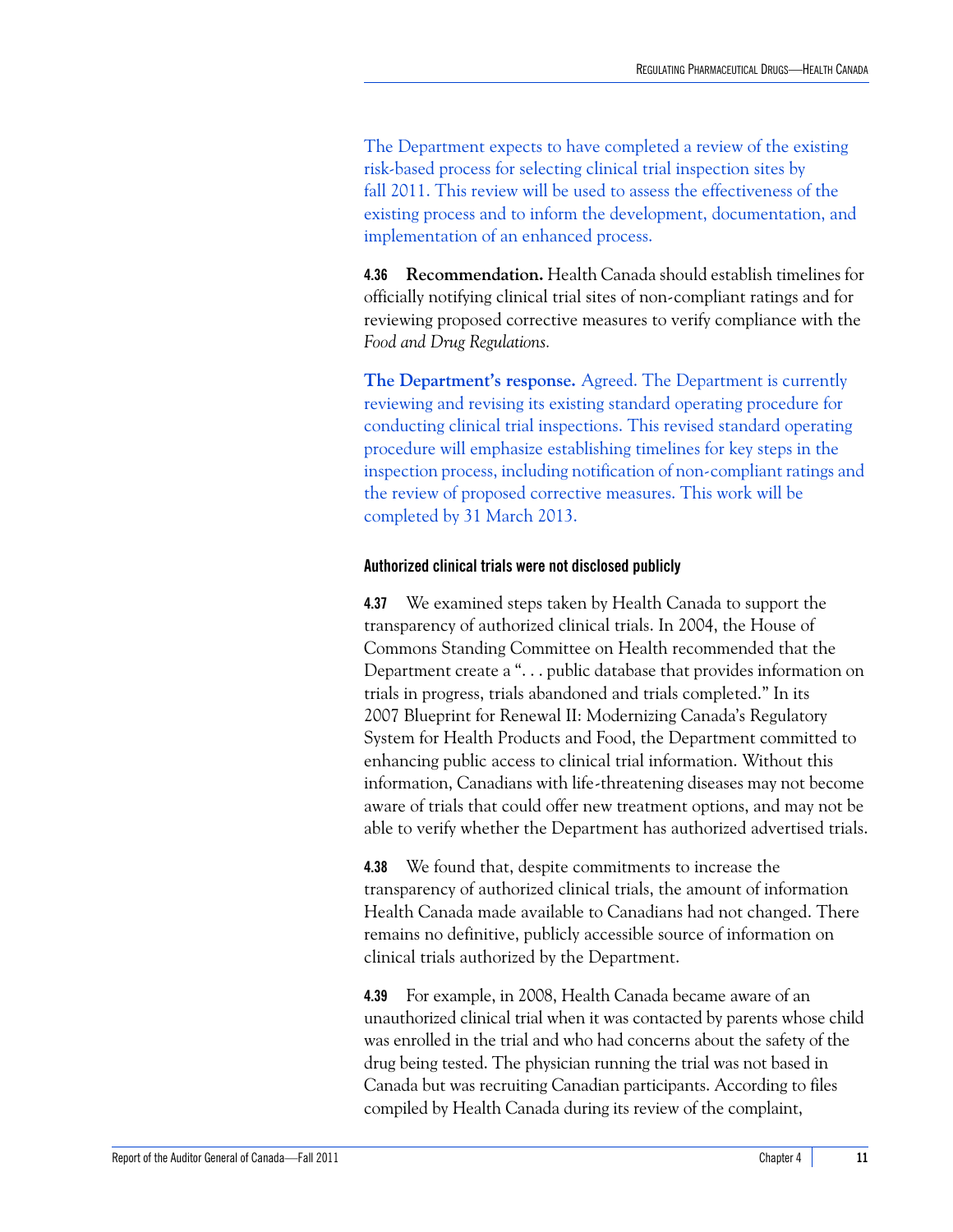advertisements for the trial claimed that the Department had authorized the trial. It was not until the parents contacted the Department with their concerns that they learned that it had not, in fact, authorized the trial. Electronic access to a listing of trials authorized by the Department would allow Canadians to consult official information, to verify claims made by other parties, and to make fully informed decisions.

**4.40** In 1999 and 2004, parliamentary committees requested that Health Canada report annually on the findings of clinical trial inspections. Although openness and transparency are key aspects of its strategic and operational plans, the Department reported publicly only on its inspection activities in 2003 and 2004. For the past two years, it planned to publish a summary of its inspections on its website. At the time of our audit, a summary report on the clinical trial inspections conducted between 2002 and 2010 had been drafted but not published.

**4.41 Recommendation.** Health Canada should fulfill long-standing commitments to enhance public access to information on authorized clinical trials, including the results of its clinical trial inspections.

**The Department's response.** Agreed. The Department will develop policies on enhancing public access to information on authorized clinical trials that respect privacy rights and legislation. Work began in 2011 and will be completed by 31 March 2013.

The Department commits to publishing periodic reports regarding clinical trial inspections, to provide stakeholders and the public with a summary view of its inspection findings by 31 March 2012.

<span id="page-17-0"></span>**Reviewing drug submissions 4.42** Health Canada received about 4,400 drug submissions in 2009 and 2010. The Department reviewed pre-market submissions to determine whether claims made by industry regarding a drug's safety, efficacy, and quality were supported by sufficient evidence.

> **4.43** Submissions for new drugs that comprise chemicals that have not been available for a long period of time (typically, prescription drugs) must include a significant amount of data from clinical trials. Submissions for drugs that have been available for longer and have established safety records (typically, over-the-counter drugs) do not usually require as much data.

**4.44** Because the safety of each drug is not absolute, Health Canada must weigh the potential benefits and risks of those seeking access to the Canadian market to determine whether the risks are acceptable.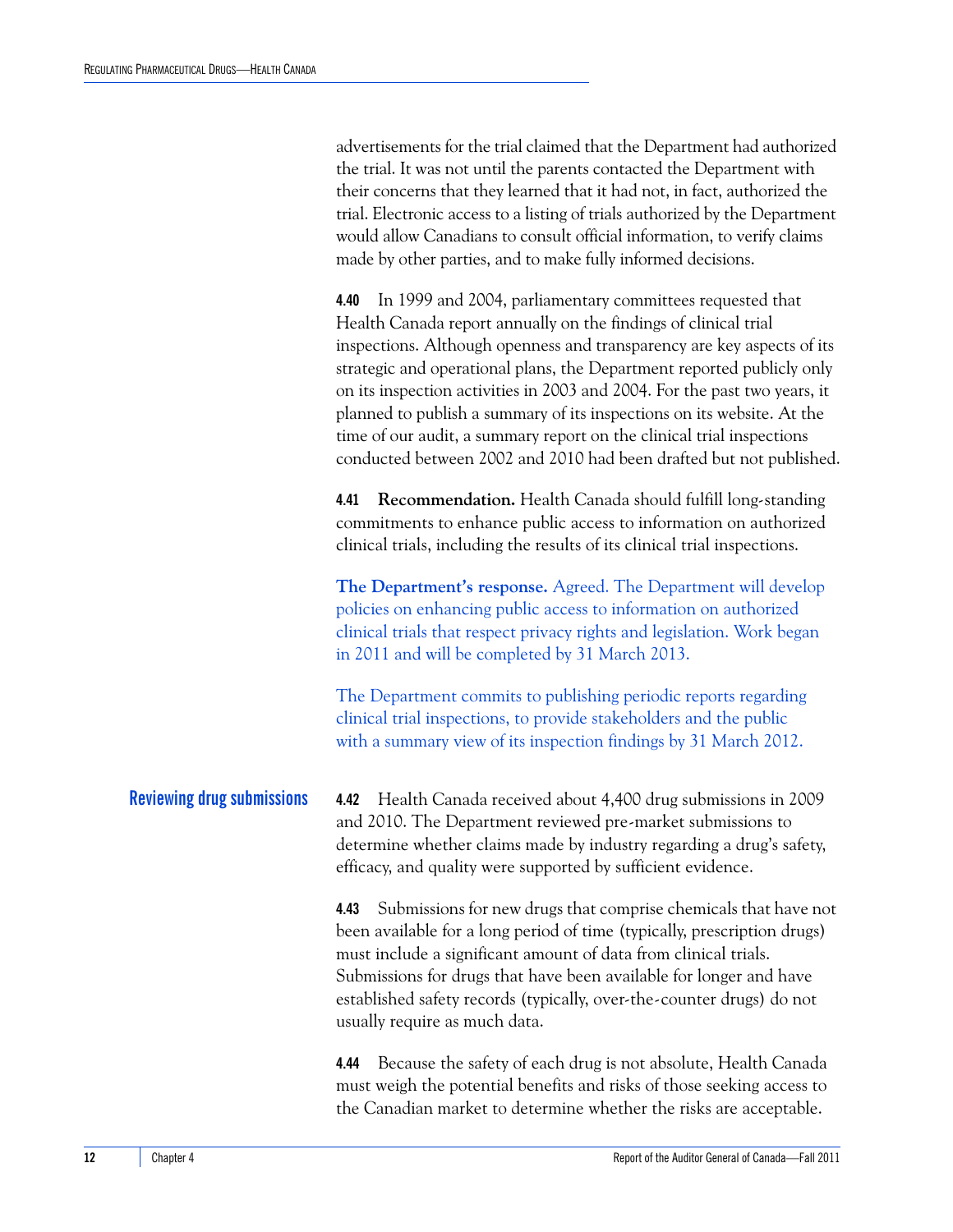Post-market submissions are submitted when manufacturers wish to make changes to a label or manufacturing method for a product that has already been marketed.

#### <span id="page-18-0"></span>**Health Canada does not meet its own service standards for reviewing drug submissions**

**4.45** Health Canada reviews a variety of pre-market submissions to determine whether they include sufficient evidence to support the pharmaceutical industry's claims about drug safety, efficacy, and quality. In consultation with the pharmaceutical industry, the Department developed service standards for these reviews in 1996 (Exhibit 4.2).

**4.46** To determine the timeliness of its review decisions, we examined whether the Department was meeting its own service standards for reviewing pharmaceutical submissions. We also examined management reports related to program performance for the period under audit, analyzed data, and interviewed key officials.

**4.47** We found that in 2009 and 2010, Health Canada consistently met its service standards for timely reviews of supplemental new drug submissions. However, it did not consistently meet its service standards for reviewing most of the other submission types. The Department's performance for reviewing generic drugs, over-the-counter drugs that required a clinical review, and post-market change submissions was particularly poor (Exhibit 4.2).

**4.48** We found that reviews completed in 2010 that did not meet service standards took significantly longer than the standard to complete. The following are examples:

- **•** Reviews of abbreviated new drug submissions (generic drugs) that did not meet service standards took, on average, 353 days (173 days longer than the 180-day standard).
- **•** Reviews of DIN-A submissions (primarily over-the-counter drugs) that did not meet service standards took, on average, 539 days (329 days longer than the 210-day standard).
- **•** Reviews of post-market manufacturing and safety-related labelling change submissions that did not meet service standards took, on average, 251 and 158 days, respectively (161 and 68 days, respectively, longer than the 90-day standard).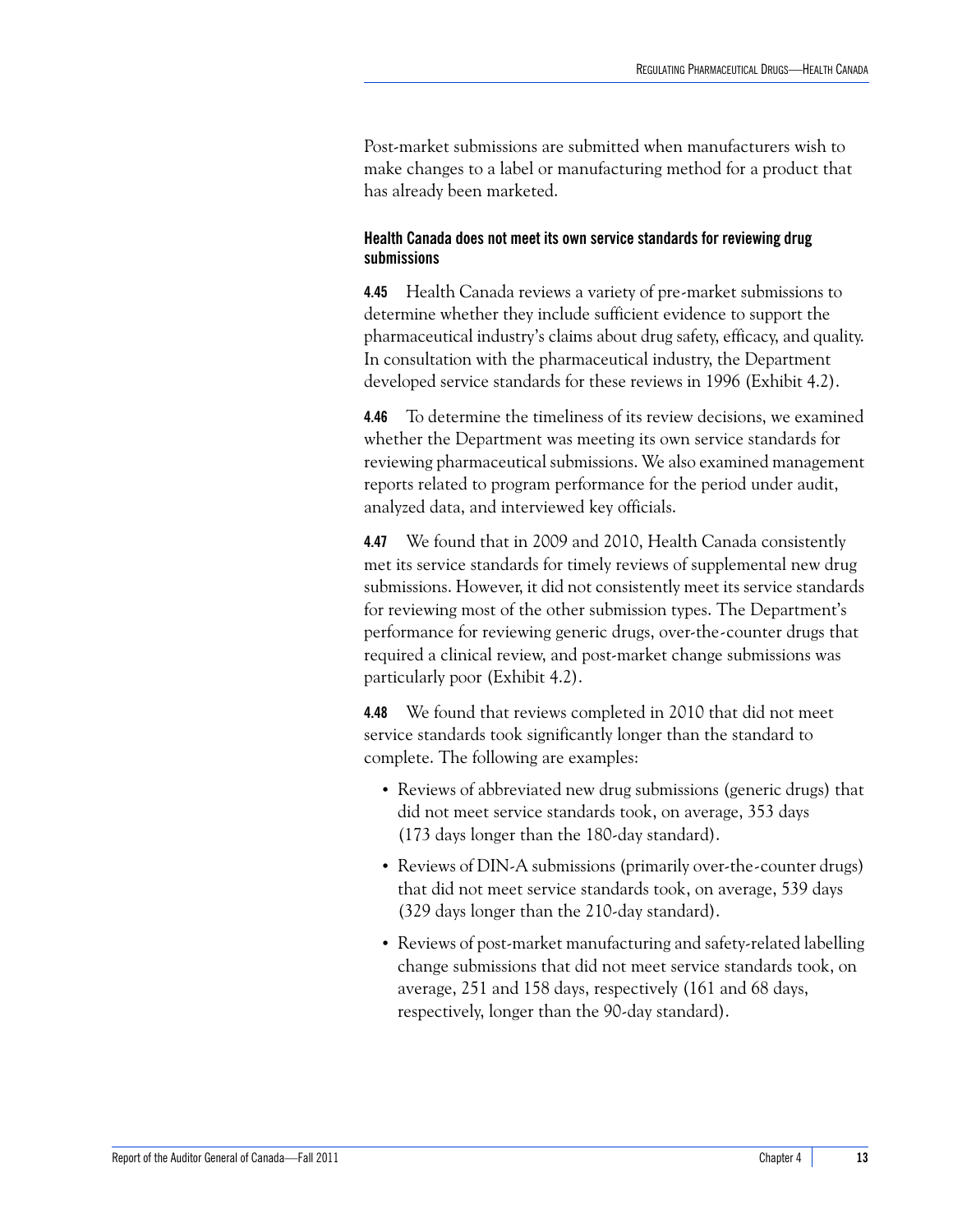|  | Exhibit 4.2 Health Canada is not meeting its own service standards for reviewing most drug submissions |  |
|--|--------------------------------------------------------------------------------------------------------|--|
|  |                                                                                                        |  |

|                                                     |                                                                                                                                                                                                                                                                                                     |                                                | $\frac{30}{6}$ | Percentage that meet<br>service standards |
|-----------------------------------------------------|-----------------------------------------------------------------------------------------------------------------------------------------------------------------------------------------------------------------------------------------------------------------------------------------------------|------------------------------------------------|----------------|-------------------------------------------|
| <b>Submission type</b>                              | <b>Description</b>                                                                                                                                                                                                                                                                                  | Service standard for<br>first review decision* | 2009           | 2010                                      |
| <b>New drugs</b>                                    |                                                                                                                                                                                                                                                                                                     |                                                |                |                                           |
| New drug<br>submission                              | Required for new drugs that have not been sold in Canada<br>for a sufficient time and in sufficient quantity to establish<br>their safety and effectiveness-includes clinical trial<br>information and details on production, packaging,<br>labelling, conditions for use, and side effects         | 300 calendar days                              | 70%            | 70%                                       |
| Supplemental new<br>drug submission                 | Required if<br>• substantial changes are made to a drug previously<br>approved as a new drug submission, including dosage<br>form, drug strength, method of manufacture, and<br>labelling; or<br>• the manufacturer wishes to expand the diseases or<br>conditions the product is approved to treat | 300 calendar days                              | 92%            | 91%                                       |
| <b>Generic drugs</b>                                |                                                                                                                                                                                                                                                                                                     |                                                |                |                                           |
| Abbreviated new<br>drug submission                  | Required for new generic drugs; submissions must include<br>evidence that the generic is equivalent to the existing<br>patented drug (delivers the same amount of medicinal<br>ingredient and at the same rate)                                                                                     | 180 calendar days                              | 36%            | 12%                                       |
| Supplemental<br>abbreviated new<br>drug submission  | Required if changes are made to a new generic product<br>that was previously approved as an abbreviated new drug<br>submission, including method of manufacture, labelling,<br>recommended route of administration, or a new indication                                                             | 180 calendar days                              | 71%            | 5%                                        |
| Over-the-counter drugs                              |                                                                                                                                                                                                                                                                                                     |                                                |                |                                           |
| Drug identification<br>number (DIN)<br>applications | A DIN-A application is used most commonly for over-the-<br>counter drugs that have established safety records but that<br>require additional supporting data and a clinical review.                                                                                                                 | 210 calendar days                              | 19%            | 36%                                       |
|                                                     | A DIN-F application is used most commonly for over-the-<br>counter drugs that comply with existing drug labelling and<br>that do not require additional supporting scientific data.                                                                                                                 | 45 calendar days                               | 93%            | 83%                                       |
| Post-market (notifiable) changes                    |                                                                                                                                                                                                                                                                                                     |                                                |                |                                           |
| Chemistry or<br>manufacturing<br>changes            | Manufacturers must inform Health Canada of changes to a<br>drug that could adversely affect its safety, purity, potency,<br>or effectiveness.                                                                                                                                                       | 90 calendar days                               | 9%             | 14%                                       |
| Labelling and<br>product monograph<br>changes       | Manufacturers must inform Health Canada of changes to a<br>drug that could adversely affect its safety, purity, potency,<br>or effectiveness.                                                                                                                                                       | 90 calendar days                               | 57%            | 70%                                       |

Note: These service standards exclude the screening times to assess the completeness of a submission.<br>\* A first decision can result in a request for additional information from the manufacturer, a rejection of the submissi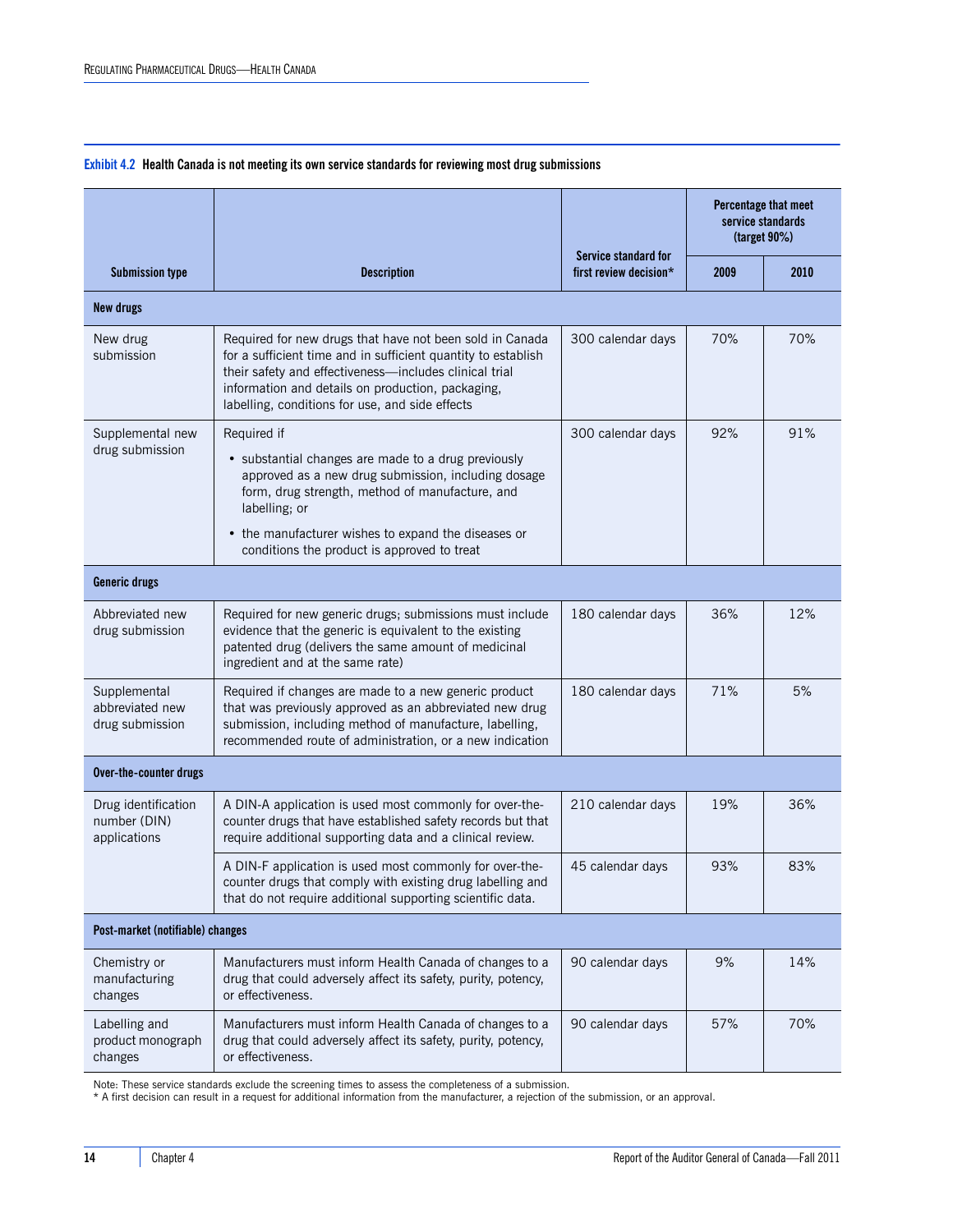**4.49** According to Health Canada, a number of factors can contribute to poor review performance. For example, drug reviewers are often required to perform duties other than reviewing submissions, such as

- **•** assessing the potential health risks posed by defective or illegal products; or
- **•** contributing to related **risk communications**, so the public is informed of potential safety risks.

**4.50** We found that Health Canada has taken a number of steps to improve its review performance. Foremost among these was a new cost recovery framework, implemented in April 2011. The Department expects that the additional revenue, obtained by charging the pharmaceutical industry increased fees, will improve review times. The new user fees will be governed by the *User Fees Act*, which includes penalties (of up to 50 percent of the fees) for the Department if it does not meet its service standards. This means that the Department would receive less revenue from user fees, which could in turn reduce its resources for reviewing submissions.

**4.51** We also found that the Department launched an initiative in June 2010 to develop a consistent approach to the use of foreign regulatory information in order to improve review efficiency. **Health Canada's four review bureaus** have each explored different approaches to reduce existing backlogs and to improve review performance, such as assessing workloads to determine the actual number of hours required to review drug submissions and the time spent on non-review activities. They expect this work will help streamline review processes and improve planning.

**4.52** Canadians and health care professionals benefit from timely access to safe and effective drugs. It is important that Health Canada take the necessary time to properly evaluate a drug for safety and efficacy, but delays in approving new drug submissions mean that access to the potential benefits of these drugs is delayed. The untimely review of abbreviated (generic) new drug submissions may limit access to more affordable treatments. The delayed review of post-market change submissions, particularly those for labelling changes to address potential safety issues identified by the pharmaceutical industry or by the Department, means that new safety information may not be provided to Canadians as quickly as possible.

**4.53 Recommendation.** Health Canada should ensure that it meets service standards for the review of all drug submission types—by giving due consideration to the appropriate allocation of additional resources

**Risk communication**—The development and dissemination of information about potential or existing health risks, to enable patients and their health care professionals to make better informed decisions about their health.

**Health Canada's four review bureaus**—Drug review responsibilities are divided among four review bureaus based on the type of review required, the drug's therapeutic class, and whether the drug will be available by prescription or over the counter.

Three clinical review bureaus are responsible for assessing drugs that treat specific diseases, such as cancer or HIV. The fourth bureau reviews submissions for generic drugs and reviews the manufacturing and chemistry component of all drug submissions. The four review bureaus comprise eleven more specialized review units.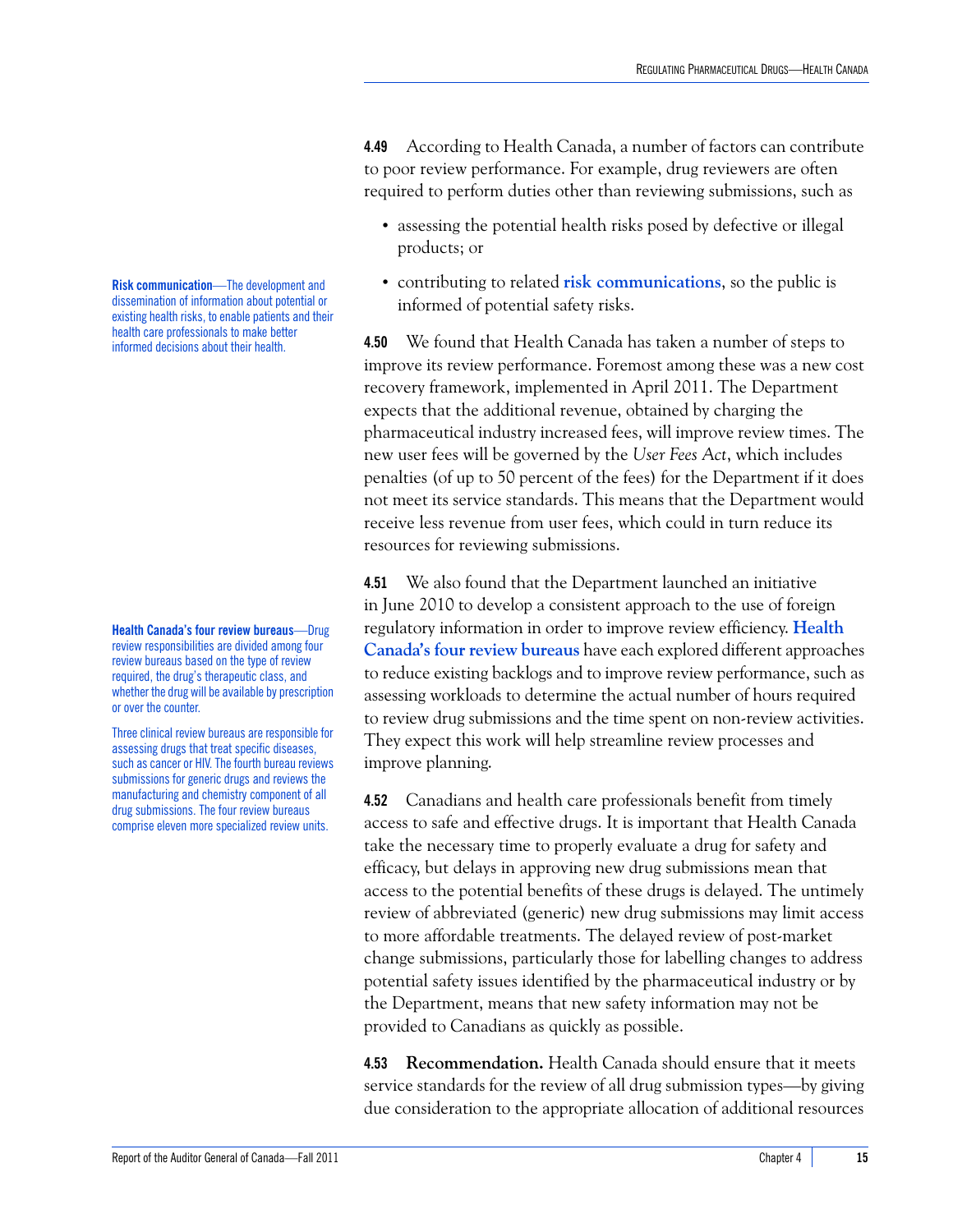from increased fees charged to industry, to the use of foreign regulatory information, and to streamlining its review processes.

**The Department's response.** Agreed. Revenues from recently updated user fees will allow the Department to meet its well-established and internationally recognized performance standards. The Department will closely monitor its performance. It will continue to seek process efficiencies, such as increasing the leverage of external scientific expertise and the use of foreign regulatory information. The Department will begin piloting an approach to enhance and formalize the use of foreign reviews through standard operating procedures and guidance for industry in the fall of 2011 and will complete an evaluation of the pilot by 31 March 2014.

#### <span id="page-21-0"></span>**Health Canada has not assessed whether its review bureaus interpret and apply review procedures and guidelines consistently**

**4.54** We examined whether Health Canada had established a quality assurance system for its review of drug submissions. In a strategic plan for these reviews—Therapeutic Products Directorate Strategic Plan, 2006–2009, The Way Forward—the Department acknowledged the importance of consistent, timely, and high-quality review decisions.

**4.55** We found that the Department has the following key components of a quality assurance system:

- **•** standard operating procedures,
- **•** guidelines for drug reviewers,
- **•** review templates,
- **•** training programs, and
- **•** management review of individual files.

**4.56** However, we also found that Health Canada has not assessed whether review procedures, guidelines, and templates were consistently interpreted and applied across the four different review bureaus responsible for conducting reviews of drug submissions. Such an assessment would allow the Department to identify inconsistencies between the different review bureaus that may affect the timeliness and quality of review decisions.

**4.57 Recommendation.** Health Canada should regularly assess whether the procedures and guidelines, which were established to ensure timely, consistent, and high-quality review decisions, are interpreted and applied consistently by all four review bureaus.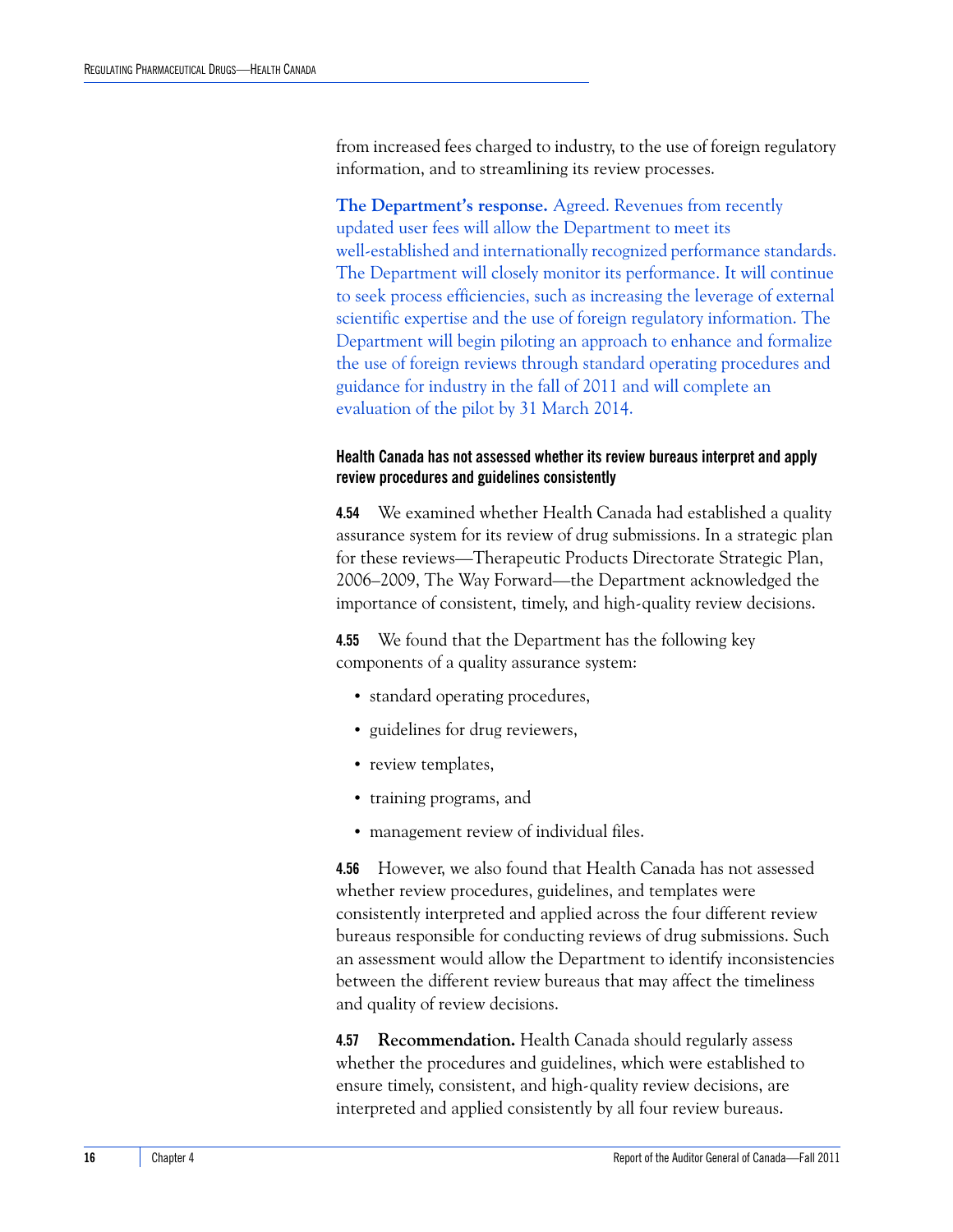**The Department's response.** Agreed. The Department will develop a system to regularly assess and ensure the use of procedures established to ensure timely, consistent, and high-quality review decisions by 31 December 2012. Implementation of the system, which will include assessment of compliance with procedures and consistency of interpretation across organization review units, and necessary corrective mechanisms to ensure consistent use, will be completed by 31 December 2013.

#### <span id="page-22-0"></span>**More information on Health Canada's reviews of drug submissions needs to be made available to Canadians**

**4.58** We examined several of Health Canada's commitments to increase the transparency of review decisions and the amount of information it makes available to Canadians about approved drugs. These commitments are consistent with government-wide directives to foster understandable and responsive regulation through inclusiveness, transparency, accountability, and public scrutiny. It is important that Canadians have access to information so they are able to make informed decisions about the drugs they use.

**4.59** To determine whether Health Canada had fulfilled its commitments for increasing the transparency of review decisions, we examined the availability and the timeliness of the public disclosure of key documents to its website (product monograph, notice of decision, summary basis of decision) for all 34 **new active substances** approved in 2009 and 2010. We found that, while it had met its timelines for posting product monographs, the Department had not consistently met its timelines for posting notice of decision or summary basis of decision documents (Exhibit 4.3).

**4.60** Health Canada occasionally attaches conditions to a drug's approval, asking the manufacturer to carry out additional post-market studies. We found that the Department does not disclose the timelines established for fulfilling these conditions, nor does it report on the progress made by manufacturers in fulfilling these conditions. We noted that the US Food and Drug Administration does provide updates on the status of post-market conditions.

**4.61** Health Canada told us that, until recently, manufacturers were not asked to report regularly on their progress in fulfilling post-market conditions. Since June 2011, manufacturers have been asked to provide annual updates, but they are under no regulatory obligation to do so.

**4.62** Health Canada is also not disclosing information on drugs that it rejects or on drugs that the manufacturer withdraws from the review

**New active substance**—A chemical not previously authorized for sale in Canada as a drug.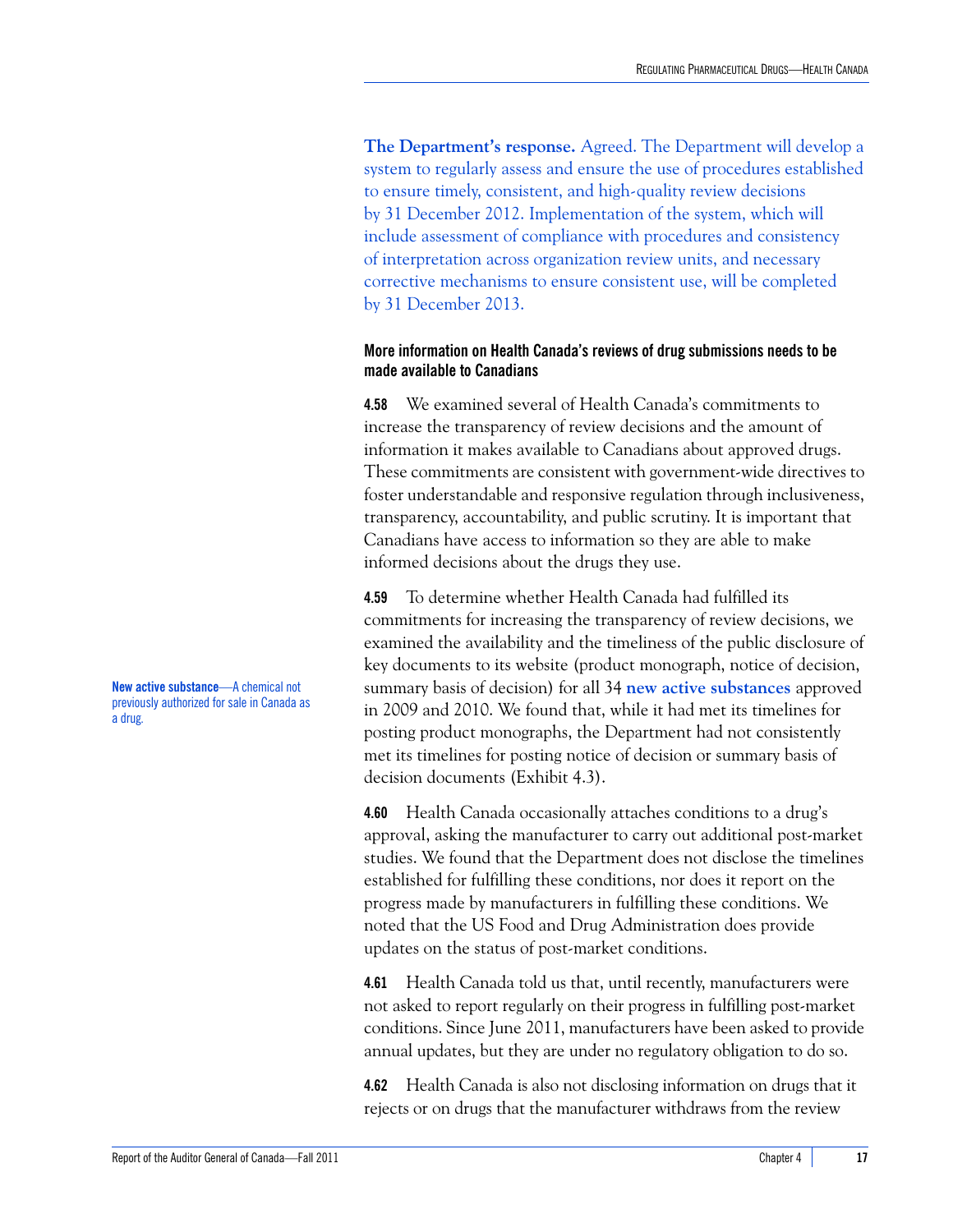process. Health care providers have the discretion to prescribe a drug for conditions that the drug has not been authorized to treat. Therefore, it is important that they be informed when the Department rejects a marketed drug for a new use, so they understand the Department's concerns. We also noted that the European Medicines Agency, which is responsible for the scientific evaluation of medicines for use in the European Union, discloses information related to rejections and withdrawals of drug submissions.

**Exhibit 4.3 The Department did not consistently meet its own timelines for posting review documents for drugs with new active substances**

| <b>Document</b>              | <b>Description</b>                                                                                                                                                                                                                                          | <b>Posting timeline</b>                  | <b>Number</b><br>reviewed | Number posted<br>within the timeline                                                                   |
|------------------------------|-------------------------------------------------------------------------------------------------------------------------------------------------------------------------------------------------------------------------------------------------------------|------------------------------------------|---------------------------|--------------------------------------------------------------------------------------------------------|
| Product<br>monograph         | Describes the health claims, indications,<br>and conditions for the safe and effective use<br>of a drug. It also includes other important<br>information, such as safety warnings,<br>precautions, adverse reactions, and<br>interactions with other drugs. | At the time<br>of market<br>notification | $28*$                     | • 28 met the timeline                                                                                  |
| Notice of<br>decision        | Outlines in a one-page summary the<br>authorization received and general<br>information related to the approved drug.                                                                                                                                       | Within 6 weeks of<br>drug approval       | $31**$                    | • 20 met the timeline<br>$\cdot$ 11 took an average of<br>3 weeks longer                               |
| Summary basis<br>of decision | Outlines the scientific and benefit or risk<br>considerations that factor into Health<br>Canada's decision to approve a drug.                                                                                                                               | Within 20 weeks<br>of drug approval      | $31**$                    | • 15 met the timeline<br>$\cdot$ 15 took an average of<br>12 weeks longer<br>1 was not yet posted<br>٠ |

Five of the new drugs approved during the period subject to audit have not been marketed in Canada, and one of the new drugs was discontinued. Therefore, a product monograph was not required for these six drugs.

\*\* Three new drugs approved in the period subject to audit were not considered to be new active substances. Therefore, they were not eligible for a Notice of Decision or a Summary Basis of Decision document.

> **4.63 Recommendation.** Health Canada should disclose information related to new drug approvals in a timely manner and improve the transparency of "approvals with conditions," rejections, and withdrawals of new drugs so that Canadians and health care professionals can access information about these drugs.

> **The Department's response.** Agreed. The Department will improve the transparency of approvals with conditions, rejections, and withdrawals to the Canadian public. The Department will consult with stakeholders in fall 2011 about expanding its public communications on post-approval decisions for marketed health products to include information on approvals with conditions, rejections, and withdrawals, with a view to disclosing additional information by June 2012.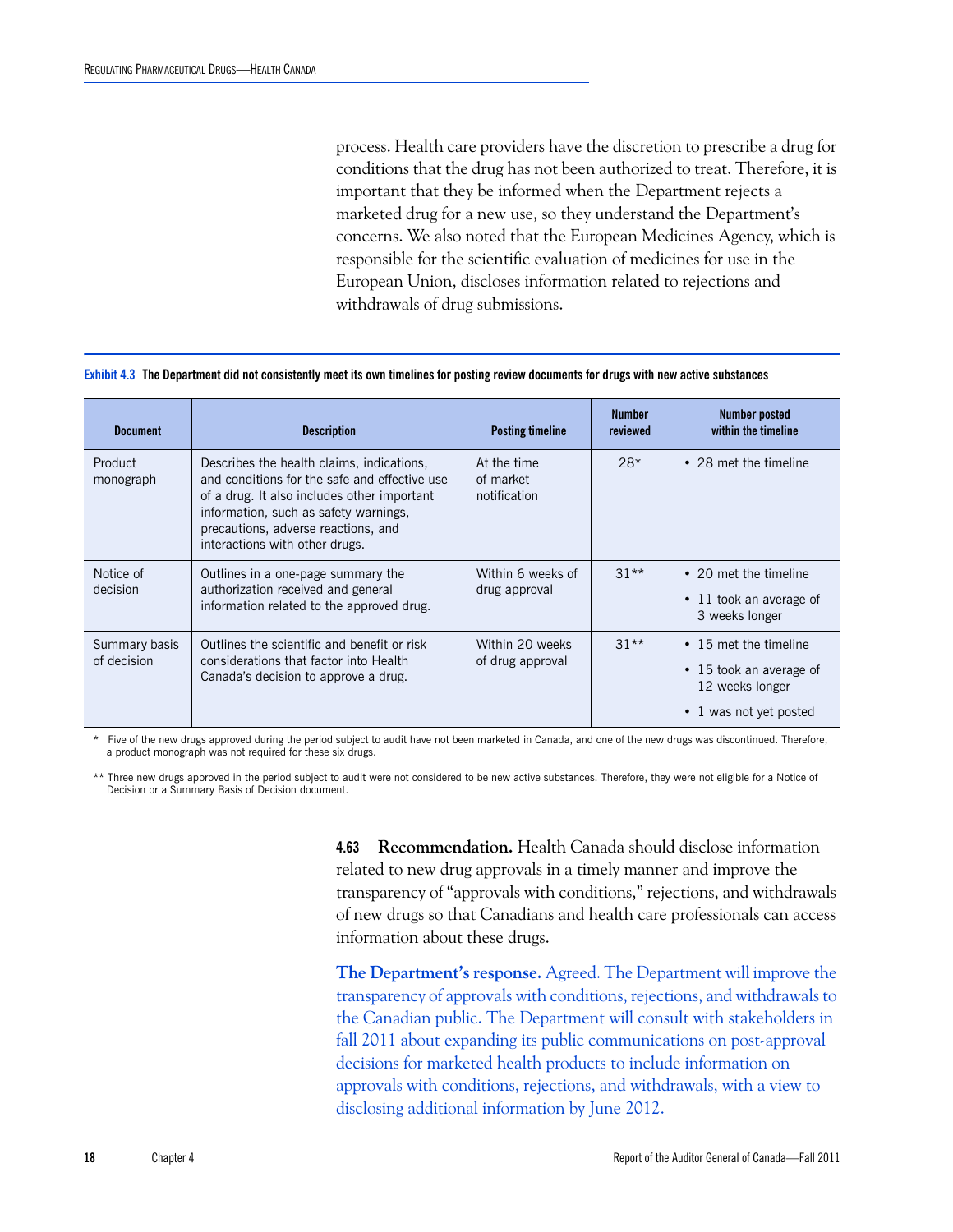#### <span id="page-24-0"></span>**Health Canada has not determined what measures are necessary to manage conflict-of-interest risks for drug reviewers**

**4.64** In the federal government, "conflict of interest" refers to a conflict between the public service duties and private interests of public servants. In the 2010 Fall Report of the Auditor General, Chapter 4, Managing Conflict of Interest, we noted that

. . . conflicts of interest bring into question the integrity and fairness of decisions made by public servants. If not properly addressed, conflicts of interest can increase the level of distrust and cynicism toward government and, over time, impact the legitimacy and effectiveness of government actions.

**4.65** The government's Values and Ethics Code for the Public Service requires that departments establish measures to manage conflicts of interest. To determine whether Health Canada had systems to manage conflict-of-interest risks to the drug submission review process, we examined its Code of Conduct and its conflict-of-interest guidelines, and interviewed key entity officials. The audit was not designed to find cases of officials being in a conflict of interest, and we did not find any such cases.

**4.66** We found that Health Canada's code of conduct and conflict-ofinterest guidelines are consistent with the government's Values and Ethics Code for the Public Service. However, in 2010, the Department had not complied with the code's requirement to issue an annual reminder to employees of their conflict-of-interest obligations and, at the time of our audit, the Department had not issued this reminder for 2011.

**4.67** Compliance measures beyond those specified in the Values and Ethics Code for the Public Service are permitted if a department believes they are necessary to address its specific responsibilities. Officials responsible for reviewing drug submissions routinely handle commercially sensitive information that could be used for personal gain, and they are directly involved in making decisions that could have significant commercial benefits. However, we found that the Department has not determined what measures are necessary to address these risks.

**4.68** In our 2010 Fall Report, Chapter 4, Managing Conflict of Interest, we noted that some government departments had developed conflict-of-interest requirements for specific work assignments. For example, Natural Resources Canada requires staff assigned to the management of contribution agreements to acknowledge in writing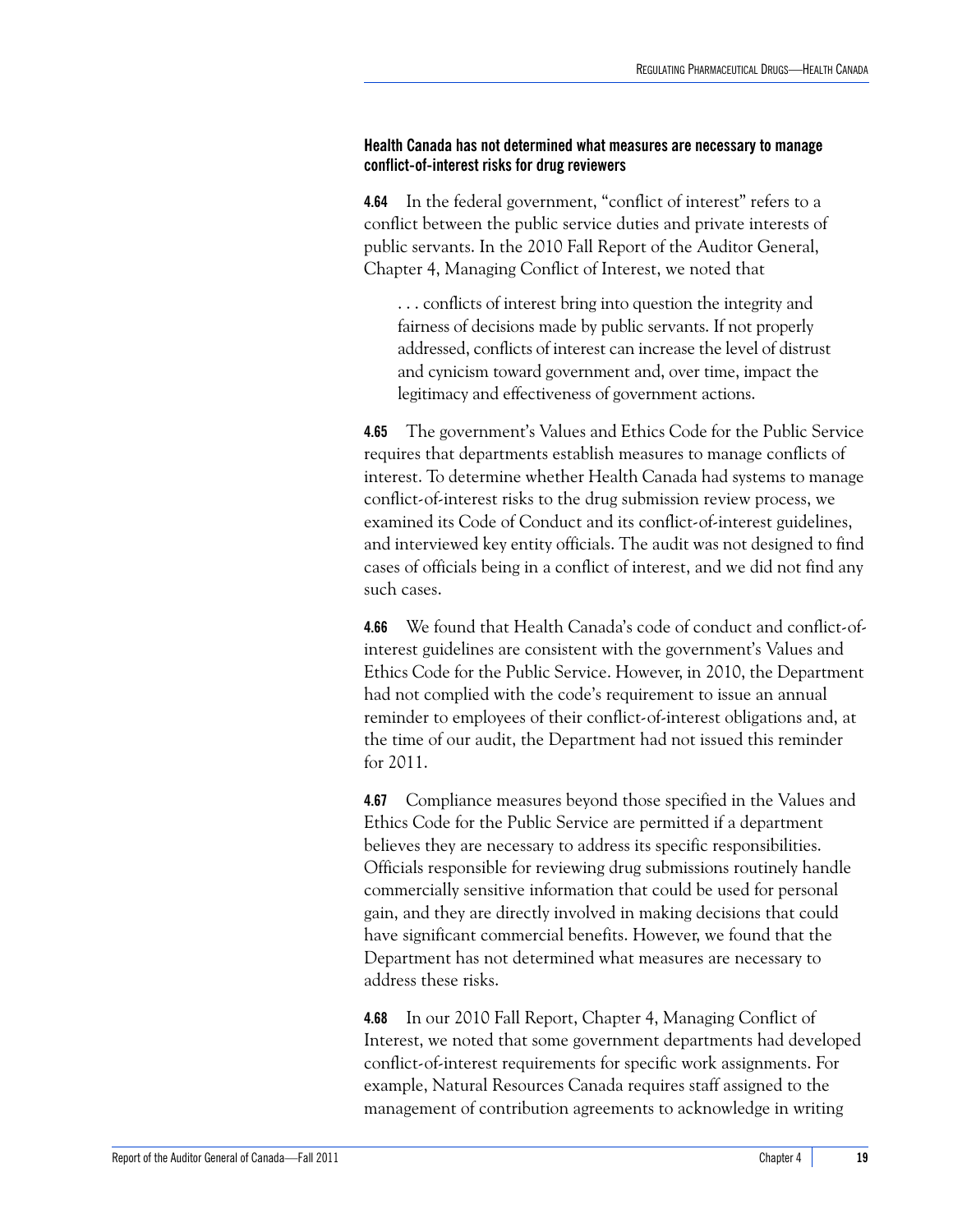that they understand what to do to avoid and disclose conflicts of interest for each agreement in which they are involved.

**4.69** We also noted that the European Medicines Agency requires that its employees' declarations of interests be updated annually and that its drug reviewers' declarations be checked each time they are assigned to review a new drug submission.

**4.70 Recommendation.** Health Canada should assess the risks posed by conflicts of interest to the drug review process, determine what measures are necessary to manage these risks, and implement those measures.

**The Department's response.** Agreed. The Department requires disclosure of potential conflicts of interest at the initiation of employment, and employees are subject to the Values and Ethics Code for the Public Service. The Department will determine if there are any particular risks posed by potential conflicts of interest in the drug review process by 31 March 2012 and, if necessary, develop and implement additional measures by 30 September 2012.

<span id="page-25-0"></span>**Monitoring post-market safety 4.71** Health Canada monitors the safety of marketed drugs by collecting, analyzing, and assessing domestic adverse drug reaction reports that are submitted by the pharmaceutical industry, health professionals, and consumers. The Department also collects foreign adverse drug reaction reports that are submitted by the pharmaceutical industry. In addition, it reviews scientific literature, as well as actions taken by other regulators, to address safety concerns identified from these sources. The Department uses this information to determine whether further action is needed to protect the public, including

- **•** conducting full assessments of potential safety issues,
- **•** recommending that manufacturers revise product labels and working with manufacturers to implement these revisions, and
- **•** communicating new safety information to health care providers and the public.

**4.72** We examined Health Canada's approach to monitoring the safety of drugs marketed in Canada. According to its post-market surveillance strategy, the Department is responsible for ensuring that the benefits of using a drug outweigh the risks. It fulfills this responsibility by gathering and assessing safety information, from a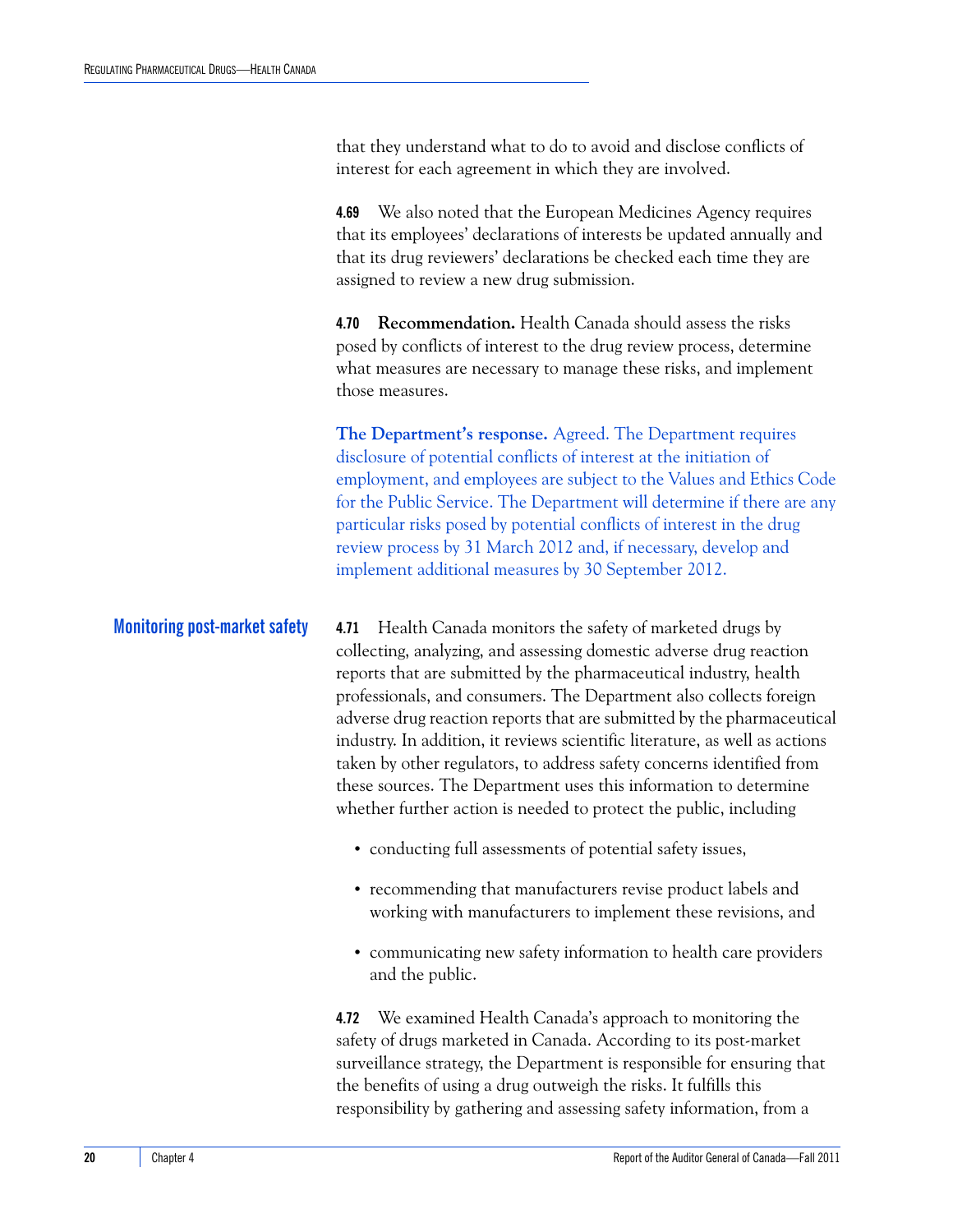variety of sources, and by implementing measures necessary to reduce the safety risks associated with marketed drugs. To determine whether the Department uses a risk-based approach for monitoring marketed drugs, we examined its processes for obtaining, assessing, and acting on drug safety information.

#### <span id="page-26-0"></span>**Health Canada has recently taken additional steps to actively monitor drug safety**

**4.73** In 2010, Health Canada received about 30,000 domestic adverse drug reaction reports and about 330,000 foreign reports. The vast majority of these reports were submitted by the pharmaceutical industry, which is required to report adverse reactions to the Department. Adverse drug reaction reports are an important component of monitoring drug safety.

**4.74** We found that Health Canada does not have mechanisms to receive these adverse reaction reports electronically, and it has not entered the foreign reports it receives each year in its post-market adverse drug reaction database. Adverse drug reactions captured in this database may help identify potential safety issues. Although the Department can consult foreign adverse drug reaction reports when necessary, it does not regularly analyze these reports or search them electronically to detect emerging safety issues. Canada's small population reduces the likelihood of serious, rare adverse drug reactions being identified in this country; therefore, the capacity to search and analyze foreign reports electronically would contribute to more comprehensive safety monitoring.

**4.75** The Department expects to begin electronic reporting pilots in the 2011–12 fiscal year. When electronic reporting is fully implemented, the Department believes it will have the capacity to electronically capture and analyze the foreign reports it receives each year.

**4.76** We found that Health Canada had recently implemented strategies to electronically search its domestic adverse drug reaction reports, to better detect adverse reactions for specific drugs, and to systematically monitor those adverse reactions that are rare, serious, and often linked to marketed drugs. A similar approach to monitoring adverse drug reaction data for vulnerable populations (for example, children) has yet to be implemented.

**4.77** Due to the limitations of adverse drug reaction reports, the World Health Organization has encouraged regulators to incorporate active surveillance into their monitoring activities. We found that,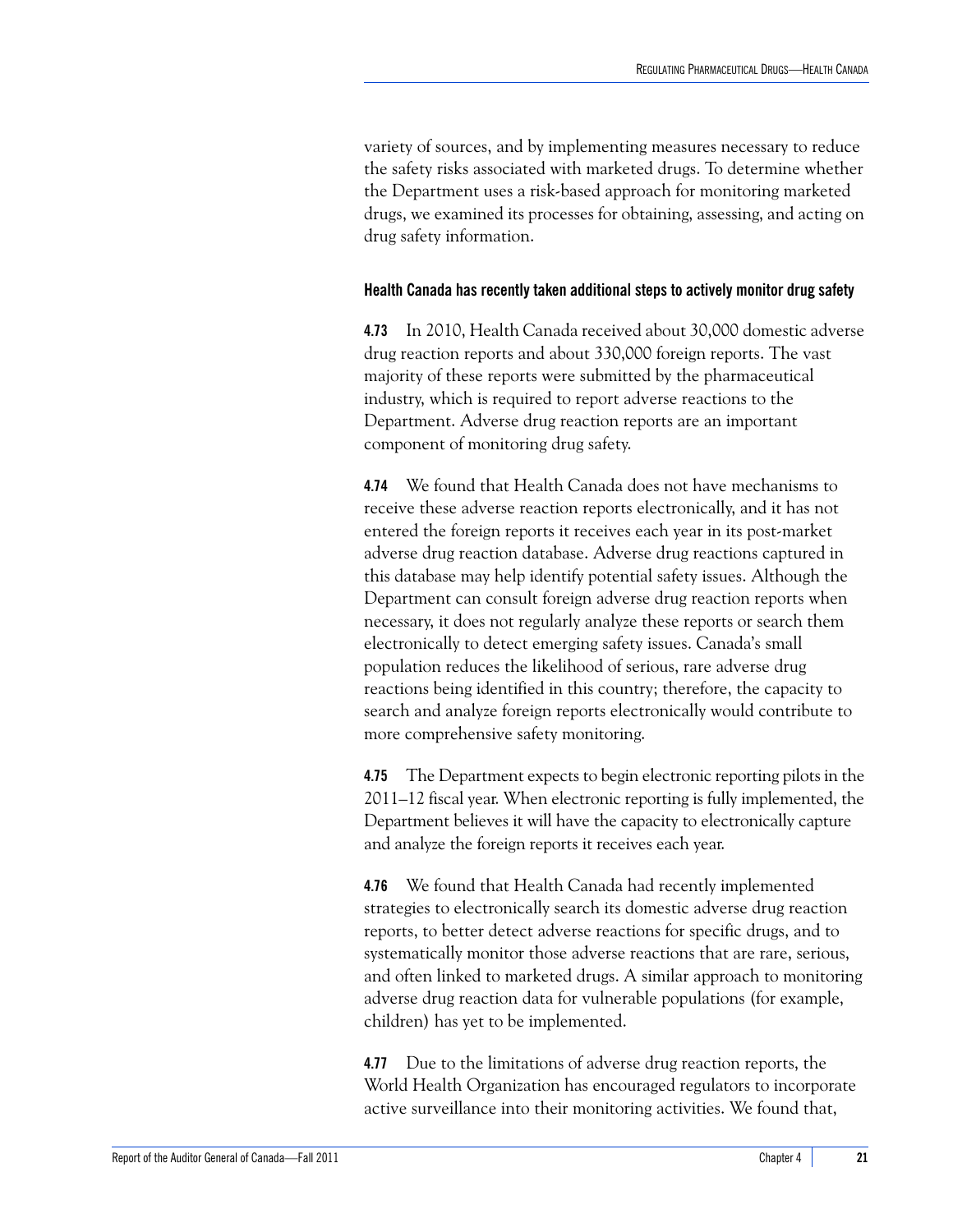since 2009, Health Canada has taken several steps to increase active monitoring, including the following:

- **•** establishing formal working groups to systematically consider potential safety issues that were identified by other regulators, reported in scientific journals, or identified by industry;
- **•** implementing an inspection program to ensure that companies comply with regulatory requirements to report adverse drug reactions; and
- **•** reviewing **risk management plans** voluntarily submitted by the pharmaceutical industry, as part of some drug submissions, which may identify potential safety issues and include manufacturers' commitments to actively monitor the drug.

**4.78** The Department has acknowledged that it had not yet set up monitoring systems to identify adverse drug reactions in patients who are taking certain drugs or to detect adverse reactions in health care settings, such as emergency departments, where those suffering an adverse reaction may seek treatment. However, the Department has recently launched an initiative to identify more active surveillance activities and to determine their potential value.

#### <span id="page-27-0"></span>**Health Canada's assessment of, and response to, potential safety issues is not timely**

**4.79 Assessing safety issues.** Health Canada uses information obtained through its monitoring activities to assess whether there may be a safety issue with a specific drug. Depending on the results of its assessment, it may recommend changes to the drug's label, issue a risk communication to the public or health care professionals about the risks of using the drug, or do both.

**4.80** In certain instances, Health Canada may also withdraw a drug's market approval. It is important to note that the Department has indicated that after it has approved a drug for sale, it has limited authority to require that manufacturers update drug labels or issue risk communications about new safety concerns. Overall, we found that the Department did not assess potential safety issues, detected through its monitoring activities, in a timely manner. Therefore, changes to drug labels and risk communications were also not timely.

**4.81** In 2009 and 2010, Health Canada completed 99 assessments of potential safety issues, which were identified through its post-market monitoring activities. The Department had established draft risk-based timelines for these assessments. Of the 99 assessments, 54 resulted in recommendations about updating the labelling for specific drugs or

**Risk management plan**—A set of monitoring activities and interventions by the manufacturer designed to identify, characterize, prevent, or minimize risks relating to drugs and designed to assess the effectiveness of those interventions.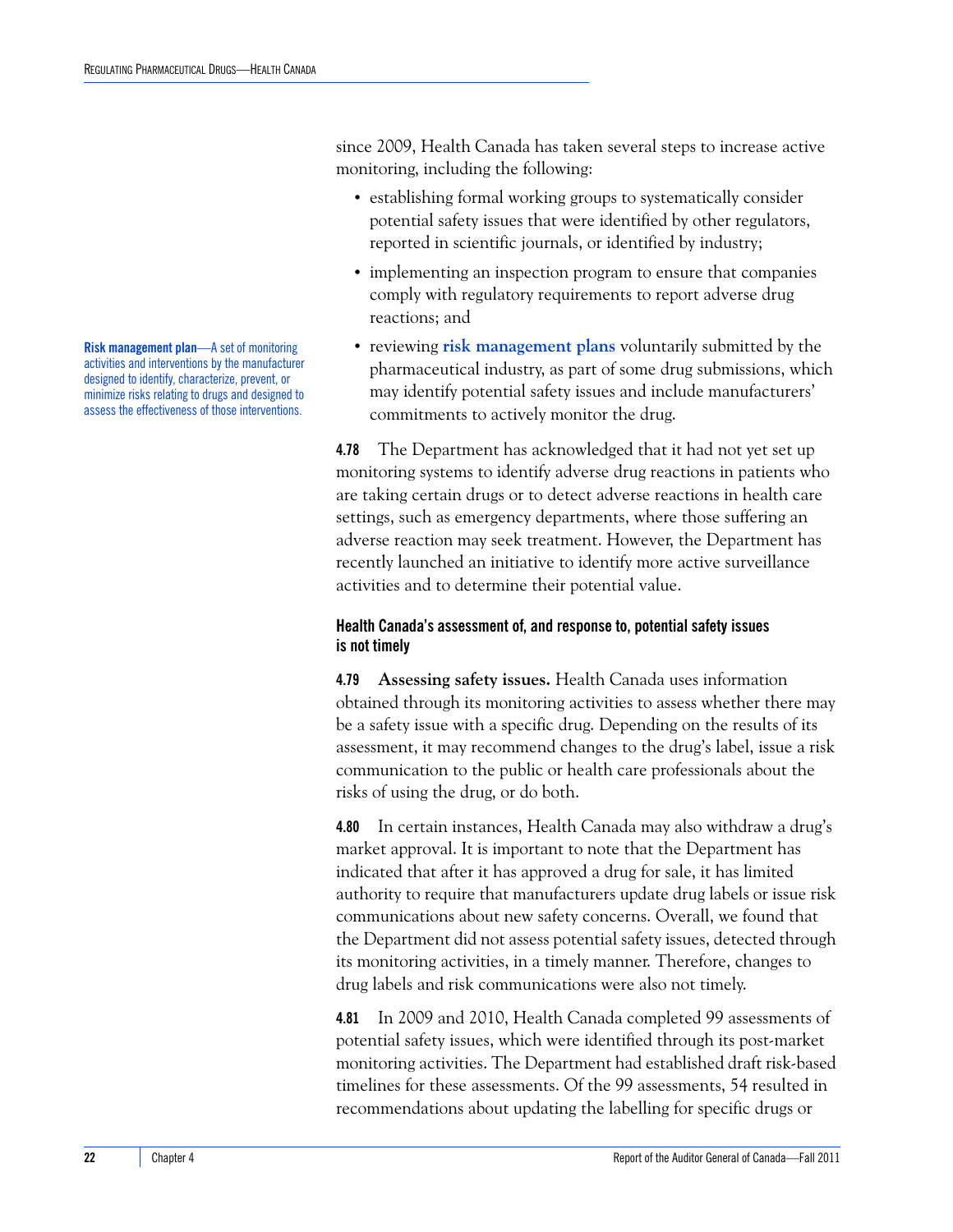classes of drugs and issuing risk communications. Almost half of the assessments that resulted in recommendations were triggered by actions taken by other regulators (Exhibit 4.4).

**Exhibit 4.4 The greatest number of Health Canada safety recommendations resulted from actions by foreign regulators**

| Source of safety assessment that resulted in recommendation                                         | <b>Number of recommendations</b> |
|-----------------------------------------------------------------------------------------------------|----------------------------------|
| Actions of foreign regulators                                                                       | 25                               |
| Safety information from scientific literature                                                       | 15                               |
| Adverse drug reaction reports, and previous Health<br>Canada assessments of potential safety issues | 9                                |
| Safety information provided by manufacturers                                                        | 5                                |
| Total                                                                                               | 54                               |

**4.82** We reviewed all 54 of these assessments (Exhibit 4.5). It is important that these assessments be completed in a timely manner, so if there are safety risks they can be confirmed and communicated to Canadians.

|                                                                                                                                                                                                                                 |                              |                                | <b>Actual performance</b> |                |
|---------------------------------------------------------------------------------------------------------------------------------------------------------------------------------------------------------------------------------|------------------------------|--------------------------------|---------------------------|----------------|
| <b>Priority rating</b>                                                                                                                                                                                                          | <b>Performance</b><br>target | <b>Assessments</b><br>reviewed | <b>Met</b>                | Not met        |
| <b>High-Potential safety issues</b><br>that, if confirmed, will likely<br>require an intervention. These<br>include adverse drug reactions<br>that were unknown,<br>unlabelled, or insufficiently<br>labelled.                  | 80 working<br>days           | $\Omega$                       | $\Omega$                  | 0              |
| <b>Medium</b> —Potential safety<br>issues that are not as serious<br>or not as unexpected, but still<br>require a comprehensive<br>assessment. If confirmed,<br>these safety issues are likely<br>to require labelling changes. | 130 working<br>days          | 29                             | 16                        | 13             |
| <b>Low</b> —Potential safety issues<br>that are well known or<br>labelled. These issues are not<br>likely to affect the way a drug<br>is used.                                                                                  | 200 working<br>days          | 25                             | 18                        | $\overline{7}$ |
| <b>Total</b>                                                                                                                                                                                                                    |                              | 54                             | 34                        | 20             |

| Exhibit 4.5 Health Canada does not consistently meet its targets for completing safety assessments |  |
|----------------------------------------------------------------------------------------------------|--|
|----------------------------------------------------------------------------------------------------|--|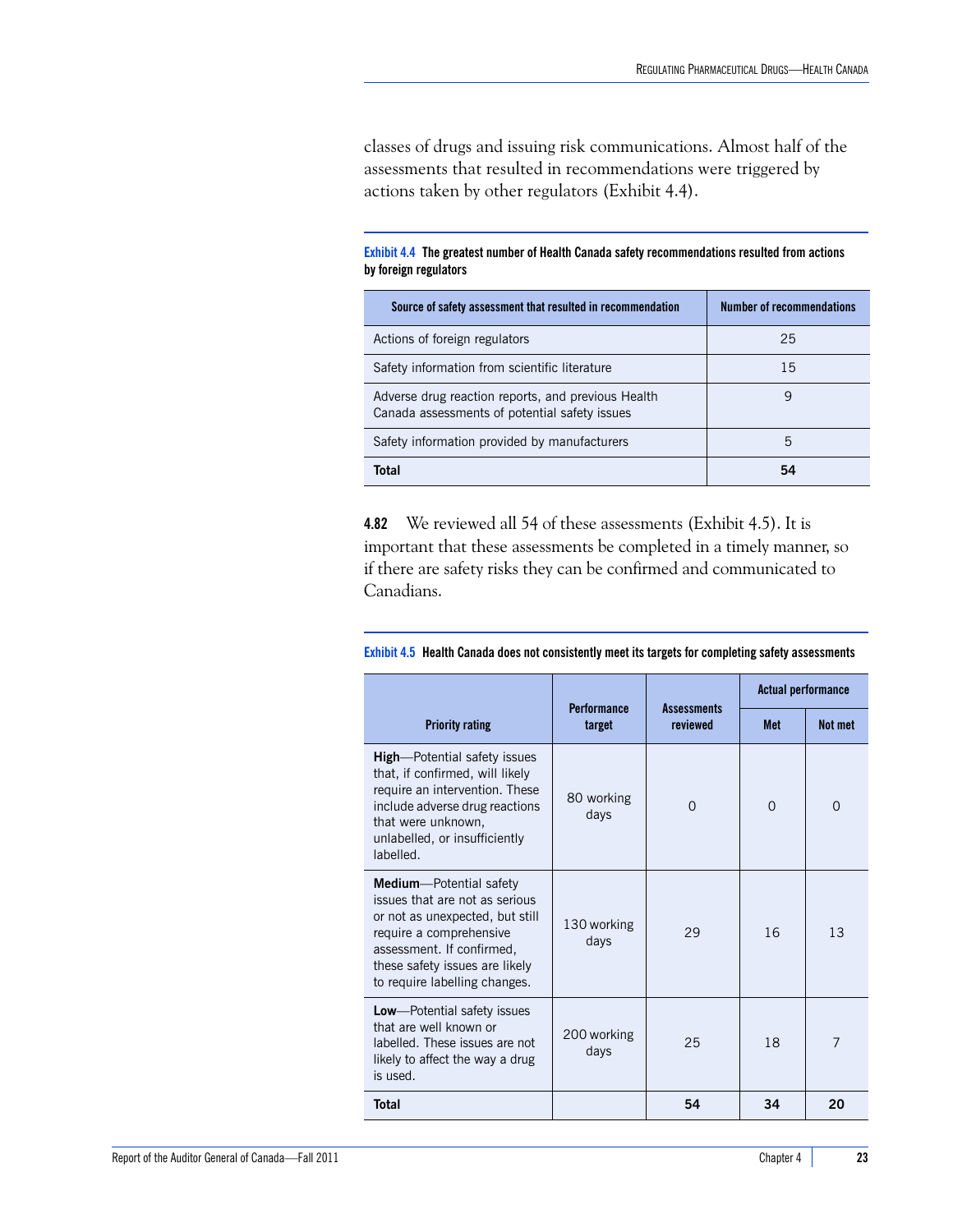**4.83** Of the 54 assessments we examined, 34 were completed within the established timelines. However, the Department's approach to measuring its performance does not consider the following:

- **•** amount of time a potential safety issue may wait before an assessment begins;
- **•** amount of time an assessment may be placed on hold;
- **•** amount of time needed to obtain additional information from external parties (for example, manufacturers or other regulators); and
- **•** total number of calendar days, instead of working days, taken to complete the assessment.

**4.84** When these factors are considered, Health Canada took at least one year to complete 34 of its 54 assessments. In some cases, it took significantly longer. For example, 5 medium-priority assessments required more than two years to complete, and 1 of the 5 required more than three years to complete.

**4.85** Although Health Canada did not conduct any high-priority safety assessments in 2009 and 2010, we noted that two drugs were voluntarily withdrawn by manufacturers from the Canadian market for safety reasons during that period. Both withdrawals occurred after new studies confirmed that the risks of using the drugs outweighed any benefits. One of these drugs was withdrawn by the manufacturer before the Department had completed an ongoing safety assessment, and the other was withdrawn without an assessment being conducted. In both cases, the Department publicly announced the withdrawals at approximately the same time as the US Food and Drug Administration.

**4.86 Updating drug labels and communicating health risks.** According to its post-market surveillance strategy, Health Canada is responsible for managing identified safety risks, which includes communicating health risks to health care professionals and the public, and working with manufacturers to update drug labels with the most recent safety information. Of the 54 safety assessments we examined, Health Canada had recommended 51 labelling updates and 24 risk communications. It is important that these recommendations are implemented so that health care providers and consumers have access to the most up-to-date safety information available.

**4.87** We found that there is no systematic process to implement recommendations for labelling updates. This is important because officials responsible for making safety-related recommendations are not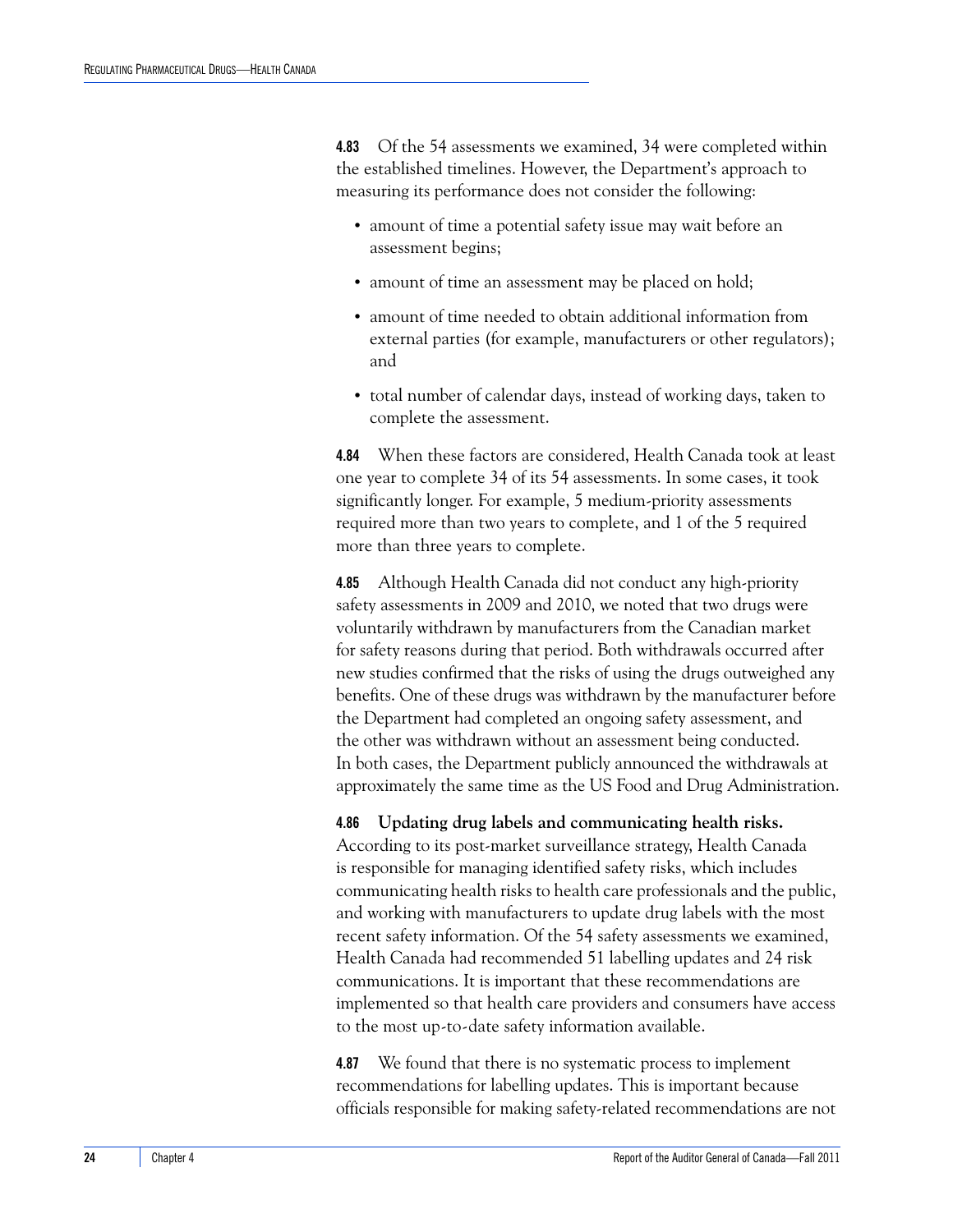the same officials responsible for working with the drug manufacturers to implement these recommendations. We found that the officials responsible for implementing recommendations often do not document whether they agree or disagree with recommended labelling updates or how they intend to implement the recommendations, including what the proposed timelines are for implementation.

**4.88** Once the Department has decided to implement a recommendation to update a drug's label to include new safety information, its officials are responsible for starting the process, by notifying the manufacturer of the requested update. We found that the Department has not established timelines for issuing these notifications.

**4.89** Health Canada needed to notify manufacturers about 38 of the 51 recommended label updates. It did not need to notify manufacturers about the other 13 because in some of those cases, the manufacturer had already updated the labelling, and, in others, the Department was already reviewing a manufacturer's submission to address the recommendation.

**4.90** We found that for 12 of these 38 recommended updates, it took Health Canada between 3 and almost 20 months to issue notifications to manufacturers. We also found that the Department had not yet notified the manufacturer of another 6 recommended label updates, even though between 6 and 28 months had passed since the recommendations were first made. Officials told us that the Department may delay notifying manufacturers of requested label updates if it does not have the resources available to review all the submissions that will result from the request. For example, according to the Department, one label update that affects a class of drugs could generate well over 100 notifiable change submissions.

**4.91** We also found that labelling recommendations are not directly communicated to the departmental officials who are responsible for working with the pharmaceutical industry to update labels for generic drugs. As a result, these officials may not be informed of key safety issues, and labels on generic drugs may not be updated in a timely manner. According to IMS Brogan, 57 percent of prescriptions dispensed by Canadian retail pharmacies in 2010 were for generic drugs. The case study on a label change for a drug to treat epilepsy shows the impact of not formally tracking safety recommendations that is, how undefined processes and poor communications can result in inconsistent labelling between brand name and generic drugs.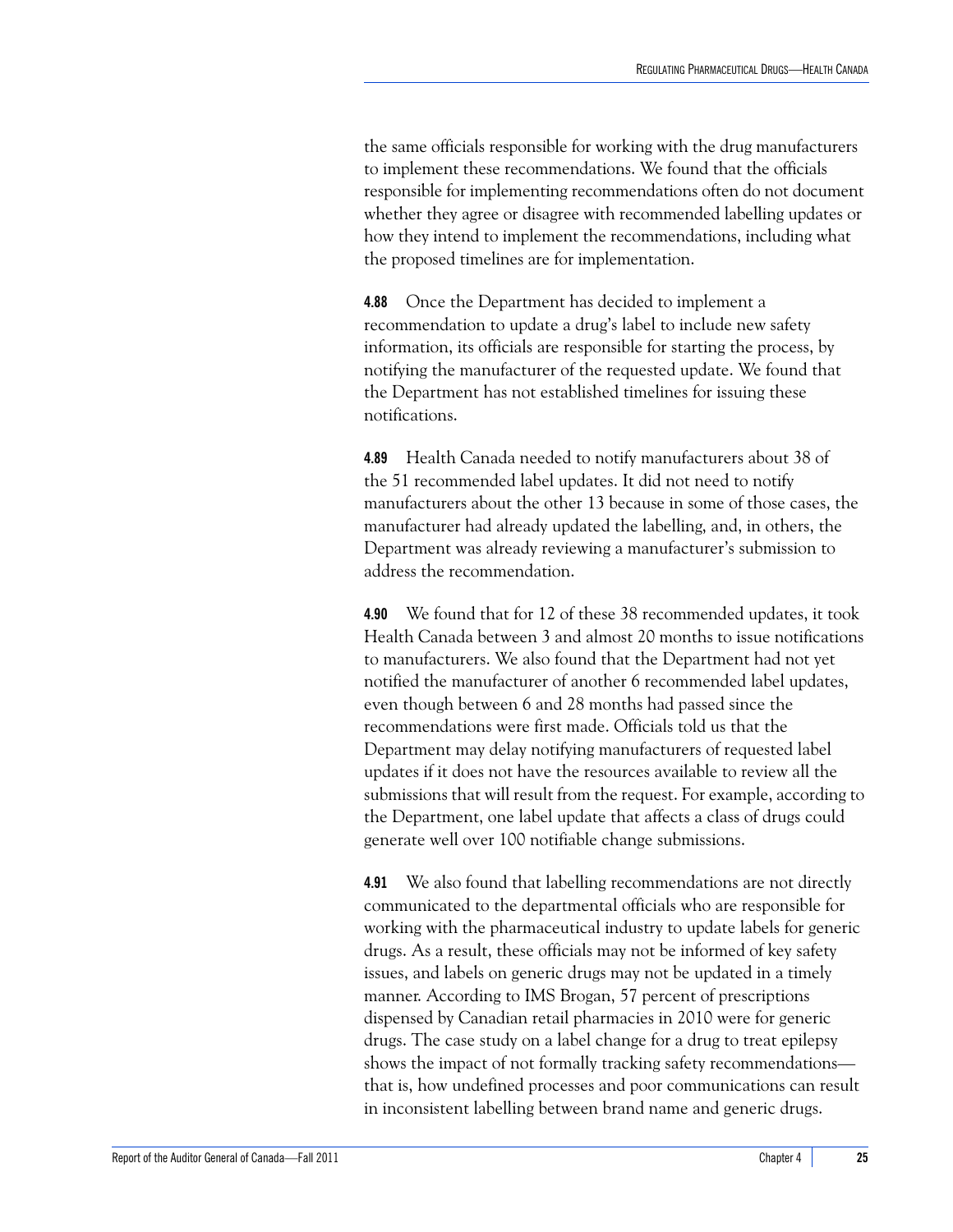#### **Case study—Label change for a drug to treat epilepsy**

In August 2009, Health Canada completed a safety assessment on a drug approved to treat epilepsy and migraine headaches, which was also used off-label to treat several psychiatric conditions and to promote weight loss. The completed assessment recommended that the drug's label be updated to reflect newly identified risks related to increased incidence of birth defects.

In September 2009, the Department sent a letter to the brand-name manufacturer of the drug requesting that the drug's label be updated to reflect this new safety information. In April 2010, the label for the brand name drug was revised.

According to Health Canada, generic drug manufacturers should update safety information so generic drug labels are consistent with those for brand-name drugs. The Department has a practice of alerting generic manufacturers when a brand-name drug revises its labelling to address new safety issues.

Health Canada officials responsible for working with the generic drug industry were not notified of the required labelling changes until February 2011—almost one year after the brand name drug changed its product monograph. Hence, the Department did not inform the 12 generic manufacturers with outdated product monographs of the need to update these documents until March 2011. The Department did not need to inform two other manufacturers of the drug, because they had already updated their product monographs. As of 31 May 2011, they remain the only generic drug manufacturers marketing this drug in Canada with updated product monographs.

**4.92** Safety assessments may also recommend that risk communications be issued to inform the public of new drug safety information. We found that of the 24 recommended risk communications that we examined, 11 were not issued by Health Canada until six months after the assessment had been completed. In three cases, we found that the Department took more than a year to issue a recommended risk communication.

**4.93** According to Health Canada, in less urgent cases, the Department does not issue a risk communication until a drug's label has been updated to reflect the most recent safety information.

**4.94** As noted earlier, the Department does not complete its safety assessments, or notify manufacturers of requested label updates, in a timely manner, and it does not consistently meet its service standards for the review of notifiable change submissions (Exhibit 4.2). As a result, a significant amount of time can pass before recommended risk communications are issued to Canadians.

**4.95** Overall, we found that for 11 of the 24 recommended risk communications that we examined, it took the Department more than two years to assess the potential safety issue, update the drug's label (where necessary), and issue the risk communication.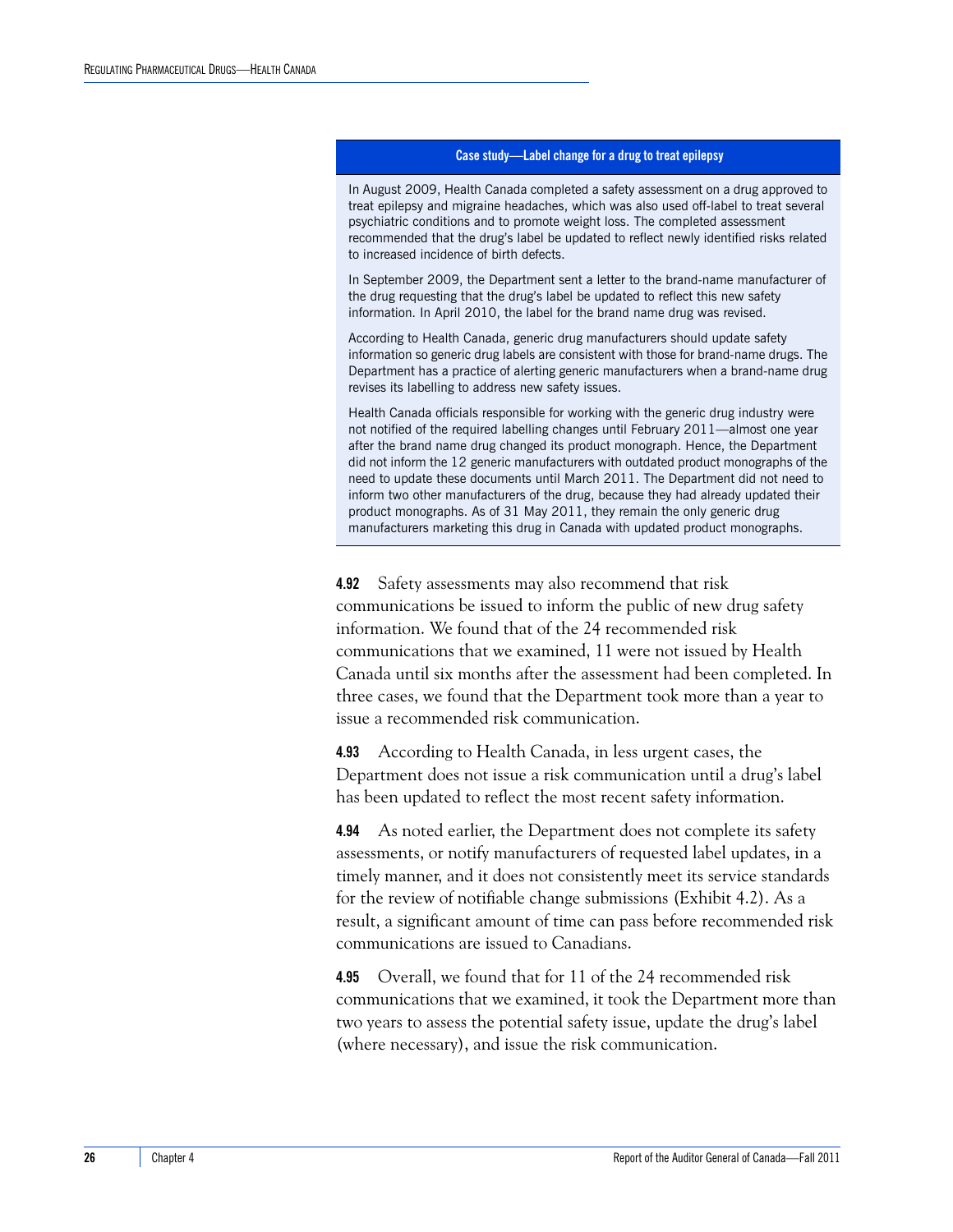#### **Case study—Delayed risk communication for two commonly used drugs**

In 2006, the US Food and Drug Administration released a public risk communication stating that the therapeutic effectiveness of daily low-dose acetylsalicylic acid (ASA) therapy was potentially reduced when ibuprofen was taken at the same time. Health Canada started to assess this potential safety issue in January 2006 and finished in September 2009. It recommended that labels for products containing acetylsalicylic acid and ibuprofen be updated and that a risk communication be issued to inform Canadians of this new safety information. As of May 2011, not all labels for the several hundred affected products had been updated, and Health Canada had not issued the recommended risk communication.

**4.96 Recommendation.** Health Canada should improve the timeliness of safety assessments and the implementation of related recommendations to update labels and to issue risk communications, so Canadians and health care professionals can be informed of new drug safety information in a timely manner.

**The Department's response.** Agreed. The Department will improve the timeliness of safety assessments by fully implementing and respecting related performance standards by December 2013. This involves reviewing baselines for completing safety reviews.

**4.97 Recommendation.** Health Canada should establish a systematic process to manage safety assessment recommendations for marketed drugs, to ensure that recommendations are dealt with appropriately and in a timely manner.

**The Department's response.** Agreed. The Department will establish a systematic process to implement safety assessment recommendations for marketed drugs. The Department has already begun developing a standard operating procedure in this regard. The standard operating procedure will include new formalized tracking systems (currently under development) and necessary implementation procedures following a safety assessment recommendation. This will be in place by 31 March 2013.

**4.98 Assessing the effectiveness of risk communications.** In addition to communicating safety risks to Canadians in a timely manner, it is important for Health Canada to know whether its risk communications are effective and have an impact on targeted audiences. In Planning for Our Future: Federal Regulatory Post-Market Surveillance Strategy 2007–2012, the Department includes a commitment to evaluate the effectiveness of its risk management actions.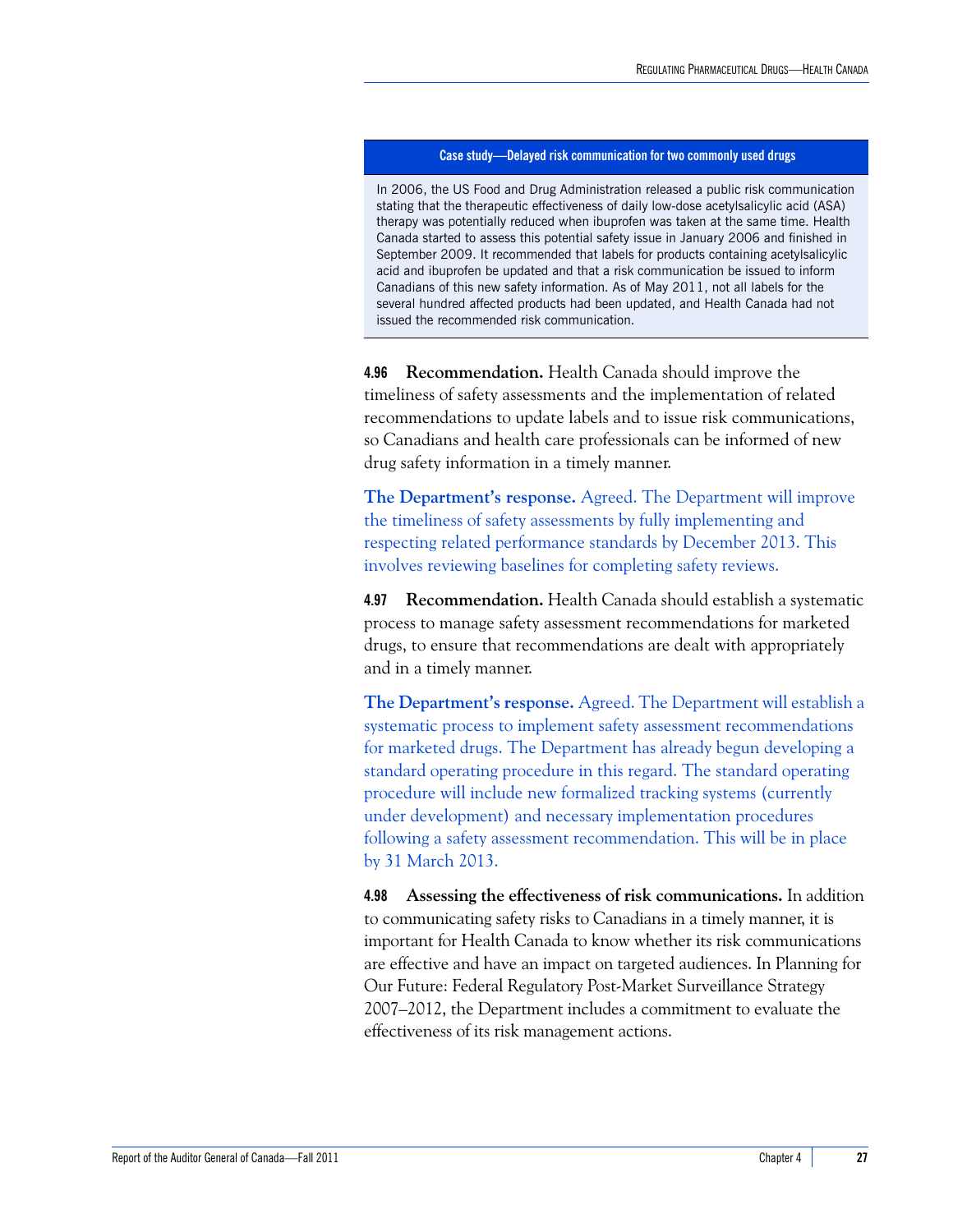**4.99** We found that Health Canada has not assessed the effectiveness of risk communications but has begun to examine this issue. For example, the Department commissioned a study of how health care professionals use its risk communications: specifically, the impact of these communications on prescribing patterns in Canada. Officials told us that assessing the impact of risk communications on behaviour is also challenging for foreign regulators, because there is no widely accepted approach to measuring the effectiveness of risk communications.

## <span id="page-33-0"></span>**Enforcing compliance with the regulations**

**4.100** Health Canada's compliance and enforcement activities are conducted by inspectors in its regional offices. The Department maintains a national inspection program that examines the operations of various drug establishments, such as manufacturers, wholesalers, and distributors—to verify that the pharmaceutical industry is complying with the internationally accepted Good Manufacturing Practices, which are set out in the *Food and Drug Regulations*.

**4.101** Serious deficiencies identified during an inspection can result in a request for a product recall or the suspension of an establishment licence. Health Canada also follows up on reported complaints or concerns, such as those related to the illegal sale of pharmaceutical drugs or the quality or safety of those available for sale. The Department also monitors the industry's implementation of product recalls.

#### <span id="page-33-1"></span>**Actions have been taken to make inspections of drug establishments more risk-based**

**4.102** Health Canada inspects Canadian drug establishments to verify that they comply with the good manufacturing practices required by the *Food and Drug Regulations*, which reduces the likelihood that Canadians will be exposed to substandard drugs. The Department's draft Compliance and Enforcement Risk Evaluation Guide: An Approach to Decision Making specifies that compliance and enforcement activities associated with regulated products or activities need to be appropriate and proportional to the risks.

**4.103** We found that the Department has established risk-based inspection cycles for drug establishments based on the nature of their activities. For example, drug manufacturers were inspected every two years, whereas lower-risk establishments, such as distributors, were inspected every three years.

**4.104** In June 2010, Health Canada completed a review of its drug establishment inspection program and recommended that the program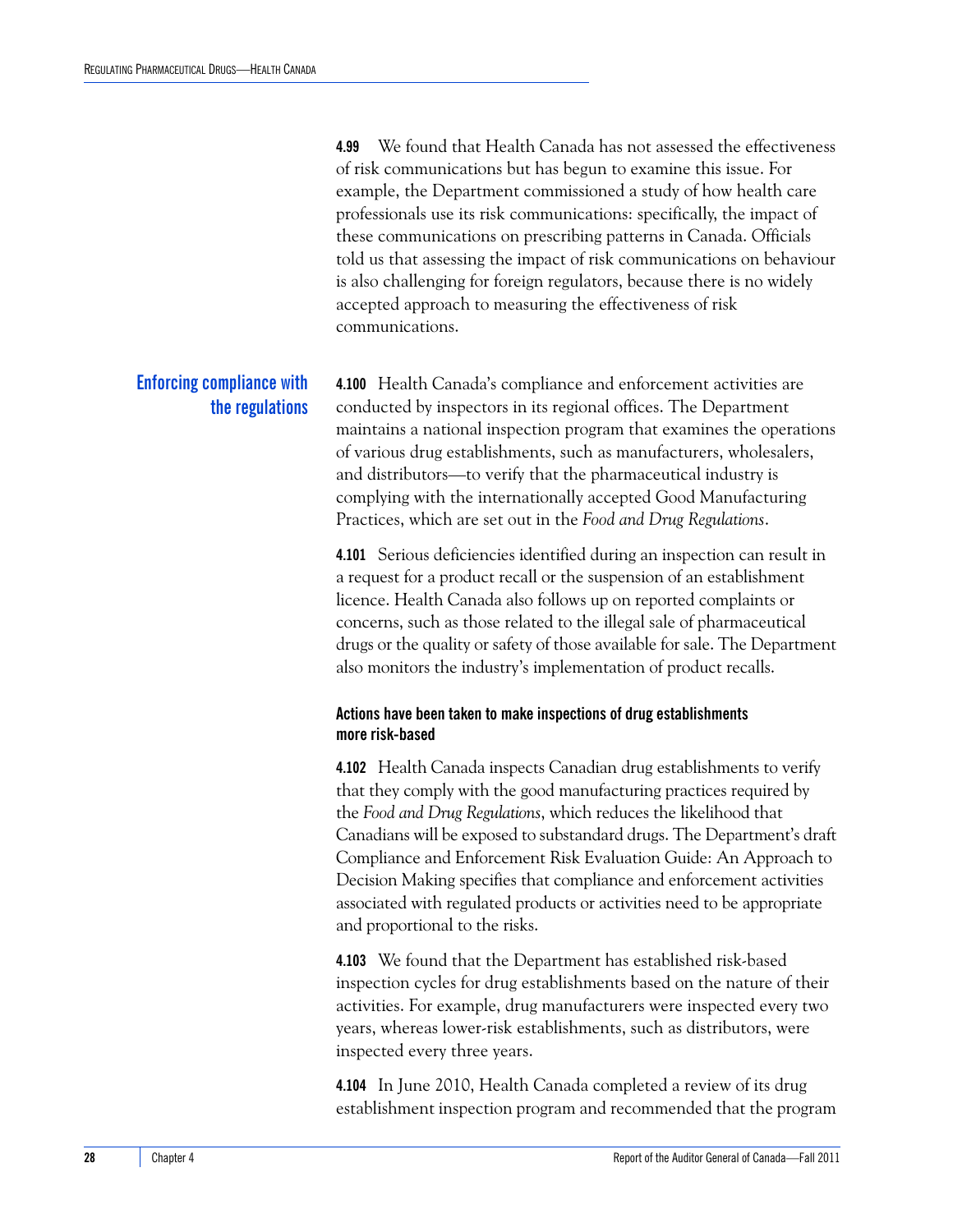be more risk-based. As a first step, in April 2011, the Department eliminated renewal inspections that are normally conducted when annual establishment licences expire. It expected that this change would enable inspectors to focus on high-risk establishments, as opposed to those requiring an inspection as part of the licence renewal process. Other recommendations arising from this review were also being implemented.

**4.105 Foreign manufacturers.** According to Health Canada, approximately 80 percent of health products used by Canadians are manufactured in other countries. The Department established mutual recognition agreements with 26 international partners to ensure that drugs manufactured in these jurisdictions and imported into Canada comply with the Good Manufacturing Practices required by the *Food and Drug Regulations*.

#### <span id="page-34-0"></span>**Complaints about marketed drugs are not prioritized consistently**

**4.106** We examined whether Health Canada used a risk-based approach to follow up on complaints about drugs, and whether it verified compliance with the *Food and Drug Regulations*. The Department's draft Compliance and Enforcement Risk Evaluation Guide: An Approach to Decision Making specifies that compliance and enforcement activities associated with a regulated product or activity be appropriate and proportional to the risk. Verifying the regulatory compliance of marketed drugs is critical to ensuring that Canadians are not exposed to unsafe drugs.

**4.107** To determine whether Health Canada used a risk-based approach, we

- **•** reviewed its performance reports and standard operating procedures, for its compliance verification activities;
- **•** interviewed its key officials in Ottawa and in its three largest regional operational centres; and
- reviewed a representative sample of 50 files related to drugspecific complaints that were also closed in 2009 or 2010.

**4.108** In 2009 and 2010, the Department received almost 800 complaints concerning specific drugs from consumers, health care professionals, the pharmaceutical industry, and other stakeholders. Health Canada had established risk-based standard operating procedures for prioritizing reported cases of non-compliance to ensure that compliance and enforcement actions are initiated within specified timelines. However, we found that these procedures were not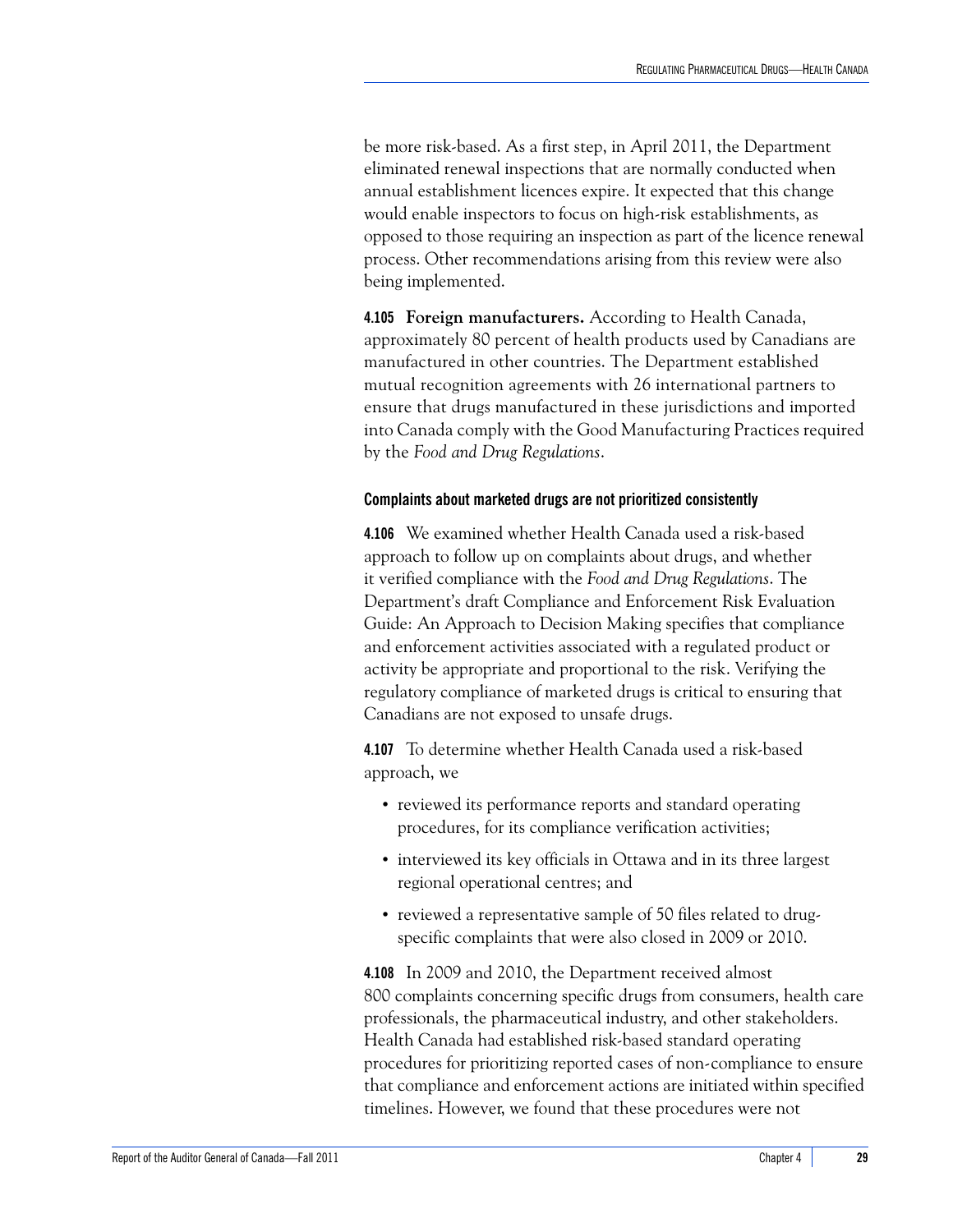implemented consistently. In 27 of the 50 complaint files we reviewed, we found that the Department had not prioritized these complaints using its standard operating procedures. Therefore, the Department could not demonstrate that compliance and enforcement actions were initiated in a timely manner. For 12 of the 23 complaints that were prioritized in accordance with procedures, we found that the Department had initiated compliance and enforcement actions within the established timelines.

**4.109 Recommendation.** Health Canada should consistently apply its risk-based standard operating procedures, so the priority of the drug complaints it receives is properly documented and addressed in a timely manner.

**The Department's response.** Agreed. The Department strives to ensure that complaints received are addressed in a timely manner and are properly documented. The Department will review its processes to ensure better documentation, conduct training sessions, and implement more robust performance monitoring by 31 March 2013.

## <span id="page-35-0"></span>**Conclusion**

**4.110** We conclude that Health Canada has fulfilled its responsibilities for the timely review of clinical trial applications and amendments. However, it has not adequately fulfilled its key responsibilities for verifying the regulatory compliance of authorized trials. Although Health Canada has a risk-based clinical trial inspection strategy, it does not have all the information it needs to make comparative risk-based decisions about which sites to inspect, and it does not regularly report on its clinical trial inspection activities. The Department had also not met its clinical trial inspection target in 2009 or 2010. Furthermore, the Department does not document its approach to monitoring adverse drug reactions in clinical trials to ensure that it focuses on the trials that posed the greatest risk. It did not fulfill long-standing commitments to increase the transparency of authorized clinical trials.

**4.111** Health Canada did not review most drug submissions within its established service standards and did not assess whether its four review bureaus consistently interpret and apply procedures designed to support timely, consistent, and high-quality reviews of drug submissions. The Department increased the amount of information publicly available on approved drugs and on its rationale for approving these drugs. However, this information could be timelier. The Department does not disclose information on drug submissions that were rejected or withdrawn.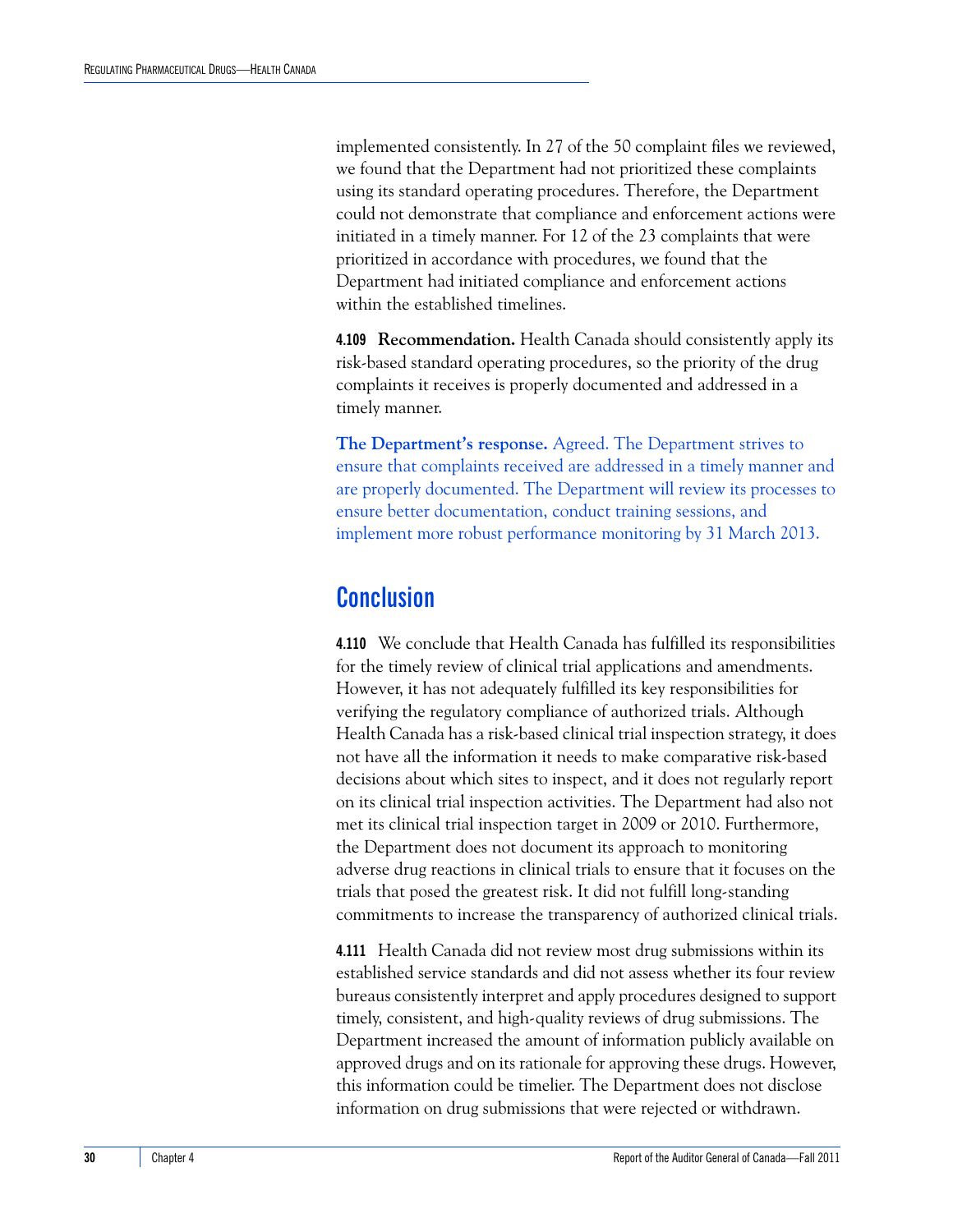**4.112** Health Canada's conflict-of-interest guidelines are consistent with the government's Values and Ethics Code for the Public Service. However, in 2010, the Department had not complied with the code's requirement to issue an annual reminder to employees of their conflict-of-interest obligations. At the time of our audit, the Department had not yet issued this reminder for 2011, nor had it determined the necessary measures to address the conflict-of-interest risks specific to its review activities. Some federal government departments and a major regulator of pharmaceuticals have developed additional measures to manage conflicts of interest for specific activities.

**4.113** Health Canada has not adequately fulfilled its key responsibilities for monitoring the safety of marketed drugs. It recently took steps to actively monitor drug safety, and it is developing the capacity to process and analyze foreign adverse drug reaction reports that it receives from the pharmaceutical industry. The Department developed a risk-based approach to assessing the safety issues it identified through its monitoring activities, and it has established timelines for this work. However, it does not complete these assessments or communicate safety concerns in a timely manner, and it has not established systematic processes for implementing the recommendations that result from these assessments.

**4.114** Health Canada has fulfilled its key responsibilities for verifying the regulatory compliance of industry. It takes a risk-based approach to inspecting drug establishments and is working to strengthen this approach. However, although the Department developed a risk-based approach for following up on complaints about specific drugs, it does not apply it consistently.

**4.115** In summary, we examined key Health Canada responsibilities involving timeliness, consistency, transparency, conflict of interest, and risk-based post-market activities. We found that the Department has not adequately fulfilled most of these key responsibilities related to clinical trials, submission reviews, and post-market activities for pharmaceutical drugs.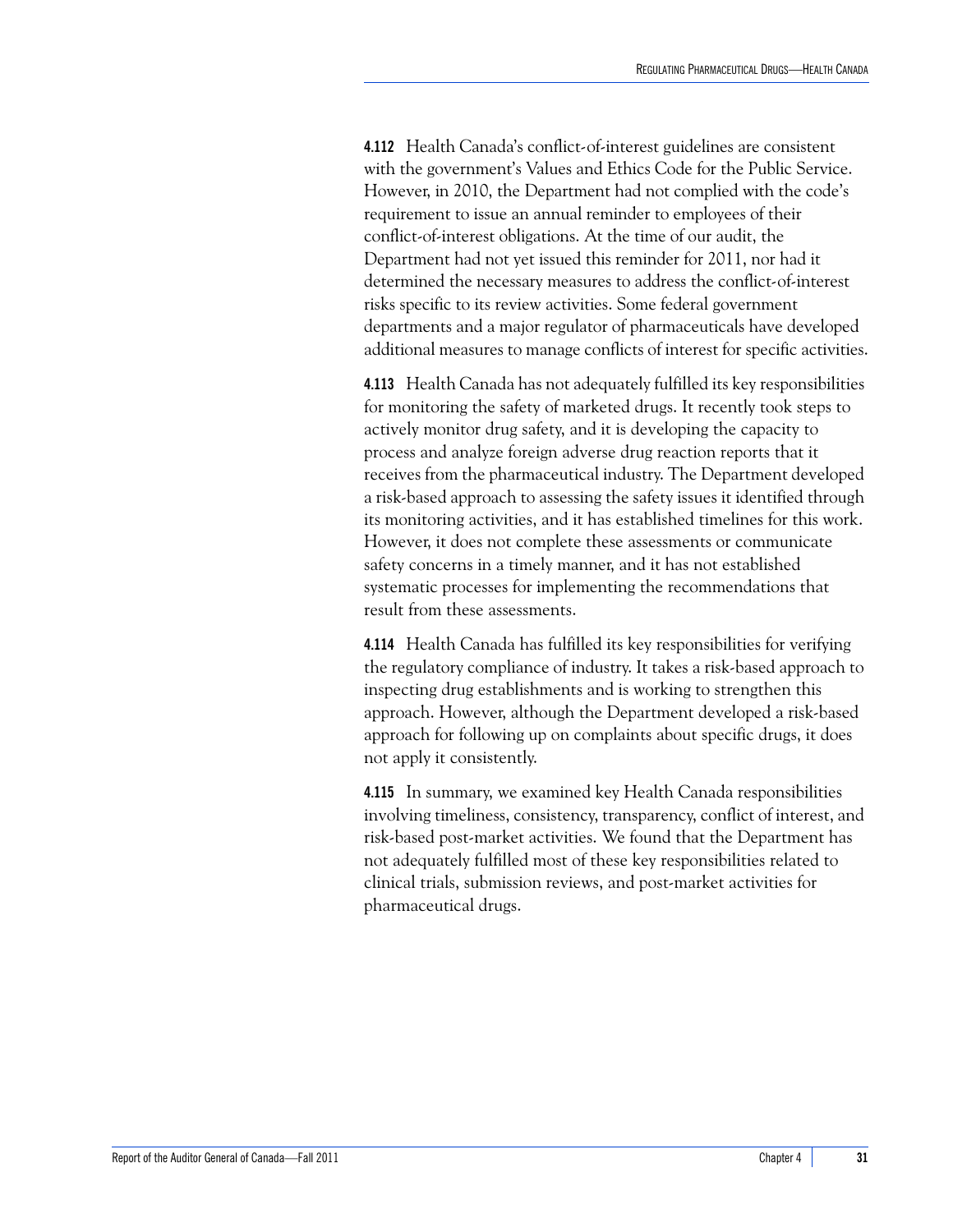## <span id="page-37-0"></span>**About the Audit**

All of the audit work in this chapter was conducted in accordance with the standards for assurance engagements set by The Canadian Institute of Chartered Accountants. While the Office adopts these standards as the minimum requirement for our audits, we also draw upon the standards and practices of other disciplines.

### **Objectives**

The overall audit objective was to determine whether Health Canada fulfilled its key responsibilities related to clinical trials, submission reviews, and post-market activities for pharmaceutical drugs.

The audit sub-objectives were to determine whether the Department fulfilled its key responsibilities for

- conducting timely clinical trial application reviews;
- **•** supporting the transparency of authorized clinical trials, and verifying their regulatory compliance;
- **•** conducting timely and consistent submission reviews;
- supporting the transparency of review outcomes;
- implementing systems to manage conflicts of interest;
- **•** monitoring the safety of marketed pharmaceuticals;
- **•** communicating safety concerns in a timely manner; and
- **•** verifying the regulatory compliance of industry.

#### **Scope and approach**

Our audit focused on the three Health Canada directorates that are involved in the regulation of pharmaceuticals. We examined the timeliness of reviews for clinical trial applications and for drug submissions, received from the pharmaceutical industry, for market authorization and post-market changes. Where necessary, we conducted gap analyses to assess the completeness of the data used by the Department to measure its review performance. We also verified the accuracy of the Department's data by conducting a file review of a representative sample of clinical trial applications and drug submissions.

We also examined whether the Department had established the necessary quality assurance systems to support consistency among its review activities and what efforts it had made to ensure the transparency of clinical trials by disclosing information about those that were in progress, abandoned, or completed. We also reviewed various departmental initiatives to increase the transparency of its drug submission reviews.

We examined the Department's safety monitoring activities for drugs being tested in clinical trials and for those already marketed, to determine whether the Department completed its assessments and ensured that safety-related recommendations, such as labelling updates and risk communications, were implemented in a timely manner.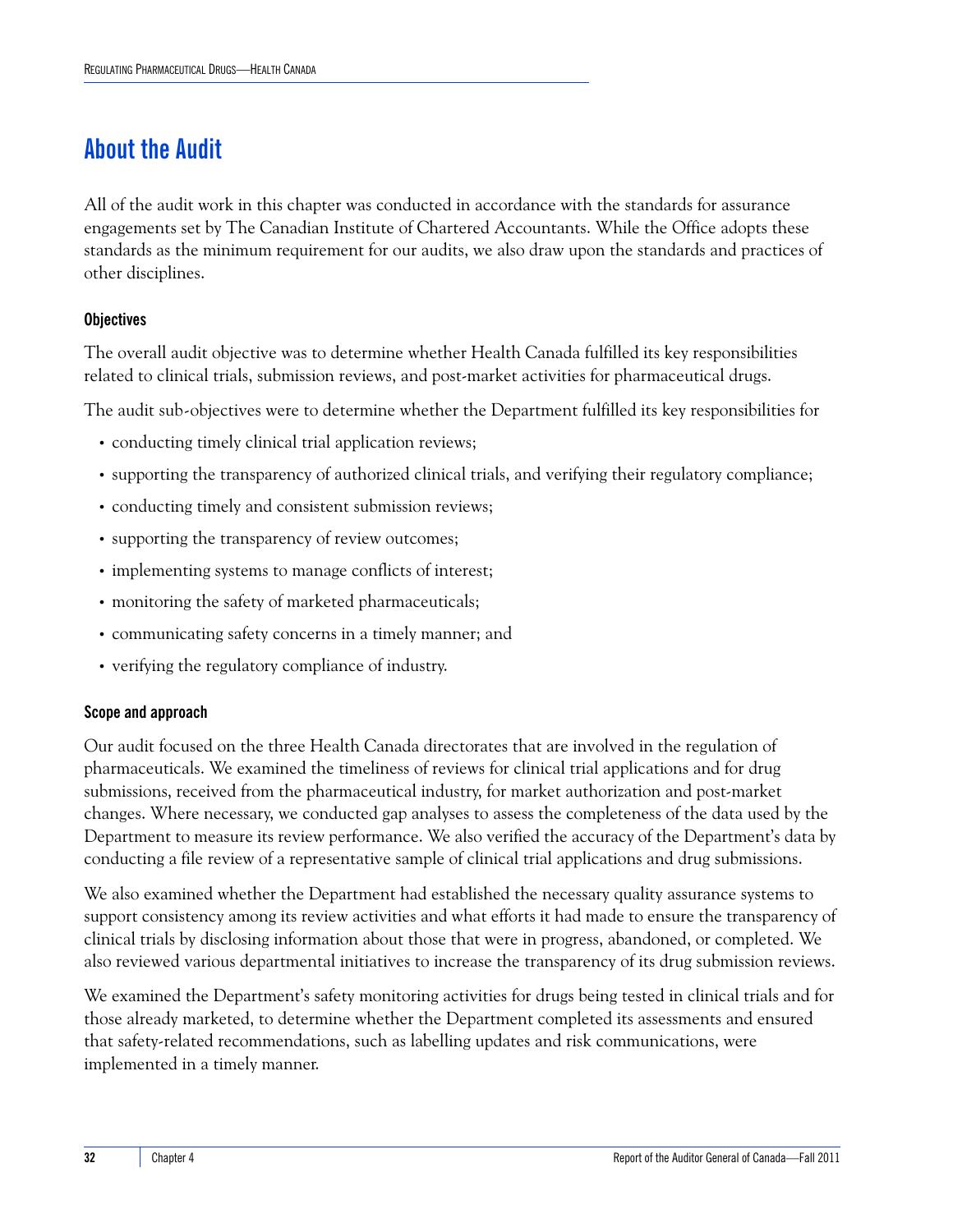We also examined compliance and enforcement activities to determine whether the Department had employed a risk-based approach to its inspection of clinical trial sites and pharmaceutical establishments and to its follow-up of product-specific complaints or concerns it had received from various stakeholders. As part of this work, we examined a representative sample of complaints. The sample size was sufficient to conclude on the sampled population with a margin of error of  $+10$  percent 18 times out of 20.

We interviewed key Health Canada officials involved with regulation of pharmaceuticals at headquarters and in the larger regional offices and met with representatives from the pharmaceutical industry and the health care field. We reviewed documentation, including regulations, strategic and operational plans, program reviews, and reports filed by the Department's inspectors in the field.

We did not examine the following:

- **•** regulation of biologics (products derived from living sources, such as blood and vaccines), radiopharmaceuticals (radioactive products used to diagnose illness), or disinfectants;
- **•** completed reviews of drug submissions to determine whether drugs approved by the Department were safe or reviewed in a consistent manner;
- **•** regulation of direct-to-consumer advertising or efforts at the border to prevent the importation of prescription or counterfeit pharmaceutical products; and
- **•** the Special Access Program or Patented Medicines Prices Review Board.

#### **Criteria**

|                                                                                                                                                                                                                        | To determine whether Health Canada fulfilled its key responsibilities for the timeliness and consistency of clinical trial application reviews,<br>we used the following criteria: |  |
|------------------------------------------------------------------------------------------------------------------------------------------------------------------------------------------------------------------------|------------------------------------------------------------------------------------------------------------------------------------------------------------------------------------|--|
| <b>Criteria</b>                                                                                                                                                                                                        | <b>Sources</b>                                                                                                                                                                     |  |
| Health Canada reviews clinical trial applications in a<br>timely fashion.                                                                                                                                              | • Guidance for Industry: Management of Drug Submissions,<br>Health Canada                                                                                                          |  |
|                                                                                                                                                                                                                        | • Food and Drug Regulations                                                                                                                                                        |  |
| To determine whether the Department fulfilled its key responsibilities for supporting the transparency of authorized clinical trials and<br>for verifying their regulatory compliance, we used the following criteria. |                                                                                                                                                                                    |  |
|                                                                                                                                                                                                                        |                                                                                                                                                                                    |  |
| <b>Criteria</b>                                                                                                                                                                                                        | <b>Sources</b>                                                                                                                                                                     |  |
| The Department publicly discloses information related to clinical<br>trials that are in progress, abandoned, or completed.                                                                                             | Blueprint for Renewal II: Modernizing Canada's Regulatory<br>٠<br>System for Health Products and Food, Health Canada                                                               |  |
|                                                                                                                                                                                                                        | • Health Products and Food Branch Strategic Plan, Health<br>Canada, 2007-2012                                                                                                      |  |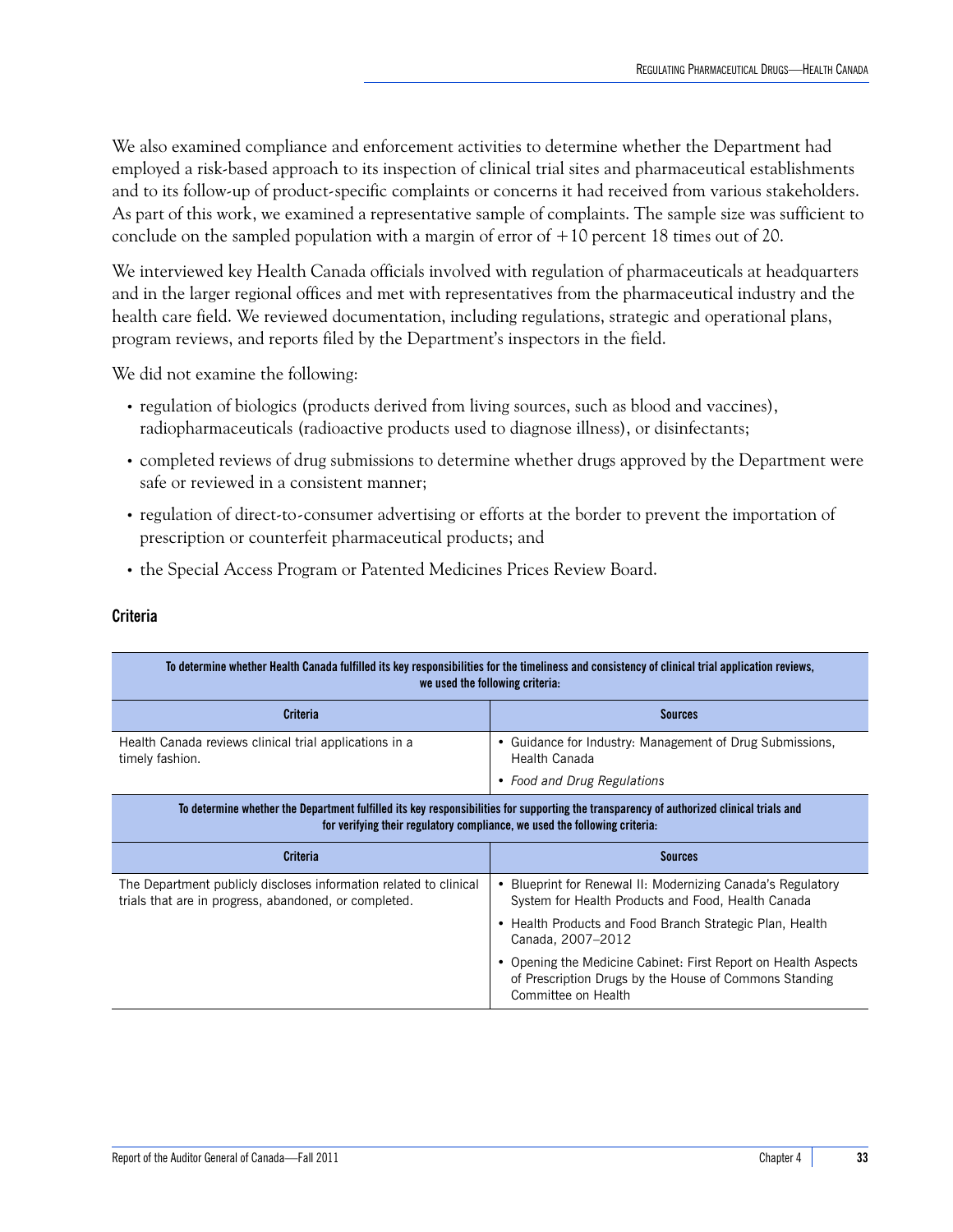| The Department uses a risk-based approach to inspect clinical        | • Framework for the Management of Risk, Treasury Board                                                                                                                   |
|----------------------------------------------------------------------|--------------------------------------------------------------------------------------------------------------------------------------------------------------------------|
| trial sites and to monitor adverse drug reactions in order to verify | Decision-Making Framework for Identifying, Assessing and                                                                                                                 |
| compliance with the Food and Drug Regulations.                       | Managing Health Risks, Health Canada                                                                                                                                     |
|                                                                      | • Health Product and Food Branch's Compliance and<br>Enforcement Risk Evaluation Guide: An Approach to Decision-<br>Making, Health Canada<br>• Food and Drug Regulations |

| To determine whether Health Canada fulfilled its key responsibilities for conducting timely and consistent submission reviews, for supporting |
|-----------------------------------------------------------------------------------------------------------------------------------------------|
| the transparency of review outcomes and for implementing systems to manage conflicts of interest, we used the following criteria:             |

| Criteria                                                                                                                                                                                                                                                                                          | <b>Sources</b>                                                                                                                            |  |
|---------------------------------------------------------------------------------------------------------------------------------------------------------------------------------------------------------------------------------------------------------------------------------------------------|-------------------------------------------------------------------------------------------------------------------------------------------|--|
| The Department reviews pharmaceutical submissions in                                                                                                                                                                                                                                              | • User Fees Act                                                                                                                           |  |
| a timely manner.                                                                                                                                                                                                                                                                                  | • Guidance for Industry: Management of Drug Submissions,<br>Health Canada                                                                 |  |
| The Department establishes quality assurance systems to<br>support the consistent review of pharmaceutical submissions                                                                                                                                                                            | • Health Products and Food Branch Strategic Plan, Health<br>Canada, 2007-2012                                                             |  |
|                                                                                                                                                                                                                                                                                                   | • Therapeutic Products Directorate Strategic Plan 2006-2009,<br>Health Canada                                                             |  |
|                                                                                                                                                                                                                                                                                                   | · ISO9001:2008                                                                                                                            |  |
| The Department publicly discloses information related to its<br>review of pharmaceutical submissions that have been approved,                                                                                                                                                                     | • Cabinet Directive on Streamlining, Our Commitment<br>to Canadians                                                                       |  |
| rejected, or withdrawn                                                                                                                                                                                                                                                                            | • Health Products and Food Branch Strategic Plan, Health<br>Canada, 2007-2012                                                             |  |
| The Department implements systems to manage risks to the                                                                                                                                                                                                                                          | • Values and Ethics Code for the Public Service, Treasury Board                                                                           |  |
| review process arising from real, apparent, or potential conflicts<br>of interest                                                                                                                                                                                                                 | • Health Products and Food Branch Strategic Plan,<br>Health Canada, 2007-2012                                                             |  |
| To determine whether Health Canada fulfilled its key responsibilities for monitoring the safety of marketed pharmaceuticals, for communicating safety<br>concerns in a timely manner, and for verifying the regulatory compliance of the pharmaceutical industry, we used the following criteria: |                                                                                                                                           |  |
|                                                                                                                                                                                                                                                                                                   |                                                                                                                                           |  |
| <b>Criteria</b>                                                                                                                                                                                                                                                                                   | <b>Sources</b>                                                                                                                            |  |
| The Department uses a risk-based approach to monitor the<br>safety of pharmaceuticals authorized for use in Canada                                                                                                                                                                                | • Federal Regulatory Post-Market Surveillance Strategy,<br>Health Canada                                                                  |  |
|                                                                                                                                                                                                                                                                                                   | • Therapeutic Access Strategy, Health Canada                                                                                              |  |
| The Department uses a risk-based approach to enforce industry's                                                                                                                                                                                                                                   | • Framework for the Management of Risk, Treasury Board                                                                                    |  |
| compliance with the sections of the Food and Drug Regulations<br>pertaining to pharmaceuticals                                                                                                                                                                                                    | • Decision-Making Framework for Identifying, Assessing and<br>Managing Health Risks, Health Canada                                        |  |
|                                                                                                                                                                                                                                                                                                   | • Health Product and Food Branch's Compliance and<br>Enforcement Risk Evaluation Guide: An Approach to Decision-<br>Making, Health Canada |  |
|                                                                                                                                                                                                                                                                                                   | • Food and Drug Regulations                                                                                                               |  |
| The Department communicates safety risks to health care<br>professionals and the public in a timely manner and assessed the<br>effectiveness of its communications                                                                                                                                | • Federal Regulatory Post-Market Surveillance Strategy,<br>Health Canada                                                                  |  |

Management reviewed and accepted the suitability of the criteria used in the audit.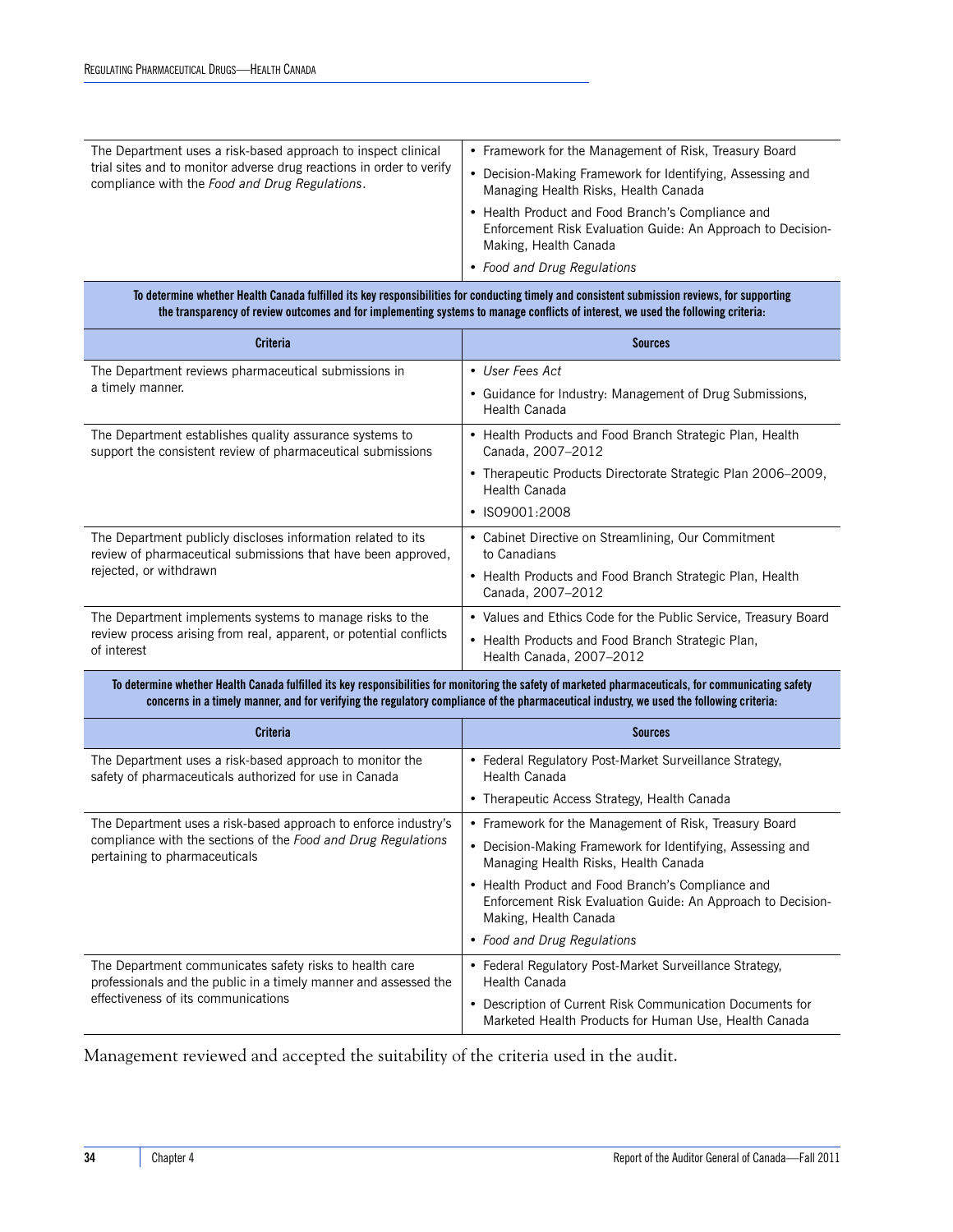#### **Period covered by the audit**

The period under audit was 1 January 2009 to 31 December 2010. Audit work for this chapter was substantially completed on 31 May 2011.

#### **Audit team**

Assistant Auditor General: Neil Maxwell Principal: Louise Dubé Lead Auditor: Mark Carroll

Irene Andayo Daphné Lamontagne Margaretha Ysselstein

For information, please contact Communications at 613-995-3708 or 1-888-761-5953 (toll-free).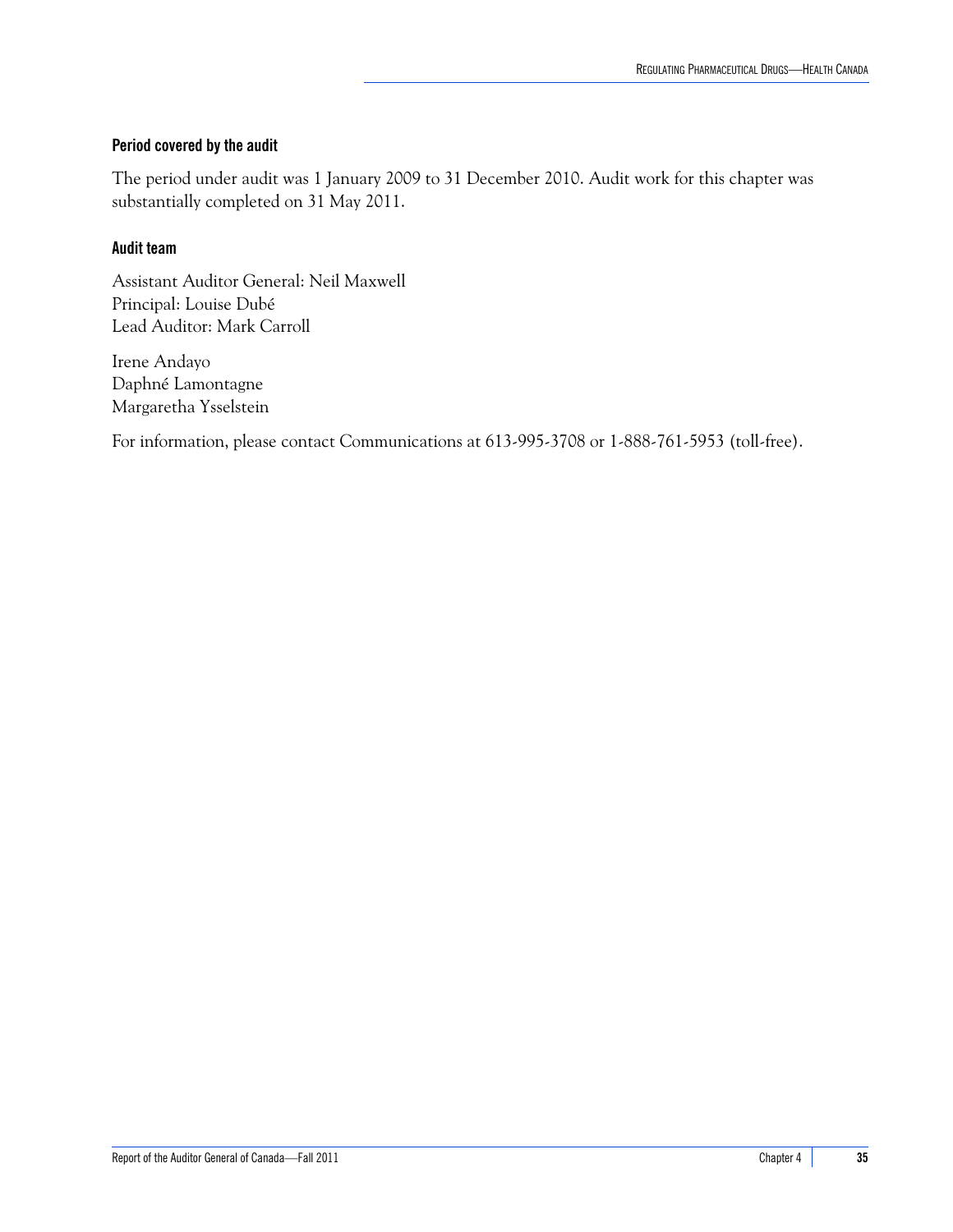## <span id="page-41-1"></span><span id="page-41-0"></span>**Appendix List of recommendations**

The following is a list of recommendations found in Chapter 4. The number in front of the recommendation indicates the paragraph where it appears in the chapter. The numbers in parentheses indicate the paragraphs where the topic is discussed.

| <b>Recommendation</b> | טטווט<br>. |
|-----------------------|------------|

#### **Regulating clinical trials**

**4.35** Health Canada should strengthen its risk-based approach for monitoring and assessing clinical trial adverse drug reaction reports and for inspecting clinical trial sites, so potential safety issues are mitigated. **(4.16–4.34)**

**4.36** Health Canada should establish timelines for officially notifying clinical trial sites of non-compliant ratings and for reviewing proposed corrective measures to verify compliance with the *Food and Drug Regulations.* **(4.16–4.34)**

**4.41** Health Canada should fulfill long-standing commitments to enhance public access to information on authorized clinical trials, including the results of its clinical trial inspections. **(4.37–4.40)**

Agreed. The Department is strengthening its risk-based approach to monitor and assess clinical trial adverse drug reaction reports and clinical trial inspections. A detailed standard operating procedure and strategy guide has been developed to prioritize the review of individual adverse drug reaction reports. This approach was implemented on 4 July 2011. The Department expects to have completed a review of the existing risk-based process for selecting clinical trial inspection sites by fall 2011. This review will be used to assess the effectiveness of the existing process and to inform the development, documentation, and implementation of an enhanced process.

Agreed. The Department is currently reviewing and revising its existing standard operating procedure for conducting clinical trial inspections. This revised standard operating procedure will emphasize establishing timelines for key steps in the inspection process, including notification of non-compliant ratings and the review of proposed corrective measures. This work will be completed by 31 March 2013.

Agreed. The Department will develop policies on enhancing public access to information on authorized clinical trials that respect privacy rights and legislation. Work began in 2011 and will be completed by 31 March 2013.

The Department commits to publishing periodic reports regarding clinical trial inspections, to provide stakeholders and the public with a summary view of its inspection findings by 31 March 2012.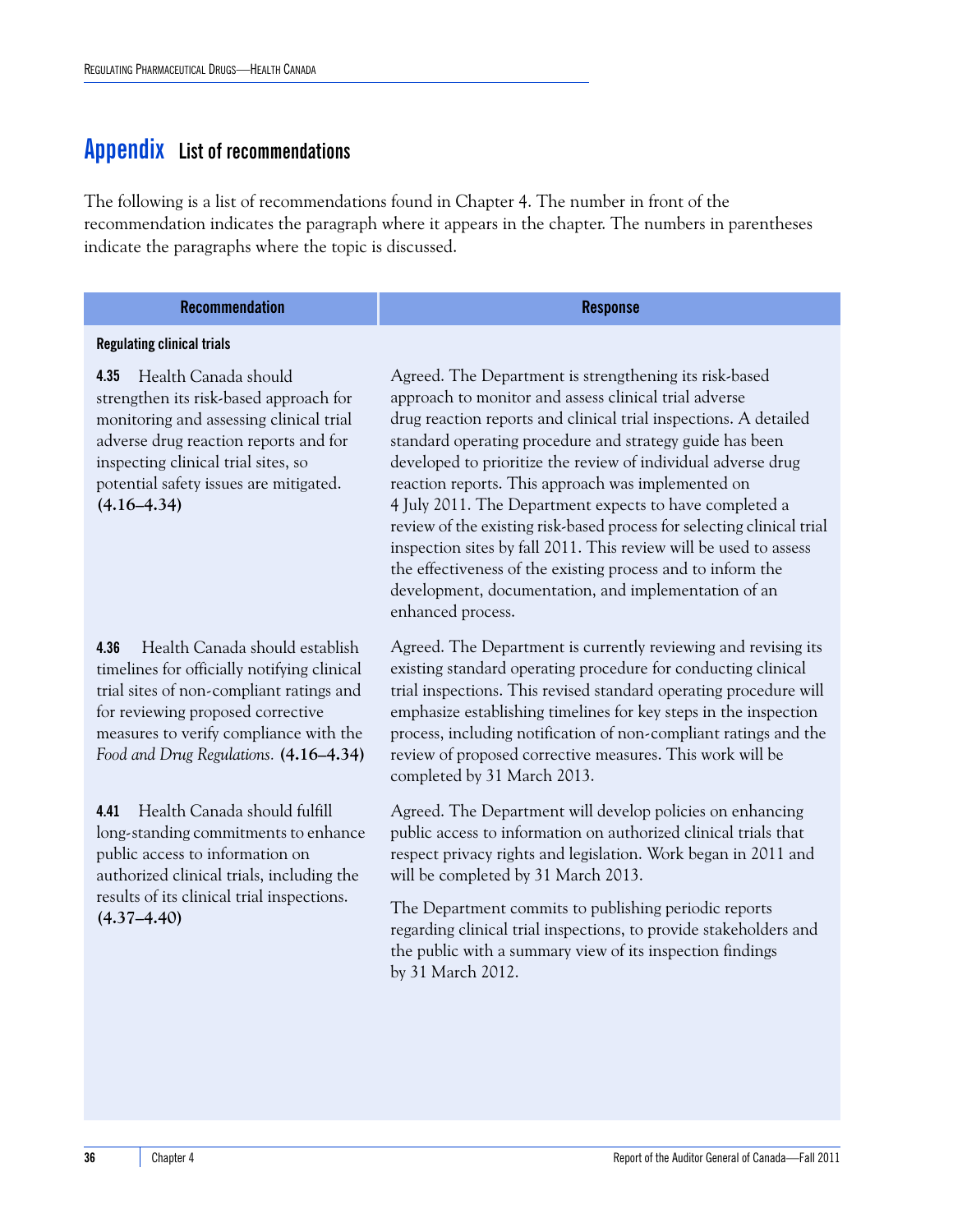#### **Recommendation Response**

#### **Reviewing drug submissions**

**4.53** Health Canada should ensure that it meets service standards for the review of all drug submission types—by giving due consideration to the appropriate allocation of additional resources from increased fees charged to industry, to the use of foreign regulatory information, and to streamlining its review processes. **(4.45–4.52)**

**4.57** Health Canada should regularly assess whether the procedures and guidelines, which were established to ensure timely, consistent, and highquality review decisions, are interpreted and applied consistently by all four review bureaus. **(4.54–4.56)**

**4.63** Health Canada should disclose information related to new drug approvals in a timely manner and improve the transparency of "approvals with conditions," rejections, and withdrawals of new drugs so that Canadians and health care professionals can access information about these drugs. **(4.58–4.62)**

**4.70** Health Canada should assess the risks posed by conflicts of interest to the drug review process, determine what measures are necessary to manage these risks, and implement those measures. **(4.64–4.69)**

Agreed. Revenues from recently updated user fees will allow the Department to meet its well-established and internationally recognized performance standards. The Department will closely monitor its performance. It will continue to seek process efficiencies, such as increasing the leverage of external scientific expertise and the use of foreign regulatory information. The Department will begin piloting an approach to enhance and formalize the use of foreign reviews through standard operating procedures and guidance for industry in the fall of 2011 and will complete an evaluation of the pilot by 31 March 2014.

Agreed. The Department will develop a system to regularly assess and ensure the use of procedures established to ensure timely, consistent, and high-quality review decisions by 31 December 2012. Implementation of the system, which will include assessment of compliance with procedures and consistency of interpretation across organization review units, and necessary corrective mechanisms to ensure consistent use, will be completed by 31 December 2013.

Agreed. The Department will improve the transparency of approvals with conditions, rejections, and withdrawals to the Canadian public. The Department will consult with stakeholders in fall 2011 about expanding its public communications on postapproval decisions for marketed health products to include information on approvals with conditions, rejections, and withdrawals, with a view to disclosing additional information by June 2012.

Agreed. The Department requires disclosure of potential conflicts of interest at the initiation of employment, and employees are subject to the Values and Ethics Code for the Public Service. The Department will determine if there are any particular risks posed by potential conflicts of interest in the drug review process by 31 March 2012 and, if necessary, develop and implement additional measures by 30 September 2012.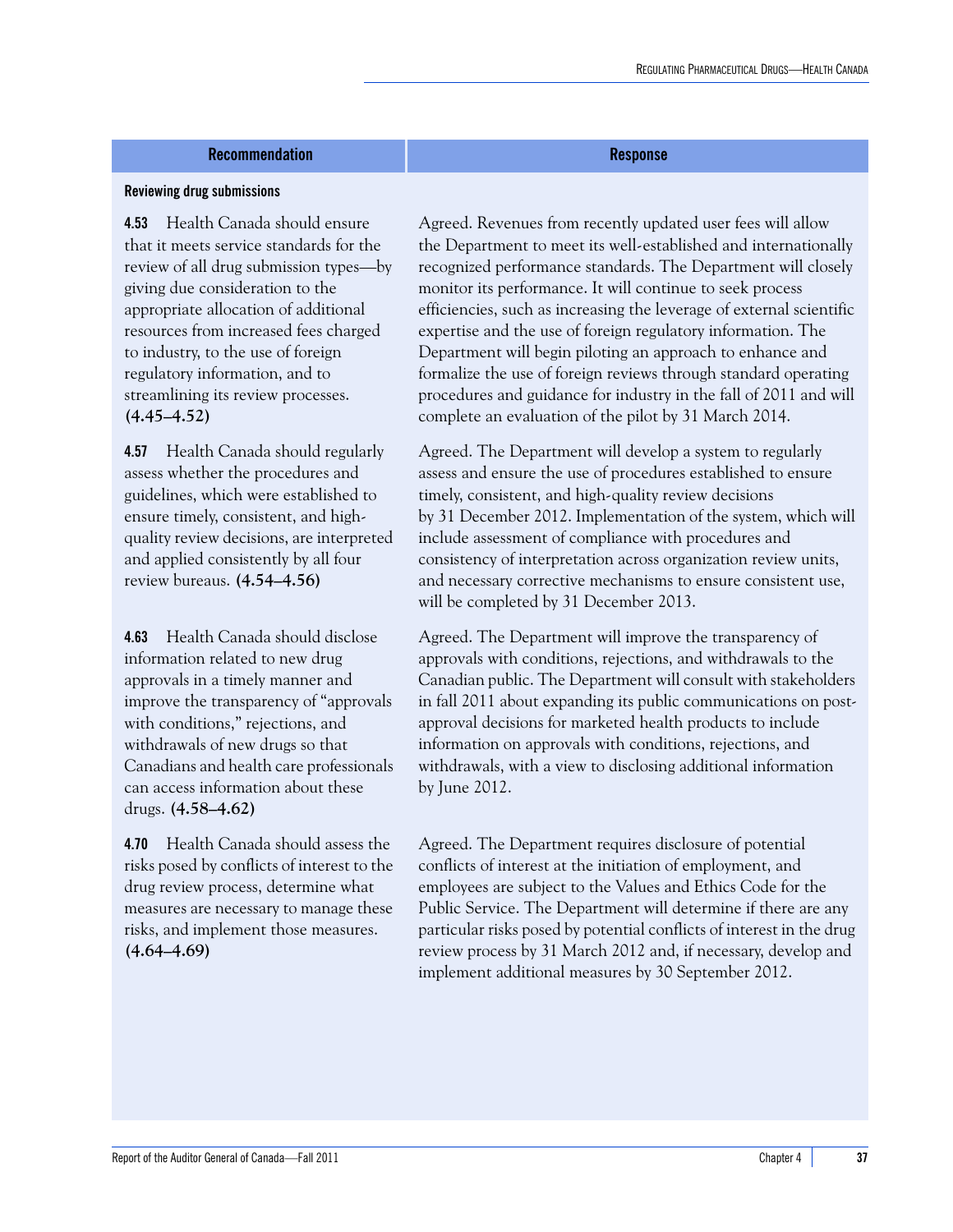#### **Recommendation Response**

#### **Monitoring post-market safety**

**4.96** Health Canada should improve the timeliness of safety assessments and the implementation of related recommendations to update labels and to issue risk communications, so Canadians and health care professionals can be informed of new drug safety information in a timely manner. **(4.73–4.95)**

**4.97** Health Canada should establish a systematic process to manage safety assessment recommendations for marketed drugs, to ensure that recommendations are dealt with appropriately and in a timely manner. **(4.79–4.95)**

## Agreed. The Department will improve the timeliness of safety assessments by fully implementing and respecting related performance standards by December 2013. This involves reviewing baselines for completing safety reviews.

Agreed. The Department will establish a systematic process to implement safety assessment recommendations for marketed drugs. The Department has already begun developing a standard operating procedure in this regard. The standard operating procedure will include new formalized tracking systems (currently under development) and necessary implementation procedures following a safety assessment recommendation. This will be in place by 31 March 2013.

#### **Enforcing compliance with the regulations**

**4.109** Health Canada should consistently apply its risk-based standard operating procedures, so the priority of the drug complaints it receives is properly documented and addressed in a timely manner. **(4.100–4.108)**

Agreed. The Department strives to ensure that complaints received are addressed in a timely manner and are properly documented. The Department will review its processes to ensure better documentation, conduct training sessions, and implement more robust performance monitoring by 31 March 2013.